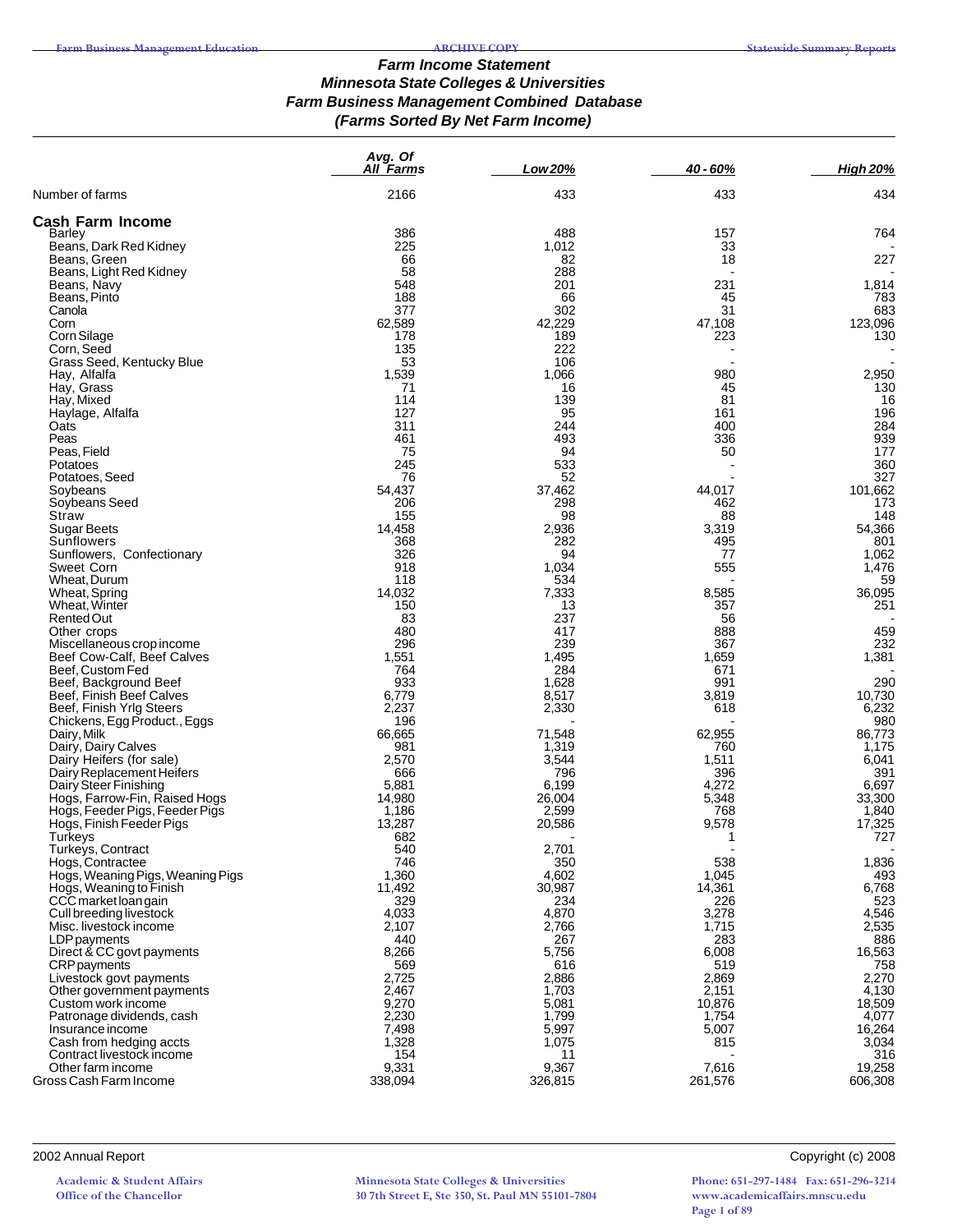### *Farm Income Statement (Continued) Minnesota State Colleges & Universities Farm Business Management Combined Database (Farms Sorted By Net Farm Income)*

|                                            | Avg. Of          |                 |           |                 |
|--------------------------------------------|------------------|-----------------|-----------|-----------------|
|                                            | <b>All Farms</b> | Low 20%         | 40 - 60%  | <b>High 20%</b> |
| Number of farms                            | 2166             | 433             | 433       | 434             |
| Cash Farm Expense                          |                  |                 |           |                 |
| Seed                                       | 16,867           | 11,825          | 13,099    | 33,416          |
| Fertilizer                                 | 15,938           | 11,643          | 12,239    | 31,131          |
| Crop chemicals                             | 14,942           | 9,832           | 9,562     | 32,981          |
| Crop insurance                             | 5,443            | 3,715           | 3,757     | 11,311          |
| Drying fuel                                | 2,746            | 1,966           | 2,114     | 5,018           |
| Irrigation energy                          | 79               | 145             | 33        | 87              |
| CCC buyback                                | 8,849            | 6,666           | 8,583     | 15,185          |
| Crop custom hire                           | 159              | 186             | 113       | 298             |
| Cropmarketing                              | 1,036            | 1,080           | 540       | 1,859           |
| Crop miscellaneous                         | 1,783            | 1,086           | 1,569     | 3,062           |
| Feeder livestock purchase                  | 18,430           | 20,643          | 15,908    | 32,377          |
| Purchased feed                             | 37,667           | 62,924          | 32,611    | 43,777          |
| <b>Breeding fees</b>                       | 1,469            | 2,349           | 1,059     | 1,960           |
| Veterinary                                 | 4,685            | 7,385           | 3,715     | 5,507           |
| <b>BST</b>                                 | 926              | 1,378           | 674       | 1,492           |
| Supplies                                   | 4,104            | 4,711           | 3,844     | 5,272           |
| <b>DHIA</b>                                | 392              | 348             | 420       | 454             |
| Contract production exp.                   | 2,432            | 7,954           | 1,155     | 1,388           |
| Livestock custom hire                      | 409              | 1,007           | 92        | 724             |
| Livestock leases                           | 548              | 640             | 686       | 995             |
| Grazing fees                               | 83               | 134             | 155       | 75              |
| Hauling and trucking                       | 1,007            | 1,157           | 887       | 1,177           |
| Livestock marketing                        | 2,082            | 2,847           | 1,619     | 2,851           |
| Bedding                                    | 381              | 605             | 202       | 648             |
|                                            | 23,433           |                 | 19,622    | 33,159          |
| Interest<br>Fuel & oil                     | 9,135            | 27,306<br>7,843 | 7,323     | 16,101          |
|                                            |                  |                 |           |                 |
| Repairs                                    | 20,604           | 18,875          | 16,796    | 34,703          |
| Custom hire                                | 6,689            | 6,803           | 5,747     | 10,102          |
| Hired labor                                | 15,643           | 22,051          | 9,663     | 29,567          |
| Land rent                                  | 37,124           | 25,917          | 27,115    | 76,985          |
| Machinery leases                           | 6,533            | 8,020           | 4,108     | 12,224          |
| Real estate taxes                          | 2,542            | 2,448           | 2,003     | 4,055           |
| Farm insurance                             | 4,528            | 4,696           | 3,531     | 7,242           |
| Utilities                                  | 5,425            | 6,203           | 4,667     | 7,313           |
| Dues & professional fees                   | 1,297            | 1,411           | 1,218     | 2,156           |
| Hedging account deposits                   | 1,722            | 1,356           | 1,265     | 3,889           |
| Miscellaneous                              | 5,583            | 6,378           | 3,777     | 9,824           |
| Total cash expense                         | 282,714          | 301,534         | 221,473   | 480,363         |
| Net cash farm income                       | 55,380           | 25,281          | 40,103    | 125,946         |
| <b>Inventory Changes</b>                   |                  |                 |           |                 |
| Crops and feed                             | 18,704           | $-1,255$        | 11,955    | 53,830          |
| <b>Market livestock</b>                    | -565             | $-6,021$        | 1,000     | 280             |
| Accounts receivable                        | 305              | $-5,269$        | -666      | 6,025           |
| Prepaid expenses and supplies              | $-3,194$         | $-4,564$        | $-883$    | $-4,693$        |
| Accounts payable                           | $-2,232$         | $-8,170$        | $-703$    | -444            |
| Total inventory change                     | 13,019           | $-25,279$       | 10,702    | 54,998          |
| Net operating profit                       | 68,398           | 2               | 50,805    | 180,943         |
| Depreciation and Other Capital Adjustments |                  |                 |           |                 |
| <b>Breeding livestock</b>                  | $-3,787$         | $-12,434$       | $-1,841$  | -406            |
| Machinery and equipment                    | $-16,602$        | $-14,314$       | $-13,190$ | $-27,931$       |
| Buildings and improvements                 | $-5,422$         | $-6,944$        | $-3,969$  | $-8,308$        |
| Other farm capital                         | 1,488            | -60             | 1,093     | 5,552           |
| Total depr. and other capital adj          | $-24,323$        | $-33,752$       | $-17,907$ | $-31,093$       |
|                                            |                  |                 |           |                 |
| Net farm income                            | 44,075           | $-33,750$       | 32,898    | 149,850         |

## 2002 Annual Report Copyright (c) 2008

**Academic & Student Affairs Office of the Chancellor**

**Minnesota State Colleges & Universities 30 7th Street E, Ste 350, St. Paul MN 55101-7804**

**Phone: 651-297-1484 Fax: 651-296-3214 www.academicaffairs.mnscu.edu Page 2 of 89**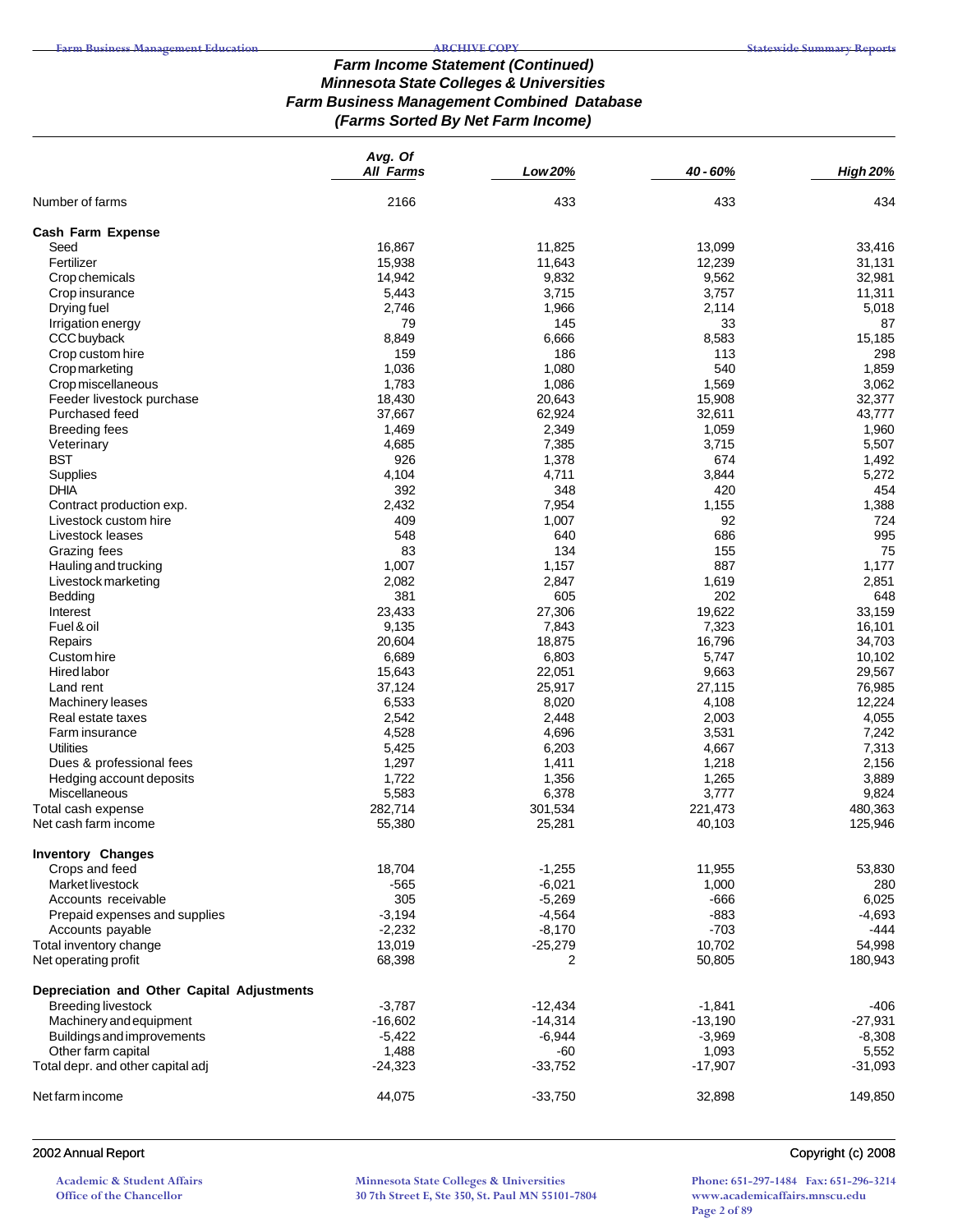# *Inventory Changes Minnesota State Colleges & Universities Farm Business Management Combined Database (Farms Sorted By Net Farm Income)*

|                                                    | Avg. Of  | <b>All Farms</b> |          |                 |
|----------------------------------------------------|----------|------------------|----------|-----------------|
|                                                    |          | Low 20%          | 40 - 60% | <b>High 20%</b> |
| Number of farms                                    | 2166     | 433              | 433      | 434             |
| Net cash farm income                               | 55,380   | 25,281           | 40,103   | 125,946         |
| <b>Crops and Feed</b>                              |          |                  |          |                 |
| <b>Ending inventory</b>                            | 111,735  | 65,674           | 76,429   | 244,867         |
| Beginning inventory                                | 93,030   | 66,929           | 64,475   | 191,037         |
| Inventory change                                   | 18,704   | $-1,255$         | 11,955   | 53,830          |
| <b>Market Livestock</b>                            |          |                  |          |                 |
| <b>Ending inventory</b>                            | 29,830   | 40,117           | 21,392   | 43,258          |
| Beginning inventory                                | 30,394   | 46,137           | 20,392   | 42,978          |
| Inventory change                                   | $-565$   | $-6,021$         | 1,000    | 280             |
| <b>Accts Receivable &amp; Other Current Assets</b> |          |                  |          |                 |
| <b>Ending inventory</b>                            | 19,547   | 16,092           | 14,100   | 44,680          |
| Beginning inventory                                | 19,242   | 21,361           | 14,767   | 38,655          |
| Inventory change                                   | 305      | $-5,269$         | $-666$   | 6,025           |
| <b>Prepaid Expenses and Supplies</b>               |          |                  |          |                 |
| <b>Ending inventory</b>                            | 15,234   | 7,337            | 9,989    | 39,769          |
| Beginning inventory                                | 18,428   | 11,901           | 10,872   | 44,461          |
| Inventory change                                   | $-3,194$ | $-4,564$         | $-883$   | $-4,693$        |
| <b>Accounts Payable &amp; Accrued Expenses</b>     |          |                  |          |                 |
| Beginning inventory                                | 13,124   | 14,634           | 10,742   | 18,325          |
| <b>Ending inventory</b>                            | 15,357   | 22,804           | 11,445   | 18,768          |
| Inventory change                                   | $-2,232$ | $-8,170$         | $-703$   | $-444$          |
| Total inventory change                             | 13,019   | $-25,279$        | 10,702   | 54,998          |
| Net operating profit                               | 68,398   | 2                | 50,805   | 180,943         |

2002 Annual Report Copyright (c) 2008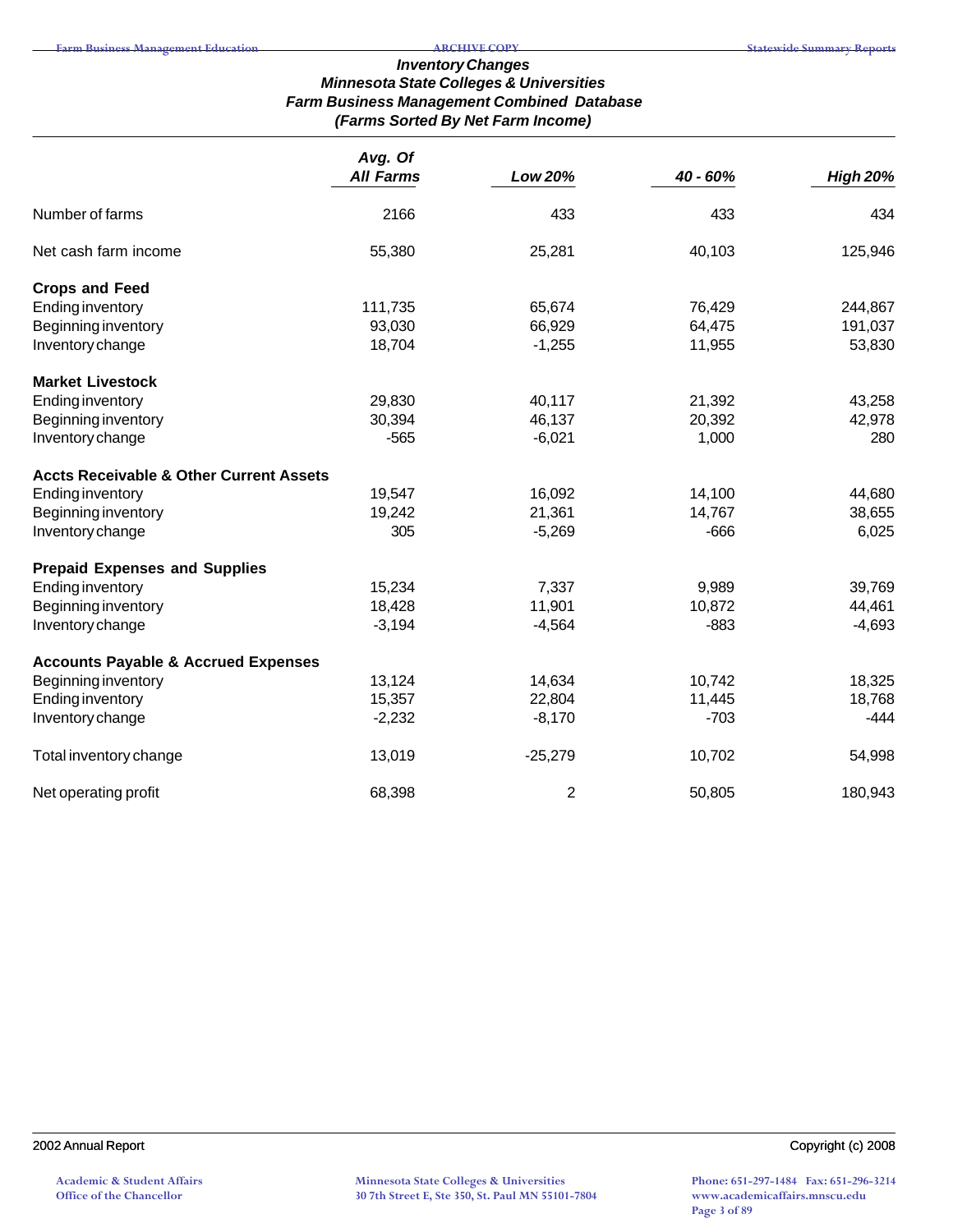# *Depreciation and Other Capital Adjustments Minnesota State Colleges & Universities Farm Business Management Combined Database (Farms Sorted By Net Farm Income)*

|                                   | Avg. Of          |                |           |                 |
|-----------------------------------|------------------|----------------|-----------|-----------------|
|                                   | <b>All Farms</b> | Low 20%        | 40 - 60%  | <b>High 20%</b> |
| Number of farms                   | 2166             | 433            | 433       | 434             |
| Net operating profit              | 68,398           | $\overline{2}$ | 50,805    | 180,943         |
| <b>Breeding Livestock</b>         |                  |                |           |                 |
| <b>Ending inventory</b>           | 49,363           | 62,124         | 45,948    | 50,156          |
| Capital sales                     | 1,733            | 3,670          | 1,504     | 1,424           |
| Beginning inventory               | 48,405           | 63,352         | 45,654    | 47,913          |
| Capital purchases                 | 6,477            | 14,875         | 3,640     | 4,073           |
| Depreciation, capital adjust.     | $-3,787$         | $-12,434$      | $-1,841$  | $-406$          |
| <b>Machinery and Equipment</b>    |                  |                |           |                 |
| <b>Ending inventory</b>           | 154,213          | 123,812        | 123,175   | 273,960         |
| Capital sales                     | 2,611            | 2,558          | 1,835     | 4,359           |
| Beginning inventory               | 144,468          | 118,953        | 117,377   | 250,842         |
| Capital purchases                 | 28,958           | 21,732         | 20,823    | 55,407          |
| Depreciation, capital adjust.     | $-16,602$        | $-14,314$      | $-13,190$ | $-27,931$       |
| <b>Buildings and Improvements</b> |                  |                |           |                 |
| <b>Ending inventory</b>           | 92,305           | 109,095        | 73,116    | 144,917         |
| Capital sales                     | 529              | 1,146          | 94        | 694             |
| Beginning inventory               | 86,923           | 104,981        | 67,196    | 135,310         |
| Capital purchases                 | 11,333           | 12,204         | 9,983     | 18,609          |
| Depreciation, capital adjust.     | $-5,422$         | $-6,944$       | $-3,969$  | $-8,308$        |
| <b>Other Capital Assets</b>       |                  |                |           |                 |
| <b>Ending inventory</b>           | 45,220           | 31,333         | 26,770    | 113,327         |
| Capital sales                     | 3,014            | 1,989          | 1,998     | 8,255           |
| Beginning inventory               | 44,373           | 31,392         | 26,278    | 110,464         |
| Capital purchases                 | 2,372            | 1,989          | 1,397     | 5,566           |
| Depreciation, capital adjust.     | 1,488            | $-60$          | 1,093     | 5,552           |
| Total depreciation, capital adj.  | $-24,323$        | $-33,752$      | $-17,907$ | $-31,093$       |
| Net farm income                   | 44,075           | $-33,750$      | 32,898    | 149,850         |

## 2002 Annual Report Copyright (c) 2008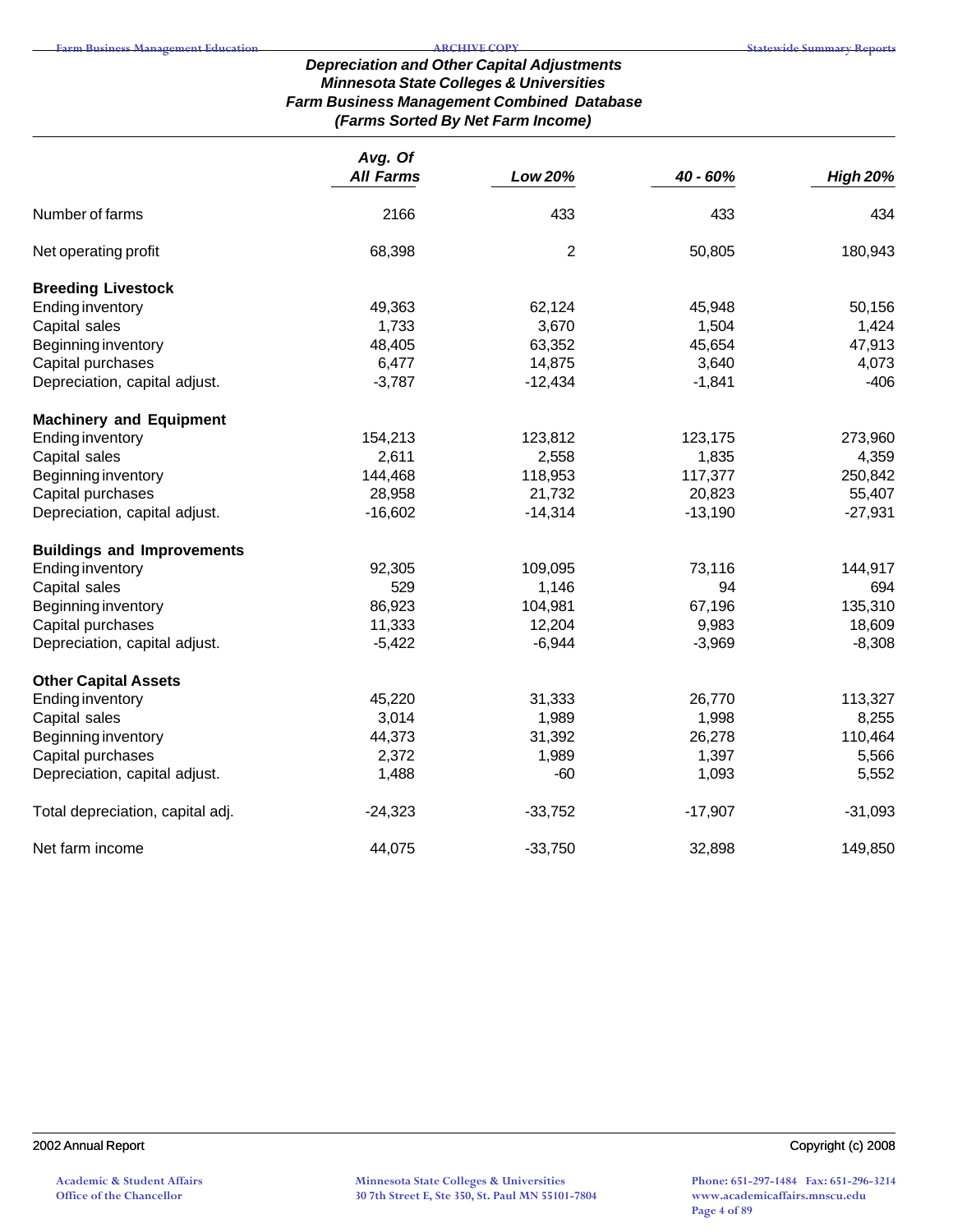## *Profitability Measures Minnesota State Colleges & Universities Farm Business Management Combined Database (Farms Sorted By Net Farm Income)*

|                                       | Avg. Of<br><b>All Farms</b> | Low 20%   | 40 - 60% | <b>High 20%</b> |
|---------------------------------------|-----------------------------|-----------|----------|-----------------|
| Number of farms                       | 2165                        | 433       | 433      | 434             |
| Profitability (assets valued at cost) |                             |           |          |                 |
| Net farm income                       | 44,086                      | $-33,750$ | 32,898   | 149,850         |
| Labor and management earnings         | 24,343                      | -47,536   | 18,691   | 109,246         |
| Rate of return on assets              | 5.8 %                       | $-4.4%$   | 5.5 %    | 11.3 %          |
| Rate of return on equity              | 5.4 %                       | $-26.1%$  | 4.3 %    | 15.9 %          |
| Operating profit margin               | 13.8 %                      | $-12.9%$  | 13.4 %   | 23.7 %          |
| Asset turnover rate                   | 42.2 %                      | 34.0 %    | 41.1 %   | 47.5 %          |
| Interest on farm net worth            | 19,743                      | 13,786    | 14,207   | 40,604          |
| Farm interest expense                 | 23,518                      | 27,937    | 19,947   | 32,757          |
| Value of operator Ibr and mgmt.       | 26,806                      | 22,246    | 22,887   | 42,525          |
| Return on farm assets                 | 40,798                      | $-28,059$ | 29,958   | 140,083         |
| Average farm assets                   | 701,990                     | 641,320   | 543,591  | 1,241,498       |
| Return on farm equity                 | 17,280                      | $-55,996$ | 10,011   | 107,326         |
| Average farm equity                   | 321,678                     | 214,402   | 231,402  | 673,999         |
| Value of farm production              | 296,100                     | 218,269   | 223,503  | 589,882         |
|                                       | Avg. Of                     |           |          |                 |

|                                         | <b>All Farms</b> | Low 20%   | 40 - 60% | <b>High 20%</b> |
|-----------------------------------------|------------------|-----------|----------|-----------------|
| Number of farms                         | 2165             | 433       | 433      | 433             |
| Profitability (assets valued at market) |                  |           |          |                 |
| Net farm income                         | 53,083           | $-8,334$  | 39,849   | 149,145         |
| Labor and management earnings           | 26,821           | $-29,001$ | 20,317   | 100,153         |
| Rate of return on assets                | 5.5 %            | $-0.3%$   | 5.3 %    | 9.0%            |
| Rate of return on equity                | 6.0%             | $-8.9%$   | 5.2 %    | 13.1 %          |
| Operating profit margin                 | 16.8 %           | $-1.2%$   | 16.5 %   | 23.6 %          |
| Asset turnover rate                     | 32.8 %           | 26.0 %    | 31.8 %   | 38.1 %          |
| Interest on farm net worth              | 26,262           | 20,667    | 19,531   | 48,992          |
| Farm interest expense                   | 23,547           | 27,937    | 19,947   | 32,757          |
| Value of operator Ibr and mgmt.         | 26,796           | 22,246    | 22,887   | 42,528          |
| Return on farm assets                   | 49,833           | $-2,643$  | 36,908   | 139,374         |
| Average farm assets                     | 904,777          | 837,896   | 703,000  | 1,547,943       |
| Return on farm equity                   | 26,287           | $-30,579$ | 16,962   | 106,617         |
| Average farm equity                     | 436,625          | 341,779   | 325,036  | 816,291         |
| Value of farm production                | 296,528          | 218,269   | 223,503  | 589,927         |

## 2002 Annual Report Copyright (c) 2008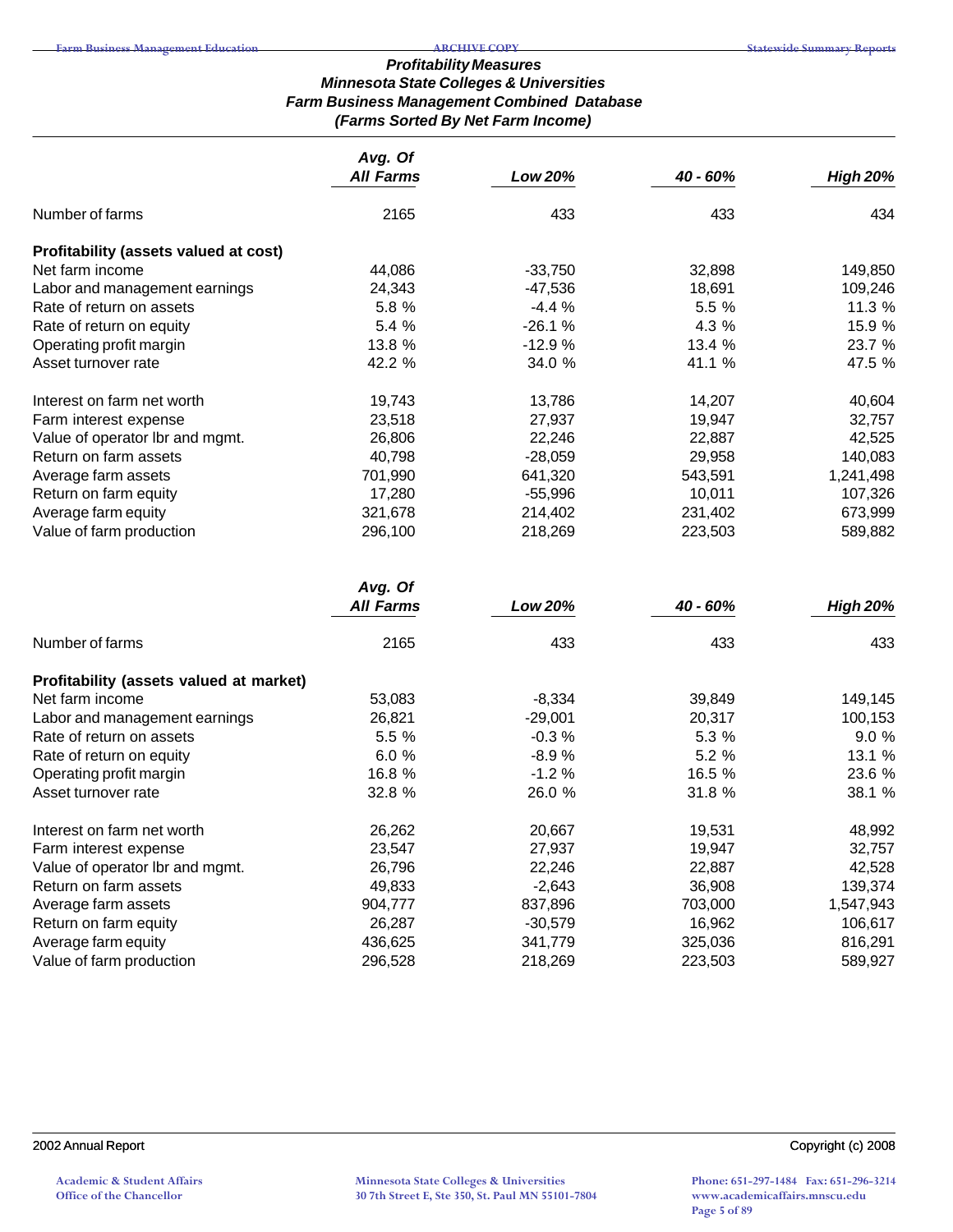## *Liquidity Measures Minnesota State Colleges & Universities Farm Business Management Combined Database (Farms Sorted By Net Farm Income)*

|                                 | Avg. Of          |           |          |                 |
|---------------------------------|------------------|-----------|----------|-----------------|
|                                 | <b>All Farms</b> | Low 20%   | 40 - 60% | <b>High 20%</b> |
| Number of farms                 | 2166             | 433       | 433      | 434             |
| Liquidity (cash)                |                  |           |          |                 |
| Net cash farm income            | 55,380           | 25,281    | 40,103   | 125,946         |
| Net nonfarm income              | 20,556           | 30,302    | 18,998   | 12,050          |
| Family living and taxes         | 41,762           | 35,685    | 35,588   | 60,668          |
| Principal due on long term debt | 12,228           | 13,424    | 10,028   | 18,746          |
| Cash available for interm. debt | 21,946           | 6,473     | 13,486   | 58,581          |
| Average intermediate debt       | 105,885          | 118,148   | 87,280   | 158,572         |
| Years to turnover interm. debt  | 4.8              | 18.3      | 6.5      | 2.7             |
| Expense as a % of income        | 84 %             | 92 %      | 85 %     | 79 %            |
| Interest as a % of income       | 7%               | 8 %       | 8 %      | 5 %             |
| Working capital to gross income | 16 %             | 1%        | 13 %     | 26 %            |
| Liquidity (accrual)             |                  |           |          |                 |
| Total accrual farm income       | 356,539          | 314,270   | 273,863  | 666,443         |
| Total accrual operating expense | 288,141          | 314,268   | 223,058  | 485,499         |
| Net accrual operating income    | 68,398           | 2         | 50,805   | 180,943         |
| Net nonfarm income              | 20,556           | 30,302    | 18,998   | 12,050          |
| Family living and taxes         | 41,762           | 35,685    | 35,588   | 60,668          |
| Principal due on long term debt | 12,228           | 13,424    | 10,028   | 18,746          |
| Available for intermediate debt | 34,964           | $-18,805$ | 24,188   | 113,579         |
| Average intermediate debt       | 105,885          | 118,148   | 87,280   | 158,572         |
| Years to turnover interm. debt  | 3.0              | $***$     | 3.6      | 1.4             |
| Expense as a % of income        | 81 %             | 100 %     | 81 %     | 73 %            |
| Interest as a % of income       | 7%               | 9 %       | 7%       | 5 %             |
| Working capital to gross income | 15 %             | 1%        | 13 %     | 24 %            |

\*\* Income insufficient to meet debt servicing requirements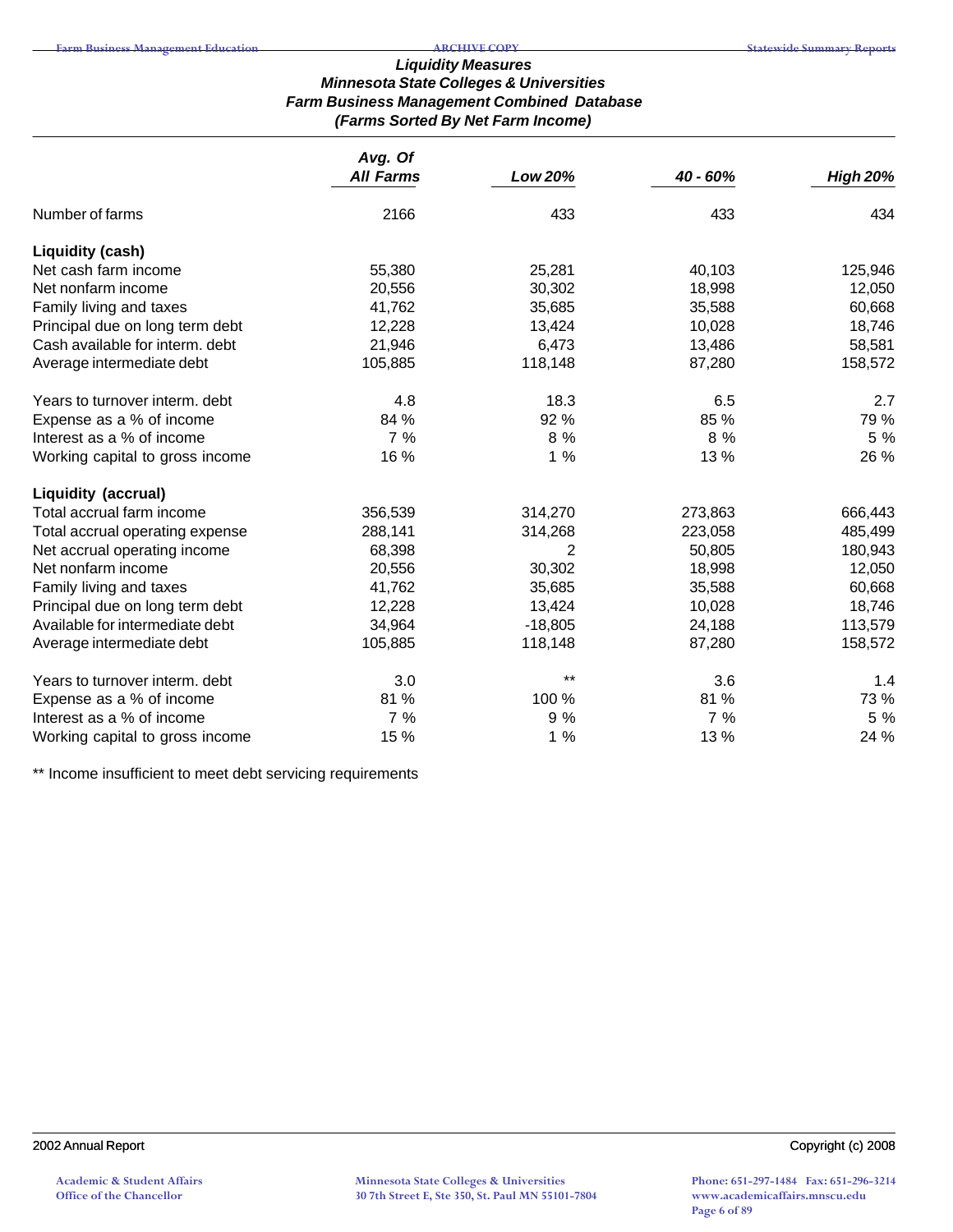## *Balance Sheet at Cost Values Minnesota State Colleges & Universities Farm Business Management Combined Database (Farms Sorted By Net Farm Income)*

|                                              | Avg. Of<br>All Farms | Low 20%      | 40 - 60%     | <b>High 20%</b> |
|----------------------------------------------|----------------------|--------------|--------------|-----------------|
| Number of farms                              | 2165                 | 433          | 433          | 434             |
| <b>Assets</b><br><b>Current Farm Assets</b>  |                      |              |              |                 |
|                                              |                      |              |              |                 |
| Cash and checking balance                    | 8,515<br>15,233      | 8,766        | 5,958        | 14,360          |
| Prepaid expenses & supplies<br>Growing crops | 719                  | 7,337<br>954 | 9,989<br>110 | 39,769<br>2,235 |
| Accounts receivable                          | 15,924               | 11,694       | 12,136       | 36,561          |
| Hedging accounts                             | 904                  | 704          | 389          | 2,440           |
| Crops held for sale or feed                  | 98,864               | 54,277       | 66,378       | 224,774         |
| Crops under government loan                  | 26,042               | 23,228       | 19,967       | 42,687          |
| Market livestock held for sale               | 29,843               | 40,117       | 21,392       | 43,258          |
| Other current assets                         | 1,947                | 2,740        | 1,465        | 3,444           |
| Total current farm assets                    | 197,991              | 149,817      | 137,784      | 409,529         |
| Intermediate Farm Assets                     |                      |              |              |                 |
| <b>Breeding livestock</b>                    | 48,904               | 62,124       | 45,948       | 50,156          |
| Machinery and equipment                      | 151,014              | 121,651      | 121,333      | 268,065         |
| <b>Titled vehicles</b>                       | 2,876                | 2,161        | 1,843        | 5,895           |
| Other intermediate assets                    | 26,642               | 11,623       | 14,030       | 78,494          |
| Total intermediate farm assets               | 229,435              | 197,559      | 183,154      | 402,610         |
| Long Term Farm Assets                        |                      |              |              |                 |
| Farm land                                    | 202,087              | 181,360      | 164,043      | 333,960         |
| Buildings and improvements                   | 91,843               | 109,095      | 73,116       | 144,917         |
| Other long-term assets                       | 18,542               | 19,711       | 12,739       | 34,833          |
| Total long-term farm assets                  | 312,472              | 310,166      | 249,899      | 513,710         |
| <b>Total Farm Assets</b>                     | 739,898              | 657,542      | 570,837      | 1,325,849       |
| <b>Total Nonfarm Assets</b>                  | 105,541              | 89,903       | 93,270       | 134,076         |
| <b>Total Assets</b>                          | 845,439              | 747,444      | 664,107      | 1,459,925       |
| <b>Liabilities</b>                           |                      |              |              |                 |
| <b>Current Farm Liabilities</b>              |                      |              |              |                 |
| Accrued interest                             | 5,966                | 6,245        | 4,846        | 8,710           |
| Accounts payable                             | 9,284                | 16,571       | 6,605        | 10,083          |
| Current notes                                | 75,260               | 72,368       | 48,576       | 143,523         |
| Government crop loans                        | 22,429               | 20,217       | 17,473       | 35,866          |
| Principal due on term debt                   | 31,151               | 31,037       | 25,005       | 50,779          |
| Total current farm liabilities               | 144,091              | 146,439      | 102,505      | 248,961         |
| Total intermediate farm liabs                | 86,564               | 100,560      | 72,861       | 125,977         |
| Total long term farm liabilities             | 175,569              | 212,270      | 156,715      | 228,031         |
| <b>Total farm liabilities</b>                | 406,223              | 459,268      | 332,082      | 602,969         |
| Total nonfarm liabilities                    | 21,058               | 21,031       | 20,951       | 24,089          |
| <b>Total liabilities</b>                     | 427,281              | 480,299      | 353,032      | 627,058         |
|                                              |                      |              |              |                 |
| Net worth (farm and nonfarm)                 | 418,158              | 267,145      | 311,075      | 832,866         |
| Net worth change                             | 27,760               | $-28,050$    | 17,714       | 104,911         |
| <b>Ratio Analysis</b>                        |                      |              |              |                 |
| Current farm liabilities / assets            | 73 %                 | 98 %         | 74 %         | 61 %            |
| Curr. & interm farm liab. / assets           | 54 %                 | 71 %         | 55 %         | 46 %            |
| Long term farm liab. / assets                | 56 %                 | 68 %         | 63 %         | 44 %            |
| Total debt to asset ratio                    | 51 %                 | 64 %         | 53 %         | 43 %            |
|                                              |                      |              |              |                 |

#### 2002 Annual Report Copyright (c) 2008

**Academic & Student Affairs Office of the Chancellor**

**Minnesota State Colleges & Universities 30 7th Street E, Ste 350, St. Paul MN 55101-7804**

**Phone: 651-297-1484 Fax: 651-296-3214 www.academicaffairs.mnscu.edu Page 7 of 89**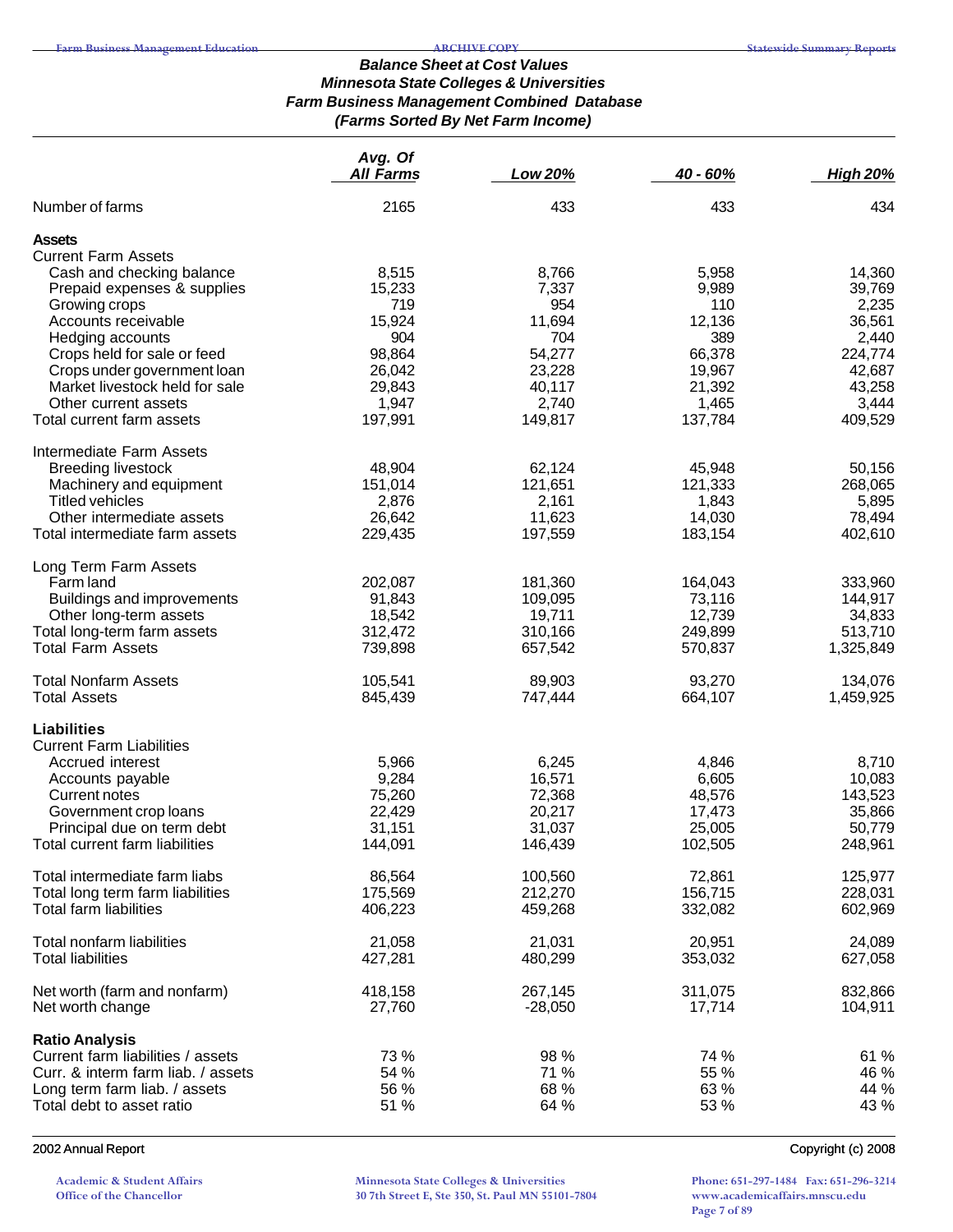#### *Balance Sheet at Market Values Minnesota State Colleges & Universities Farm Business Management Combined Database (Farms Sorted By Net Farm Income)*

|                                                                                                                                                                                                 | Avg. Of<br><b>All Farms</b>          | Low 20%                              | $40 - 60%$                           | <b>High 20%</b>                      |
|-------------------------------------------------------------------------------------------------------------------------------------------------------------------------------------------------|--------------------------------------|--------------------------------------|--------------------------------------|--------------------------------------|
| Number of farms                                                                                                                                                                                 | 2165                                 | 433                                  | 433                                  | 433                                  |
| <b>Assets</b><br><b>Current Farm Assets</b>                                                                                                                                                     |                                      |                                      |                                      |                                      |
| Cash and checking balance                                                                                                                                                                       | 8,515                                | 8,766                                | 5,958                                | 14,345                               |
| Prepaid expenses & supplies                                                                                                                                                                     | 15,233                               | 7,337                                | 9,989                                | 39,821                               |
| Growing crops                                                                                                                                                                                   | 719                                  | 954                                  | 110                                  | 2,240                                |
| Accounts receivable                                                                                                                                                                             | 15,986                               | 11,694                               | 12,136                               | 36,645                               |
| Hedging accounts                                                                                                                                                                                | 900                                  | 704                                  | 389                                  | 2,417                                |
| Crops held for sale or feed                                                                                                                                                                     | 98,896                               | 54,277                               | 66,378                               | 224,511                              |
| Crops under government loan                                                                                                                                                                     | 26,042                               | 23,228                               | 19,967                               | 42,786                               |
| Market livestock held for sale                                                                                                                                                                  | 29,831                               | 40,117                               | 21,392                               | 43,298                               |
| Other current assets                                                                                                                                                                            | 1,947                                | 2,740                                | 1,465                                | 3,452                                |
| Total current farm assets                                                                                                                                                                       | 198,068                              | 149,817                              | 137,784                              | 409,514                              |
| Intermediate Farm Assets<br><b>Breeding livestock</b>                                                                                                                                           | 54,954                               | 69,703                               | 50,708                               | 58,010                               |
| Machinery and equipment                                                                                                                                                                         | 217,723                              | 183,810                              | 171,635                              | 373,036                              |
| <b>Titled vehicles</b>                                                                                                                                                                          | 3,449                                | 3,025                                | 2,712                                | 6,014                                |
| Other intermediate assets                                                                                                                                                                       | 34,413                               | 13,554                               | 16,618                               | 105,954                              |
| Total intermediate farm assets                                                                                                                                                                  | 310,540                              | 270,092                              | 241,673                              | 543,014                              |
| Long Term Farm Assets                                                                                                                                                                           |                                      |                                      |                                      |                                      |
| Farm land                                                                                                                                                                                       | 298,546                              | 278,149                              | 240,861                              | 470,393                              |
| Buildings and improvements                                                                                                                                                                      | 122,222                              | 143,617                              | 100,590                              | 181,068                              |
| Other long-term assets                                                                                                                                                                          | 21,050                               | 23,650                               | 15,645                               | 38,222                               |
| Total long-term farm assets                                                                                                                                                                     | 441,818                              | 445,416                              | 357,096                              | 689,683                              |
| <b>Total Farm Assets</b>                                                                                                                                                                        | 950,425                              | 865,325                              | 736,554                              | 1,642,211                            |
| <b>Total Nonfarm Assets</b>                                                                                                                                                                     | 120,147                              | 105,904                              | 105,043                              | 152,174                              |
| <b>Total Assets</b>                                                                                                                                                                             | 1,070,572                            | 971,229                              | 841,597                              | 1,794,385                            |
| Liabilities<br><b>Current Farm Liabilities</b>                                                                                                                                                  |                                      |                                      |                                      |                                      |
| Accrued interest                                                                                                                                                                                | 5,959                                | 6,245                                | 4,846                                | 8,692                                |
| Accounts payable                                                                                                                                                                                | 9,398                                | 16,571                               | 6,605                                | 10,106                               |
| Current notes                                                                                                                                                                                   | 75,220                               | 72,368                               | 48,576                               | 143,413                              |
| Government crop loans                                                                                                                                                                           | 22,429                               | 20,217                               | 17,473                               | 35,949                               |
| Principal due on term debt                                                                                                                                                                      | 31,220                               | 31,037                               | 25,005                               | 50,747                               |
| Total current farm liabilities                                                                                                                                                                  | 144,226                              | 146,439                              | 102,505                              | 248,907                              |
| Total intermediate farm liabs                                                                                                                                                                   | 86,773                               | 100,560                              | 72,861                               | 125,912                              |
| Total long term farm liabilities                                                                                                                                                                | 175,892                              | 212,270                              | 156,715                              | 228,401                              |
| Total farm liabilities                                                                                                                                                                          | 406,891                              | 459,268                              | 332,082                              | 603,221                              |
| Total nonfarm liabilities                                                                                                                                                                       | 21,047                               | 21,031                               | 20,951                               | 24,092                               |
| Total liabs excluding deferreds                                                                                                                                                                 | 427,938                              | 480,299                              | 353,032                              | 627,313                              |
| Total deferred liabilities                                                                                                                                                                      | 94,105                               | 71,428                               | 71,599                               | 179,432                              |
| <b>Total liabilities</b>                                                                                                                                                                        | 522,043                              | 551,728                              | 424,631                              | 806,744                              |
| Net worth (farm and nonfarm)                                                                                                                                                                    | 548,529                              | 419,501                              | 416,966                              | 987,640                              |
| Net worth excluding deferreds                                                                                                                                                                   | 642,634                              | 490,929                              | 488,565                              | 1,167,072                            |
| Net worth change                                                                                                                                                                                | 37,249                               | $-2,156$                             | 24,755                               | 104,774                              |
| <b>Ratio Analysis</b><br>Current farm liabilities / assets<br>Curr. & interm farm liab. / assets<br>Long term farm liab. / assets<br>Total debt to asset ratio<br>Debt to assets excl deferreds | 73 %<br>45 %<br>40 %<br>49 %<br>40 % | 98 %<br>59 %<br>48 %<br>57 %<br>49 % | 74 %<br>46 %<br>44 %<br>50 %<br>42 % | 61 %<br>39 %<br>33 %<br>45 %<br>35 % |

**Academic & Student Affairs Office of the Chancellor**

**Minnesota State Colleges & Universities 30 7th Street E, Ste 350, St. Paul MN 55101-7804**

2002 Annual Report Copyright (c) 2008

**Phone: 651-297-1484 Fax: 651-296-3214 www.academicaffairs.mnscu.edu Page 8 of 89**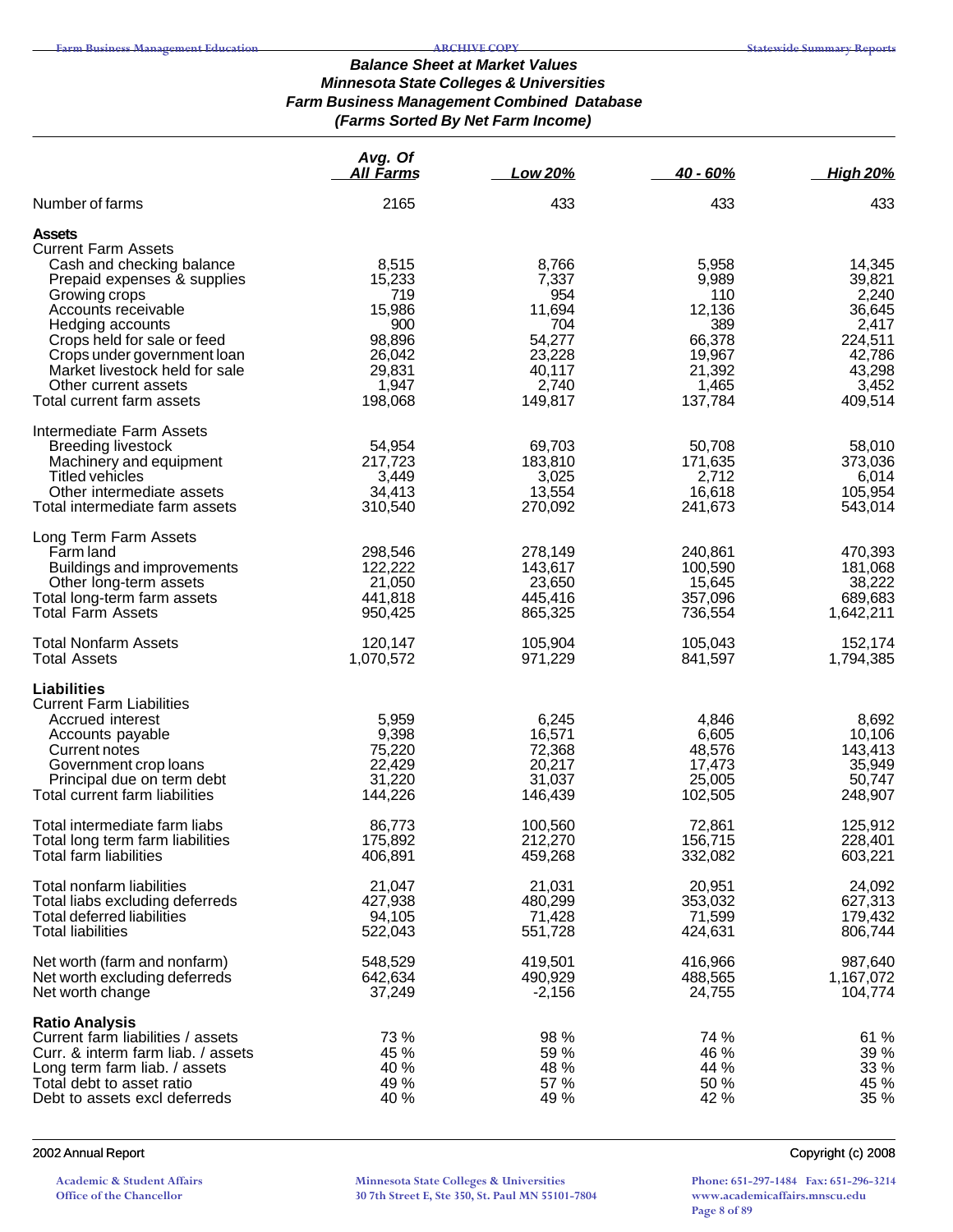#### *Statement Of Cash Flows Minnesota State Colleges & Universities Farm Business Management Combined Database (Farms Sorted By Net Farm Income)*

|                                       | Avg. Of<br><b>All Farms</b> | <b>Low 20%</b> | 40 - 60%   | <b>High 20%</b> |
|---------------------------------------|-----------------------------|----------------|------------|-----------------|
| Number of farms                       | 2166                        | 433            | 433        | 434             |
| Beginning cash (farm & nonfarm)       | 12,133                      | 11,461         | 9,263      | 17,939          |
| <b>Cash From Operating Activities</b> |                             |                |            |                 |
| Gross cash farm income                | 338,094                     | 326,815        | 261,576    | 606,308         |
| Net nonfarm income                    | 20,556                      | 30,302         | 18,998     | 12,050          |
| Total cash farm expense               | $-282,714$                  | $-301,534$     | $-221,473$ | -480,363        |
| Apparent family living expense        | $-36,256$                   | $-31,544$      | $-31,740$  | $-49,973$       |
| Income and social security tax        | $-5,423$                    | $-4,141$       | $-3,826$   | $-10,509$       |
| Cash from operations                  | 34,256                      | 19,898         | 23,535     | 77,513          |
| <b>Cash From Investing Activities</b> |                             |                |            |                 |
| Sale of breeding livestock            | 1,733                       | 3,670          | 1,504      | 1,424           |
| Sale of machinery & equipment         | 2,500                       | 2,543          | 1,790      | 4,200           |
| Sale of titled vehicles               | 61                          | 15             | 44         | 158             |
| Sale of farm land                     | 2,945                       | 8,563          | 1,834      | 1,153           |
| Sale of farm buildings                | 529                         | 1,146          | 94         | 694             |
| Sale of other farm assets             | 3,014                       | 1,989          | 1,998      | 8,255           |
| Sale of nonfarm assets                | 3,115                       | 3,193          | 1,675      | 5,239           |
| Purchase of breeding livestock        | $-6,477$                    | $-14,875$      | $-3,640$   | $-4,073$        |
| Purchase of machinery & equip.        | $-27,583$                   | $-19,903$      | $-20,024$  | $-53,630$       |
| Purchase of titled vehicles           | $-1,375$                    | $-1,829$       | $-799$     | $-1,777$        |
| Purchase of farm land                 | $-13,121$                   | $-18,131$      | $-9,350$   | $-22,828$       |
| Purchase of farm buildings            | $-11,333$                   | $-12,204$      | $-9,983$   | $-18,609$       |
| Purchase of other farm assets         | $-2,372$                    | $-1,989$       | $-1,397$   | $-5,566$        |
| Purchase of nonfarm assets            | $-11,206$                   | $-9,438$       | $-11,697$  | $-16,784$       |
| Cash from investing activities        | $-59,572$                   | $-57,250$      | $-47,949$  | $-102,144$      |
| <b>Cash From Financing Activities</b> |                             |                |            |                 |
| Money borrowed                        | 205,345                     | 222,081        | 160,008    | 315,621         |
| Cash gifts and inheritances           | 3,368                       | 5,306          | 1,948      | 2,567           |
| Principal payments                    | $-181,738$                  | $-189,391$     | $-136,725$ | $-290,757$      |
| Dividends paid                        | $-82$                       |                | $-22$      | $-186$          |
| Gifts given                           | $-240$                      | $-113$         | $-92$      | $-564$          |
| Cash from financing activities        | 26,653                      | 37,883         | 25,118     | 26,680          |
| Net change in cash balance            | 1,337                       | 530            | 704        | 2,049           |
| Ending cash (farm & nonfarm)          | 13,470                      | 11,992         | 9,967      | 19,988          |

**Phone: 651-297-1484 Fax: 651-296-3214 www.academicaffairs.mnscu.edu Page 9 of 89**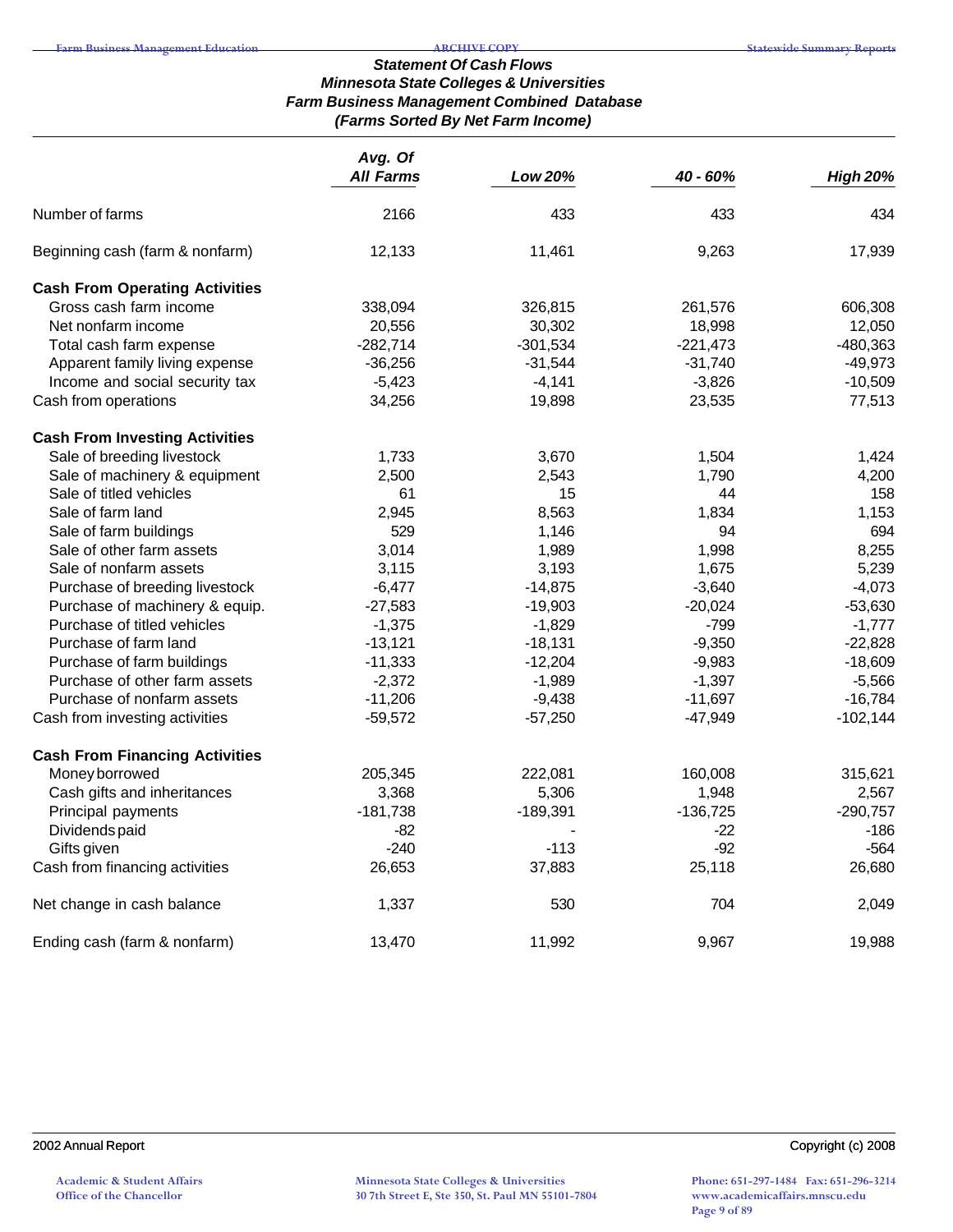# *Financial Standards Measures Minnesota State Colleges & Universities Farm Business Management Combined Database (Farms Sorted By Net Farm Income)*

|                               | Avg. Of          |                |          |                 |
|-------------------------------|------------------|----------------|----------|-----------------|
|                               | <b>All Farms</b> | <b>Low 20%</b> | 40 - 60% | <b>High 20%</b> |
| Number of farms               | 2166             | 433            | 433      | 434             |
| <b>Liquidity</b>              |                  |                |          |                 |
| Current ratio                 | 1.37             | 1.02           | 1.34     | 1.64            |
| Working capital               | 53,883           | 3,378          | 35,279   | 160,567         |
| Solvency (market)             |                  |                |          |                 |
| Farm debt to asset ratio      | 52 %             | 61 %           | 54 %     | 47 %            |
| Farm equity to asset ratio    | 48 %             | 39 %           | 46 %     | 53 %            |
| Farm debt to equity ratio     | 110 %            | 156 %          | 119 %    | 90 %            |
| <b>Profitability (cost)</b>   |                  |                |          |                 |
| Rate of return on farm assets | 5.8 %            | $-4.4%$        | 5.5 %    | 11.3 %          |
| Rate of return on farm equity | 5.4 %            | $-26.1%$       | 4.3 %    | 15.9 %          |
| Operating profit margin       | 13.8 %           | $-12.9%$       | 13.4 %   | 23.7 %          |
| Net farm income               | 44,086           | $-33,750$      | 32,898   | 149,850         |
| <b>Repayment Capacity</b>     |                  |                |          |                 |
| Term debt coverage ratio      | 129 %            | 35 %           | 117 %    | 203 %           |
| Capital replacement margin    | 14,951           | $-35,908$      | 7,302    | 80,223          |
| <b>Efficiency</b>             |                  |                |          |                 |
| Asset turnover rate (cost)    | 42.2 %           | 34.0 %         | 41.1 %   | 47.5 %          |
| Operating expense ratio       | 74.2 %           | 91.1 %         | 74.2 %   | 67.9 %          |
| Depreciation expense ratio    | 6.8 %            | 10.7 %         | 6.5 %    | 4.7 %           |
| Interest expense ratio        | 6.6 %            | 8.9 %          | 7.3 %    | 4.9 %           |
| Net farm income ratio         | 12.4 %           | $-10.7%$       | 12.0 %   | 22.5 %          |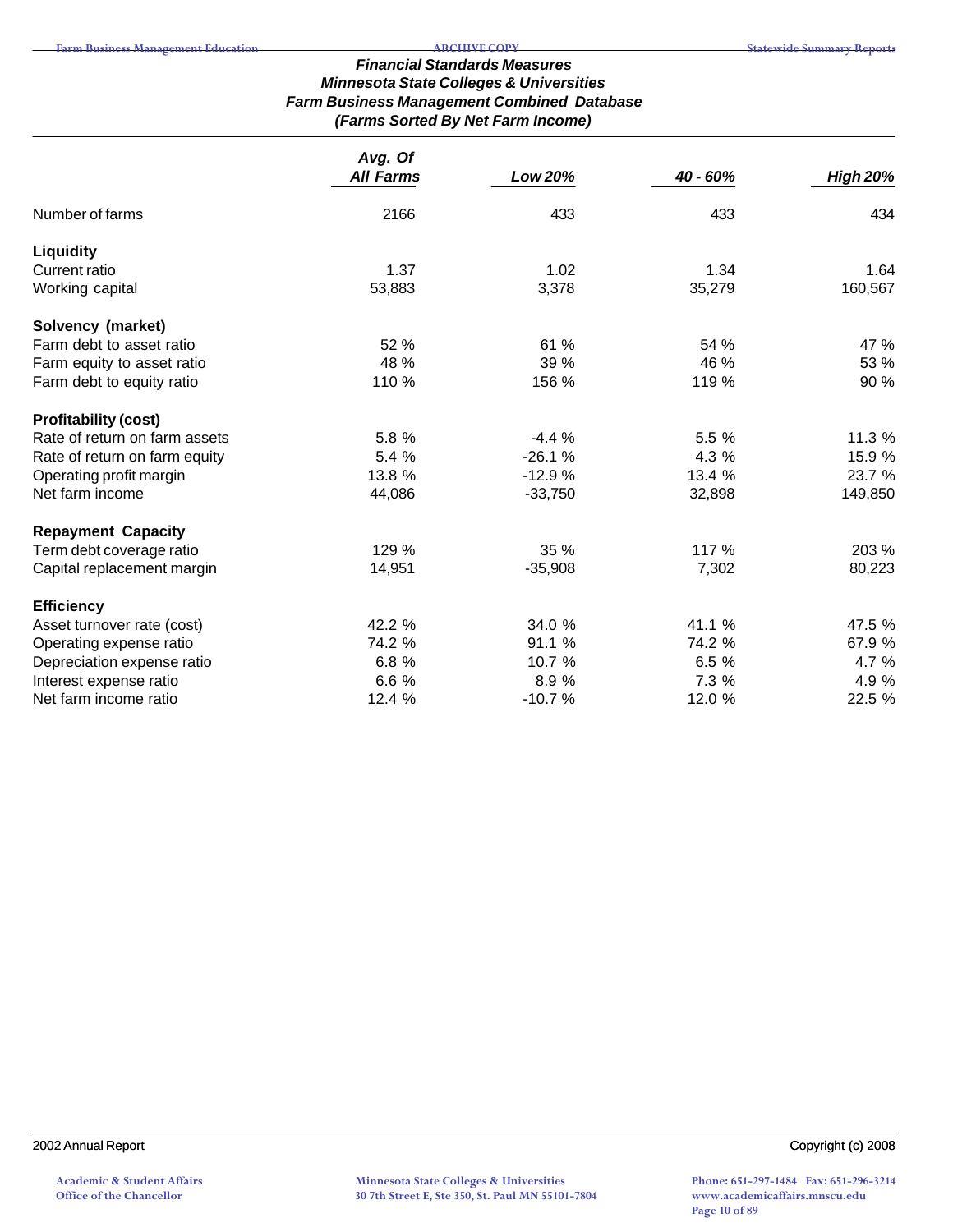## *Crop Production and Marketing Summary Minnesota State Colleges & Universities Farm Business Management Combined Database (Farms Sorted By Net Farm Income)*

| 2166<br>Number of farms<br>433<br>433<br><b>Acreage Summary</b><br>269<br>250<br>232<br>Total acres owned<br>709<br>537<br>516<br>Total crop acres<br>206<br>174<br>165<br>Crop acres owned<br>470<br>316<br>344<br>Crop acres cash rented<br>33<br>26<br>Crop acres share rented<br>28<br>12<br>12<br>12<br>Total pasture acres<br>Average Price Received (Cash Sales Only)<br>4.69<br>4.75<br>Soybeans per bushel<br>4.79<br>1.99<br>1.97<br>2.01<br>Corn per bushel<br>3.41<br>3.50<br>3.51<br>Wheat, Spring per bushel<br>53.38<br>74.91<br>68.91<br>Hay, Alfalfa per ton<br>1.72<br>1.68<br>Oats per bushel<br>1.76<br>42.38<br>44.13<br>34.75<br>Straw per ton<br>40.64<br>41.62<br>44.00<br>Sweet Corn per ton<br>0.076<br>0.086<br>0.072<br>Peas per lb<br>2.14<br>2.02<br>Barley per bushel<br>2.10<br>48.62<br>45.40<br>Hay, Mixed per ton<br>23.25<br>45.77<br>Hay, Grass per ton<br>37.34<br>Sugar Beets per ton<br>16.96<br>Corn Silage per ton<br>12.27<br>Beans, Navy per cwt<br>11.83<br>Sunflowers per cwt<br>9.21<br>Canola per cwt<br>41.65<br>Haylage, Alfalfa per ton<br>12.89<br>Sunflowers, Confectionary per cwt<br>26.53<br>Stover per ton<br>Rye per bushel<br>2.57<br>3.65<br>Wheat, Winter per bushel<br>Rented Out per \$<br>4.77<br>17.72<br>Beans, Pinto per cwt<br>Average Yield Per Acre<br>44.09<br>42.94<br>43.63<br>Soybeans (bushel)<br>160.16<br>151.83<br>156.83<br>Corn (bushel)<br>Hay, Alfalfa (ton)<br>3.81<br>3.62<br>3.76<br>33.94<br>26.69<br>34.41<br>Wheat, Spring (bushel)<br>18.55<br>17.75<br>18.37<br>Corn Silage (ton)<br>57.30<br>44.98<br>60.45<br>Oats (bushel)<br>18.07<br>14.37<br>Sugar Beets (ton)<br>14.83<br>2.13<br>2.19<br>2.27<br>Hay, Grass (ton)<br>4.82<br>2.72<br>8.41<br>Pasture (aum)<br>2.16<br>1.76<br>2.30<br>Hay, Mixed (ton)<br>55.84<br>46.43<br>$CRP(\$)$<br>67.12<br>8.00<br>7.47<br>6.75<br>Haylage, Alfalfa (ton)<br>34.68<br>16.61<br>40.62<br>Barley (bushel)<br>7.08<br>6.04<br>6.42<br>Sweet Corn (ton)<br>2,744.38<br>2,246.62<br>3,422.93<br>Peas (lb)<br>Rented Out (\$)<br>96.09<br>104.02<br>95.81<br>Oatlage (ton)<br>4.49<br>3.79<br>9.79<br>Canola (cwt)<br>7.78<br>Custom Work (\$)<br>52.49<br>18.25<br>Beans, Navy (cwt)<br>15.85<br>Sunflowers (cwt)<br>16.64<br>Hay, Mixed Alfalfa/Grass (ton)<br>3.26<br>3.95<br>5.67<br>6.44<br>Pasture, Intensive (aum)<br>2.48<br>Hay, Small Grain (ton)<br>Beans, Pinto (cwt)<br>15.96<br>2.23<br>Hay, Native Grass (ton) |              | Avg. Of<br><b>All Farms</b> | Low 20% | 40 - 60% | <b>High 20%</b>                                                                                                                                                                         |
|------------------------------------------------------------------------------------------------------------------------------------------------------------------------------------------------------------------------------------------------------------------------------------------------------------------------------------------------------------------------------------------------------------------------------------------------------------------------------------------------------------------------------------------------------------------------------------------------------------------------------------------------------------------------------------------------------------------------------------------------------------------------------------------------------------------------------------------------------------------------------------------------------------------------------------------------------------------------------------------------------------------------------------------------------------------------------------------------------------------------------------------------------------------------------------------------------------------------------------------------------------------------------------------------------------------------------------------------------------------------------------------------------------------------------------------------------------------------------------------------------------------------------------------------------------------------------------------------------------------------------------------------------------------------------------------------------------------------------------------------------------------------------------------------------------------------------------------------------------------------------------------------------------------------------------------------------------------------------------------------------------------------------------------------------------------------------------------------------------------------------------------------------------------------------------------------------------------------------------------------------------------------------------------------------------------------------------------------------------------------------------------------------------------------------------------------------------------|--------------|-----------------------------|---------|----------|-----------------------------------------------------------------------------------------------------------------------------------------------------------------------------------------|
|                                                                                                                                                                                                                                                                                                                                                                                                                                                                                                                                                                                                                                                                                                                                                                                                                                                                                                                                                                                                                                                                                                                                                                                                                                                                                                                                                                                                                                                                                                                                                                                                                                                                                                                                                                                                                                                                                                                                                                                                                                                                                                                                                                                                                                                                                                                                                                                                                                                                  |              |                             |         |          | 434                                                                                                                                                                                     |
|                                                                                                                                                                                                                                                                                                                                                                                                                                                                                                                                                                                                                                                                                                                                                                                                                                                                                                                                                                                                                                                                                                                                                                                                                                                                                                                                                                                                                                                                                                                                                                                                                                                                                                                                                                                                                                                                                                                                                                                                                                                                                                                                                                                                                                                                                                                                                                                                                                                                  |              |                             |         |          | 385<br>1,341<br>330<br>955<br>56<br>$\overline{7}$                                                                                                                                      |
|                                                                                                                                                                                                                                                                                                                                                                                                                                                                                                                                                                                                                                                                                                                                                                                                                                                                                                                                                                                                                                                                                                                                                                                                                                                                                                                                                                                                                                                                                                                                                                                                                                                                                                                                                                                                                                                                                                                                                                                                                                                                                                                                                                                                                                                                                                                                                                                                                                                                  |              |                             |         |          | 4.71<br>1.99<br>3.56<br>38.46<br>1.72<br>40.16<br>40.07<br>0.071<br>2.21<br>39.18<br>14.97<br>13.01                                                                                     |
| 40.72<br>Wheat, Winter (bushel)<br>12.56<br>Sunflowers, Confectionary (cwt)<br>30.85<br>Soybeans, Food (bushel)<br>50.49                                                                                                                                                                                                                                                                                                                                                                                                                                                                                                                                                                                                                                                                                                                                                                                                                                                                                                                                                                                                                                                                                                                                                                                                                                                                                                                                                                                                                                                                                                                                                                                                                                                                                                                                                                                                                                                                                                                                                                                                                                                                                                                                                                                                                                                                                                                                         | Rye (bushel) | 25.00                       |         |          | 44.83<br>167.53<br>4.36<br>36.43<br>20.46<br>62.74<br>18.72<br>2.23<br>6.74<br>57.95<br>9.79<br>49.56<br>6.50<br>3,164.37<br>71.98<br>3.44<br>11.50<br>47.73<br>19.00<br>17.08<br>18.39 |

2002 Annual Report Copyright (c) 2008

**Academic & Student Affairs Office of the Chancellor**

**Minnesota State Colleges & Universities 30 7th Street E, Ste 350, St. Paul MN 55101-7804**

**Phone: 651-297-1484 Fax: 651-296-3214 www.academicaffairs.mnscu.edu Page 11 of 89**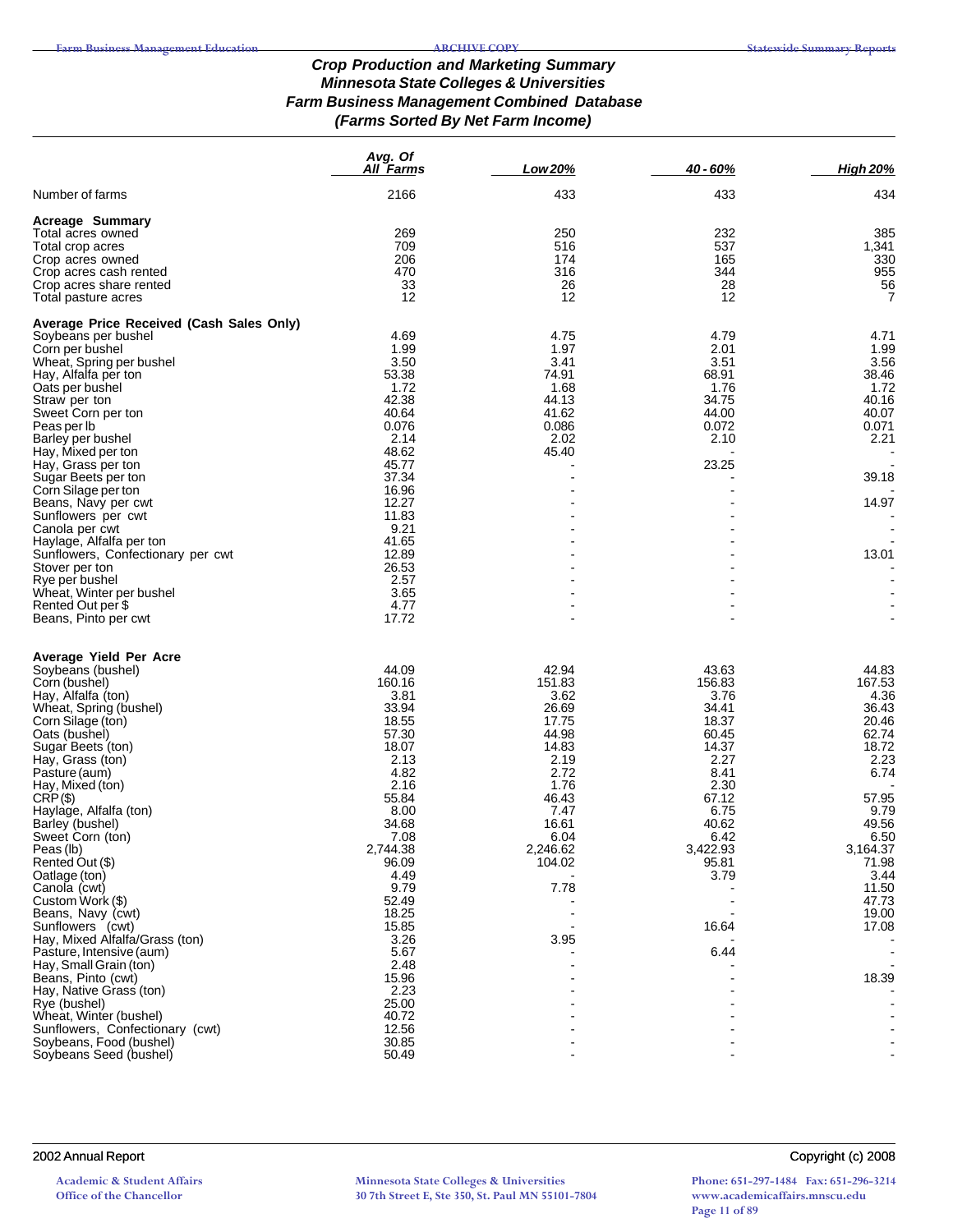## *Household and Personal Expenses Minnesota State Colleges & Universities Farm Business Management Combined Database (Farms Sorted By Net Farm Income)*

|                                     | Avg. Of          |         |          |                 |
|-------------------------------------|------------------|---------|----------|-----------------|
|                                     | <b>All Farms</b> | Low 20% | 40 - 60% | <b>High 20%</b> |
| Number of farms                     | 770              | 141     | 178      | 122             |
| Average family size                 | 3.6              | 3.6     | 3.5      | 3.7             |
| <b>Family Living Expenses</b>       |                  |         |          |                 |
| Food and meals expense              | 5,718            | 5,532   | 5,193    | 6,183           |
| Medical care                        | 2,766            | 2,598   | 2,634    | 3,182           |
| Health insurance                    | 2,714            | 2,447   | 2,530    | 3,433           |
| Cash donations                      | 1,299            | 1,142   | 1,121    | 1,465           |
| Household supplies                  | 3,156            | 2,954   | 2,642    | 3,953           |
| Clothing                            | 1,461            | 1,277   | 1,466    | 1,773           |
| Personal care                       | 2,405            | 2,748   | 1,810    | 3,331           |
| Child / Dependent care              | 535              | 641     | 430      | 776             |
| Alimony and Child support           | 247              | 344     | 157      | 339             |
| Gifts                               | 1,561            | 1,323   | 1,323    | 2,442           |
| Education                           | 1,155            | 1,036   | 1,070    | 1,458           |
| Recreation                          | 2,222            | 1,937   | 1,899    | 3,086           |
| Utilities (household share)         | 1,542            | 1,607   | 1,407    | 1,546           |
| Nonfarm vehicle operating expense   | 2,347            | 2,412   | 2,168    | 2,254           |
| Household real estate taxes         | 165              | 162     | 105      | 156             |
| Dwelling rent                       | 119              | 209     | 102      | 50              |
| Household repairs                   | 1,122            | 1,008   | 818      | 1,119           |
| Nonfarm interest                    | 1,015            | 958     | 892      | 841             |
| Disability / Long term care insuran | 179              | 197     | 157      | 259             |
| Life insurance payments             | 1,513            | 1,434   | 1,540    | 2,030           |
| Nonfarm property insurance          | 134              | 74      | 134      | 137             |
| Miscellaneous                       | 1,827            | 1,460   | 1,850    | 1,953           |
| Total cash family living expense    | 35,199           | 33,498  | 31,448   | 41,768          |
| Family living from the farm         | 327              | 366     | 305      | 368             |
| Total family living                 | 35,526           | 33,864  | 31,753   | 42,136          |
| Other Nonfarm Expenditures          |                  |         |          |                 |
| Income taxes                        | 5,890            | 4,917   | 4,937    | 10,561          |
| Furnishing & appliance purchases    | 666              | 683     | 512      | 901             |
| Nonfarm vehicle purchases           | 1,960            | 1,671   | 1,690    | 3,758           |
| Nonfarm real estate purchases       | 5,271            | 3,046   | 5,003    | 11,318          |
| Other nonfarm capital purchases     | 1,787            | 375     | 9,174    | $-598$          |
| Nonfarm savings & investments       | 1,193            | 415     | 1,518    | 748             |
| Total other nonfarm expenditures    | 16,767           | 11,107  | 22,834   | 26,688          |
| Total cash family living            |                  |         |          |                 |
| investment & nonfarm capital purch  | 51,966           | 44,605  | 54,282   | 68,456          |

## 2002 Annual Report Copyright (c) 2008

**Academic & Student Affairs Office of the Chancellor**

**Phone: 651-297-1484 Fax: 651-296-3214 www.academicaffairs.mnscu.edu Page 12 of 89**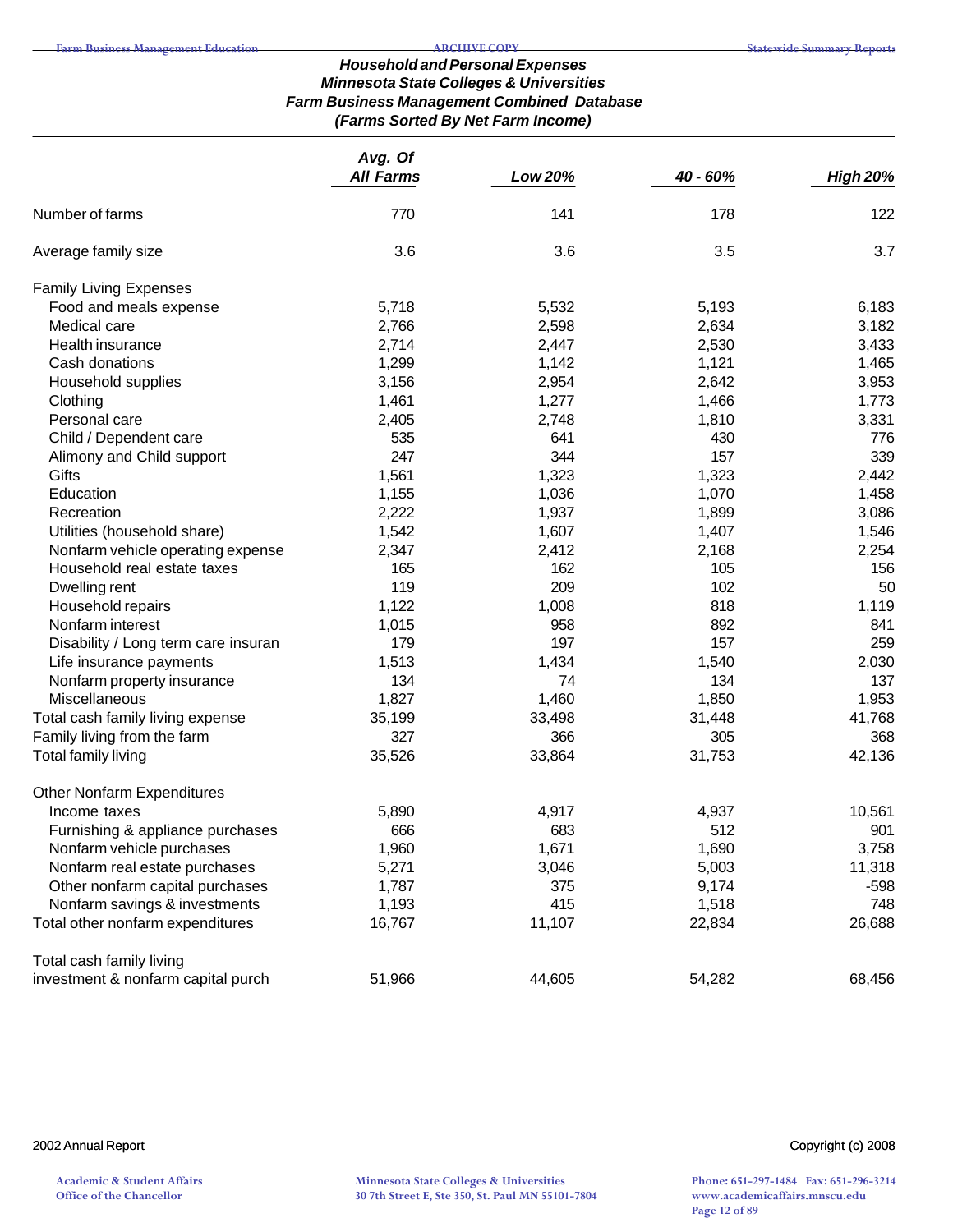#### *Operator and Labor Information Minnesota State Colleges & Universities Farm Business Management Combined Database (Farms Sorted By Net Farm Income)*

|                                 | Avg. Of          |           |          |                 |  |
|---------------------------------|------------------|-----------|----------|-----------------|--|
|                                 | <b>All Farms</b> | Low 20%   | 40 - 60% | <b>High 20%</b> |  |
| Number of farms                 | 2166             | 433       | 433      | 434             |  |
| <b>Operator Information</b>     |                  |           |          |                 |  |
| Average number of operators     | 1.2              | 1.1       | 1.1      | 1.4             |  |
| Average age of operators        | 45.2             | 45.4      | 44.7     | 45.9            |  |
| Average number of years farming | 22.1             | 21.9      | 21.4     | 23.8            |  |
| <b>Results Per Operator</b>     |                  |           |          |                 |  |
| Working capital                 | 45,829           | 2,958     | 30,860   | 117,948         |  |
| Total assets (market)           | 911,260          | 850,267   | 736,185  | 1,317,789       |  |
| <b>Total liabilities</b>        | 444,358          | 483,013   | 371,445  | 592,470         |  |
| Net worth (market)              | 466,902          | 367,254   | 364,740  | 725,319         |  |
| Net worth excl deferred liabs   | 547,003          | 429,786   | 427,371  | 857,093         |  |
| Gross farm income               | 303,503          | 275,129   | 239,561  | 489,733         |  |
| Total farm expense              | 265,984          | 304,675   | 210,784  | 379,616         |  |
| Net farm income                 | 37,519           | $-29,547$ | 28,777   | 110,117         |  |
| Net nonfarm income              | 17,498           | 26,528    | 16,619   | 8,855           |  |
| Family living & tax withdrawals | 35,549           | 31,240    | 31,130   | 44,582          |  |
| Total acres owned               | 229.4            | 219.3     | 202.5    | 283.2           |  |
| Total crop acres                | 603.5            | 451.4     | 470.0    | 985.6           |  |
| Crop acres owned                | 175.7            | 151.9     | 144.2    | 242.6           |  |
| Crop acres cash rented          | 399.7            | 276.7     | 301.1    | 701.7           |  |
| Crop acres share rented         | 28.1             | 22.8      | 24.7     | 41.2            |  |
| Total pasture acres             | 10.5             | 10.4      | 10.5     | 5.3             |  |
| <b>Labor Analysis</b>           |                  |           |          |                 |  |
| Number of farms                 | 2166             | 433       | 433      | 434             |  |
| Total unpaid labor hours        | 2,644            | 2,251     | 2,562    | 3,242           |  |
| Total hired labor hours         | 1,186            | 1,610     | 884      | 1,975           |  |
| Total labor hours per farm      | 3,829            | 3,861     | 3,446    | 5,217           |  |
| Unpaid hours per operator       | 2,250            | 1,971     | 2,241    | 2,383           |  |
| Value of farm production / hour | 77.47            | 56.53     | 64.86    | 113.07          |  |
| Net farm income / unpaid hour   | 16.67            | $-14.99$  | 12.84    | 46.22           |  |
| Average hourly hired labor wage |                  |           |          |                 |  |
| <b>Partnerships &amp; LLCs</b>  |                  |           |          |                 |  |
| Number of farms                 | 192              | 25        | 39       | 71              |  |
| Number of operators             | 2.1              | 2.0       | 2.0      | 2.3             |  |
| Owner withdrawals per farm      | 59,307           | 25,602    | 37,461   | 90,084          |  |
| Withdrawals per operator        | 27,596           | 13,474    | 17,629   | 38,844          |  |
| <b>Corporations</b>             |                  |           |          |                 |  |
| Number of farms                 | 101              | 31        | 11       | 39              |  |
| Number of operators             | 1.8              | 1.7       | 1.4      | 2.1             |  |
|                                 |                  |           |          |                 |  |

**Academic & Student Affairs Office of the Chancellor**

**Minnesota State Colleges & Universities 30 7th Street E, Ste 350, St. Paul MN 55101-7804**

**Phone: 651-297-1484 Fax: 651-296-3214 www.academicaffairs.mnscu.edu Page 13 of 89**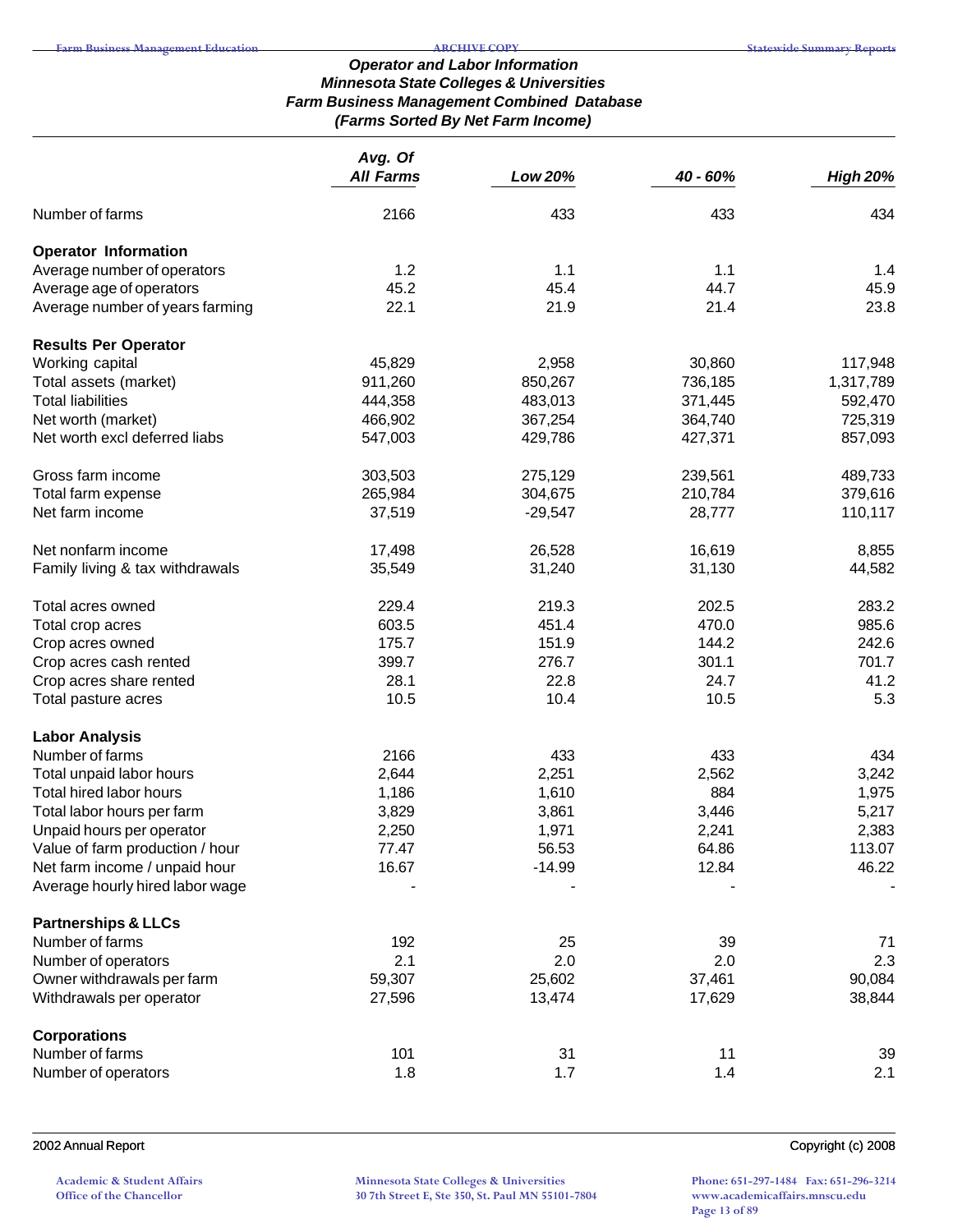#### *Nonfarm Summary Minnesota State Colleges & Universities Farm Business Management Combined Database (Farms Sorted By Net Farm Income)*

|                                | Avg. Of<br><b>All Farms</b> |         | 40 - 60% | <b>High 20%</b> |
|--------------------------------|-----------------------------|---------|----------|-----------------|
|                                |                             | Low 20% |          |                 |
| Number of farms                | 2166                        | 433     | 433      | 434             |
| <b>Nonfarm Income</b>          |                             |         |          |                 |
| Nonfarm wages & salary         | 14,695                      | 21,728  | 12,809   | 8,108           |
| Net nonfarm business income    | 1,539                       | 3,626   | 989      | 887             |
| Nonfarm rental income          | 461                         | 593     | 510      | 336             |
| Nonfarm interest income        | 293                         | 235     | 472      | 305             |
| Nonfarm cash dividends         | 157                         | 156     | 105      | 177             |
| Tax refunds                    | 983                         | 1,345   | 919      | 550             |
| Other nonfarm income           | 2,443                       | 2,636   | 3,195    | 1,687           |
| Total nonfarm income           | 20,571                      | 30,319  | 18,998   | 12,050          |
| Gifts and inheritances         | 3,368                       | 5,306   | 1,948    | 2,567           |
| <b>Nonfarm Assets (market)</b> |                             |         |          |                 |
| Checking & savings             | 4,950                       | 3,225   | 4,009    | 5,629           |
| Stocks & bonds                 | 6,828                       | 5,720   | 4,928    | 12,962          |
| Other current assets           | 2,758                       | 1,681   | 2,417    | 4,169           |
| Furniture & appliances         | 10,605                      | 10,208  | 9,363    | 11,352          |
| Nonfarm vehicles               | 10,609                      | 9,296   | 9,287    | 11,781          |
| Cash value of life ins.        | 8,081                       | 6,324   | 8,888    | 10,911          |
| Retirement accounts            | 20,102                      | 14,848  | 12,947   | 29,971          |
| Other intermediate assets      | 5,821                       | 5,375   | 4,988    | 7,547           |
| Nonfarm real estate            | 42,600                      | 44,495  | 32,444   | 49,843          |
| Other long term assets         | 7,769                       | 4,730   | 15,772   | 7,812           |
| Total nonfarm assets           | 120,123                     | 105,904 | 105,043  | 151,976         |
| <b>Nonfarm Liabilities</b>     |                             |         |          |                 |
| Accrued interest               | 71                          | 68      | 86       | 53              |
| Accounts payable               | 1,375                       | 687     | 1,109    | 3,379           |
| <b>Current notes</b>           | 4,436                       | 4,440   | 4,324    | 6,074           |
| Princ due on term debt         | 2,092                       | 2,215   | 2,269    | 1,994           |
| Total current liabilities      | 4,436                       | 4,440   | 4,324    | 6,074           |
| Intermediate liabilities       | 5,154                       | 4,874   | 9,382    | 3,232           |
| Long term liabilities          | 11,458                      | 11,718  | 7,244    | 14,783          |
| Total nonfarm liabilities      | 21,048                      | 21,031  | 20,951   | 24,089          |
| Nonfarm net worth              | 99,075                      | 84,872  | 84,093   | 127,887         |
| Nonfarm debt to asset ratio    | 18 %                        | 20 %    | 20 %     | 16 %            |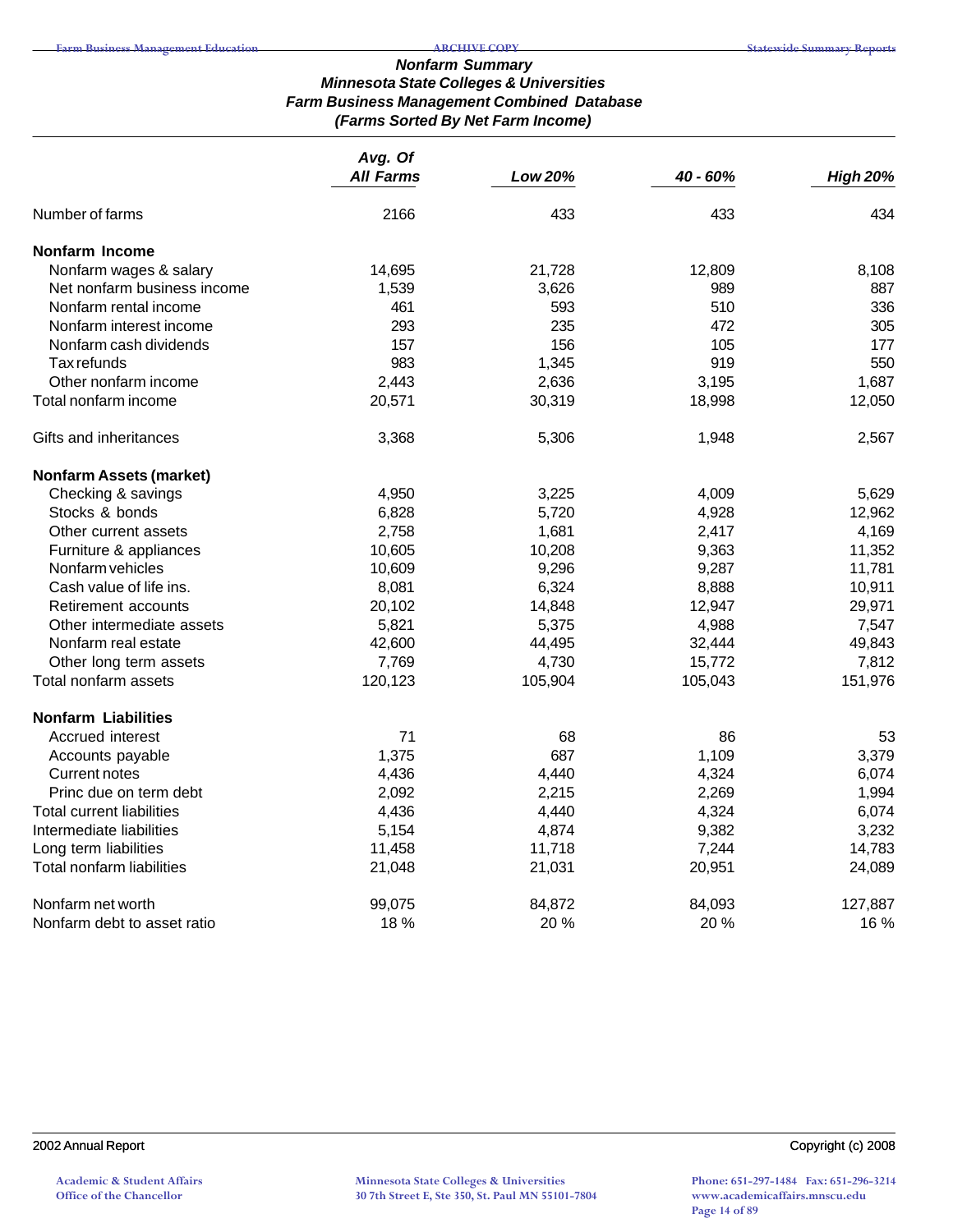#### *Financial Summary Minnesota State Colleges & Universities Farm Business Management Combined Database (Farms Sorted By Net Farm Income)*

|                                                                                                                                                                                                                                                                                     | Avg. Of<br>All Farms                                                                             | Low 20%                                                                                         | 40 - 60%                                                                                     | <b>High 20%</b>                                                                                   |
|-------------------------------------------------------------------------------------------------------------------------------------------------------------------------------------------------------------------------------------------------------------------------------------|--------------------------------------------------------------------------------------------------|-------------------------------------------------------------------------------------------------|----------------------------------------------------------------------------------------------|---------------------------------------------------------------------------------------------------|
| Number of farms                                                                                                                                                                                                                                                                     | 2166                                                                                             | 433                                                                                             | 433                                                                                          | 434                                                                                               |
| Income Statement<br>Gross cash farm income<br>Total cash farm expense<br>Net cash farm income<br>Inventory change<br>Depreciation and capital adjust<br>Average net farm income<br>Median net farm income                                                                           | 338,094<br>282,714<br>55,380<br>13,019<br>$-24,323$<br>44,075<br>33,305                          | 326,815<br>301,534<br>25,281<br>$-25,279$<br>$-33,752$<br>$-33,750$<br>$-16,040$                | 261,576<br>221,473<br>40,103<br>10,702<br>$-17,907$<br>32,898<br>32,987                      | 606,308<br>480,363<br>125,946<br>54,998<br>$-31,093$<br>149,850<br>120,020                        |
| <b>Profitability (cost)</b><br>Labor and management earnings<br>Rate of return on assets<br>Rate of return on equity<br>Operating profit margin<br>Asset turnover rate                                                                                                              | 24,343<br>5.8%<br>5.4 %<br>13.7 %<br>42.3%                                                       | -47,536<br>$-4.4%$<br>$-26.1%$<br>$-12.9%$<br>34.0 %                                            | 18,691<br>5.5 %<br>4.3%<br>13.4 %<br>41.1 %                                                  | 109,246<br>11.3 %<br>15.9%<br>23.7 %<br>47.5%                                                     |
| Profitability (market)<br>Labor and management earnings<br>Rate of return on assets<br>Rate of return on equity<br>Operating profit margin<br>Asset turnover rate                                                                                                                   | 26,821<br>5.5%<br>6.0%<br>16.8%<br>32.8%                                                         | $-29.001$<br>$-0.3%$<br>$-8.9%$<br>$-1.2%$<br>26.0%                                             | 20,317<br>5.3%<br>5.2%<br>16.5%<br>31.8%                                                     | 100,153<br>9.0%<br>13.1 %<br>23.6 %<br>38.2 %                                                     |
| Liquidity<br>Ending current ratio<br>Ending working capital<br>End working capital to gross inc<br>Term debt coverage ratio<br>Expense as a percent of income<br>Interest as a percent of income                                                                                    | 1.37<br>53,883<br>15.9%<br>128.7%<br>80.8%<br>6.6%                                               | 1.02<br>3,378<br>1.0%<br>34.8%<br>100.0%<br>8.9%                                                | 1.34<br>35.279<br>13.5 %<br>116.7%<br>81.4 %<br>7.3%                                         | 1.64<br>160,567<br>26.5%<br>203.3 %<br>72.8%<br>4.9%                                              |
| Solvency (cost)<br>Number of farms<br>Ending farm assets<br>Ending farm liabilities<br>Ending total assets<br>Ending total liabilities<br>Ending net worth<br>Net worth change<br>Ending farm debt to asset ratio<br>Beg total debt to asset ratio<br>End total debt to asset ratio | 2,165<br>739,898<br>406,223<br>845,439<br>427,281<br>418,158<br>27,760<br>55 %<br>50 %<br>51 %   | 433<br>657,542<br>459,268<br>747,444<br>480,299<br>267,145<br>$-28,050$<br>70 %<br>60 %<br>64 % | 433<br>570,837<br>332,082<br>664,107<br>353,032<br>311,075<br>17,714<br>58 %<br>53 %<br>53 % | 434<br>1,325,849<br>602,969<br>1,459,925<br>627,058<br>832,866<br>104,911<br>45 %<br>45 %<br>43 % |
| Solvency (market)<br>Number of farms<br>Ending farm assets<br>Endingfarmliabilities<br>Ending total assets<br>Ending total liabilities<br>Ending net worth<br>Net worth change<br>Ending farm debt to asset ratio<br>Beg total debt to asset ratio<br>End total debt to asset ratio | 2,165<br>950.425<br>497,298<br>1,070,572<br>522,043<br>548,529<br>37,249<br>52 %<br>49 %<br>49 % | 433<br>865,325<br>526,967<br>971,229<br>551,728<br>419,501<br>$-2,156$<br>61 %<br>55 %<br>57 %  | 433<br>736,554<br>400,690<br>841,597<br>424,631<br>416,966<br>24,755<br>54 %<br>50 %<br>50 % | 433<br>1,642,211<br>777,433<br>1,794,385<br>806,744<br>987,640<br>104,774<br>47 %<br>46 %<br>45 % |
| Nonfarm Information<br>Net nonfarm income<br>Farms reporting living expenses<br>Total family living expense<br>Total living, invest, & capital                                                                                                                                      | 20,556<br>1,195<br>32,308<br>49,729                                                              | 30,302<br>231<br>29,940<br>41,387                                                               | 18,998<br>255<br>29,852<br>50,970                                                            | 12,050<br>210<br>37,375<br>67,774                                                                 |
| Crop Acres<br>Total acres owned<br>Total crop acres<br>Total crop acres owned<br>Total crop acres cash rented<br>Total crop acres share rented                                                                                                                                      | 269<br>709<br>206<br>470<br>33                                                                   | 250<br>516<br>174<br>316<br>26                                                                  | 232<br>537<br>165<br>344<br>28                                                               | 385<br>1,341<br>330<br>955<br>56                                                                  |

2002 Annual Report Copyright (c) 2008

**Academic & Student Affairs Office of the Chancellor**

**Minnesota State Colleges & Universities 30 7th Street E, Ste 350, St. Paul MN 55101-7804**

**Phone: 651-297-1484 Fax: 651-296-3214 www.academicaffairs.mnscu.edu Page 15 of 89**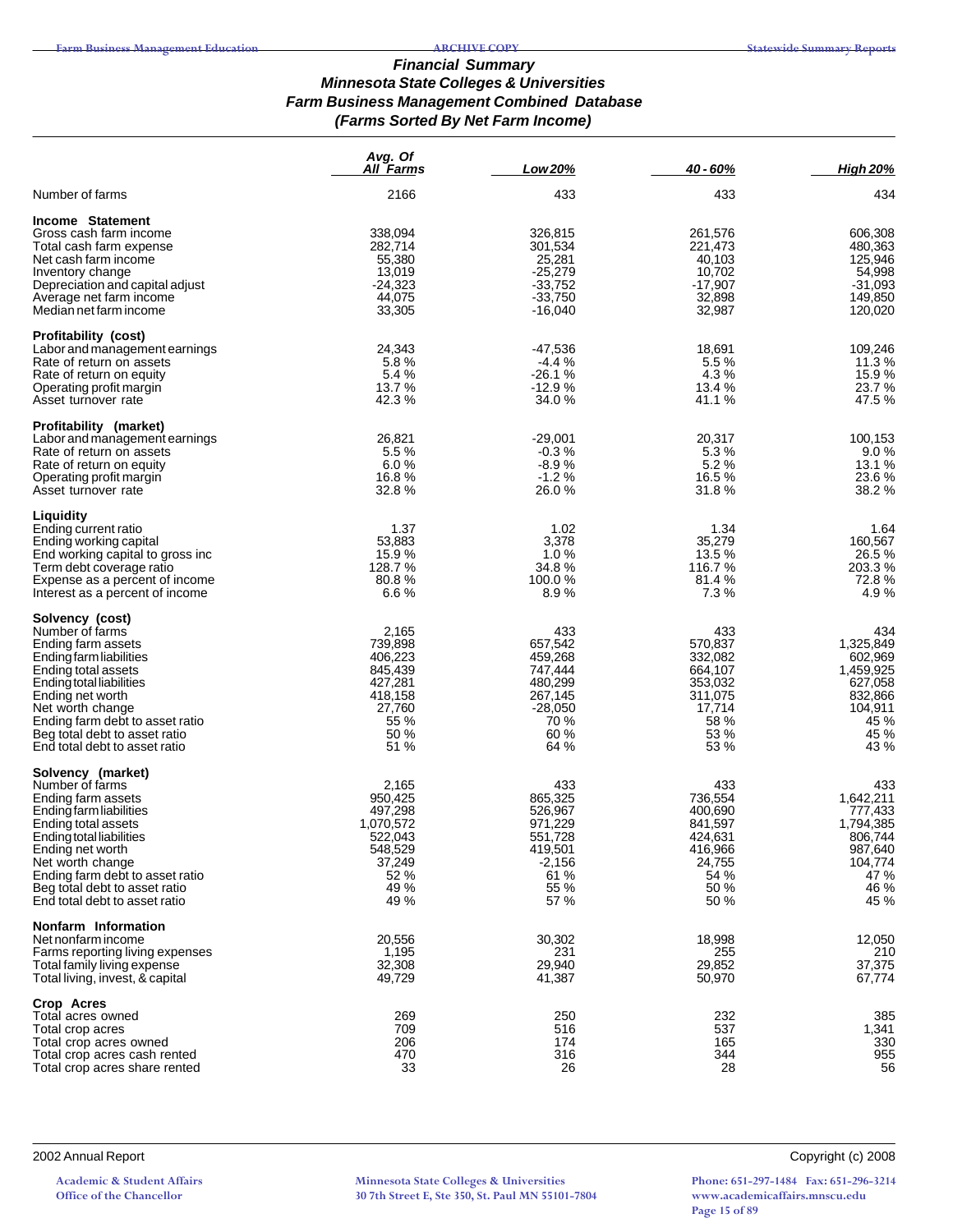## *Barley on Owned Land*

|                                                                                                                                                                                                                                                                                                                                                   | Avg. Of<br><b>All Farms</b>                                                                                   | <b>High 20%</b>                                                                                            |
|---------------------------------------------------------------------------------------------------------------------------------------------------------------------------------------------------------------------------------------------------------------------------------------------------------------------------------------------------|---------------------------------------------------------------------------------------------------------------|------------------------------------------------------------------------------------------------------------|
| Number of fields<br>Number of farms                                                                                                                                                                                                                                                                                                               | 47<br>46                                                                                                      | 11<br>10                                                                                                   |
| Acres<br>Yield per acre (bu.)<br>Operators share of yield %<br>Value per bu.<br>Other product return per acre<br>Total product return per acre<br>Miscellaneous income per acre<br>Gross return per acre                                                                                                                                          | 51.90<br>33.42<br>100.00<br>2.24<br>1.54<br>76.40<br>38.99<br>115.39                                          | 28.61<br>42.07<br>100.00<br>2.26<br>5.03<br>100.15<br>72.44<br>172.59                                      |
| <b>Direct Expenses</b><br>Seed<br>Fertilizer<br>Crop chemicals<br>Crop insurance<br>Fuel & oil<br>Repairs<br>Custom hire<br>Operating interest<br><b>Miscellaneous</b><br>Total direct expenses per acre<br>Return over direct exp per acre                                                                                                       | 9.76<br>16.59<br>14.36<br>5.80<br>7.48<br>13.49<br>2.34<br>2.07<br>0.53<br>72.43<br>42.96                     | 8.52<br>12.18<br>3.78<br>2.95<br>8.27<br>15.62<br>11.65<br>1.19<br>0.41<br>64.57<br>108.01                 |
| <b>Overhead Expenses</b><br>Custom hire<br><b>Hired labor</b><br>Machinery leases<br>RE & pers. property taxes<br>Farm insurance<br><b>Utilities</b><br>Dues & professional fees<br>Interest<br>Mach & bldg depreciation<br><b>Miscellaneous</b><br>Total overhead expenses per acre<br>Total dir & ovhd expenses per acre<br>Net return per acre | 1.54<br>4.22<br>1.34<br>4.49<br>3.01<br>2.42<br>0.85<br>21.47<br>11.74<br>3.26<br>54.32<br>126.75<br>$-11.37$ | 2.40<br>8.64<br>0.25<br>4.14<br>0.91<br>1.97<br>0.86<br>21.29<br>20.63<br>3.42<br>64.52<br>129.10<br>43.49 |
| Government payments<br>Net return with govt pmts<br>Labor & management charge<br>Net return over lbr & mgt                                                                                                                                                                                                                                        | 9.45<br>$-1.92$<br>14.66<br>$-16.58$                                                                          | 8.54<br>52.03<br>12.44<br>39.59                                                                            |
| <b>Cost of Production</b><br>Total direct expense per bu.<br>Total dir & ovhd exp per bu.<br>Less govt & other income<br>With labor & management                                                                                                                                                                                                  | 2.17<br>3.79<br>2.30<br>2.74                                                                                  | 1.53<br>3.07<br>1.02<br>1.32                                                                               |
| Machinery cost per acre<br>Est. labor hours per acre                                                                                                                                                                                                                                                                                              | 1.91                                                                                                          | 2.06                                                                                                       |

2002 Annual Report Copyright (c) 2008

**Academic & Student Affairs Office of the Chancellor**

**Minnesota State Colleges & Universities 30 7th Street E, Ste 350, St. Paul MN 55101-7804**

**Phone: 651-297-1484 Fax: 651-296-3214 www.academicaffairs.mnscu.edu Page 16 of 89**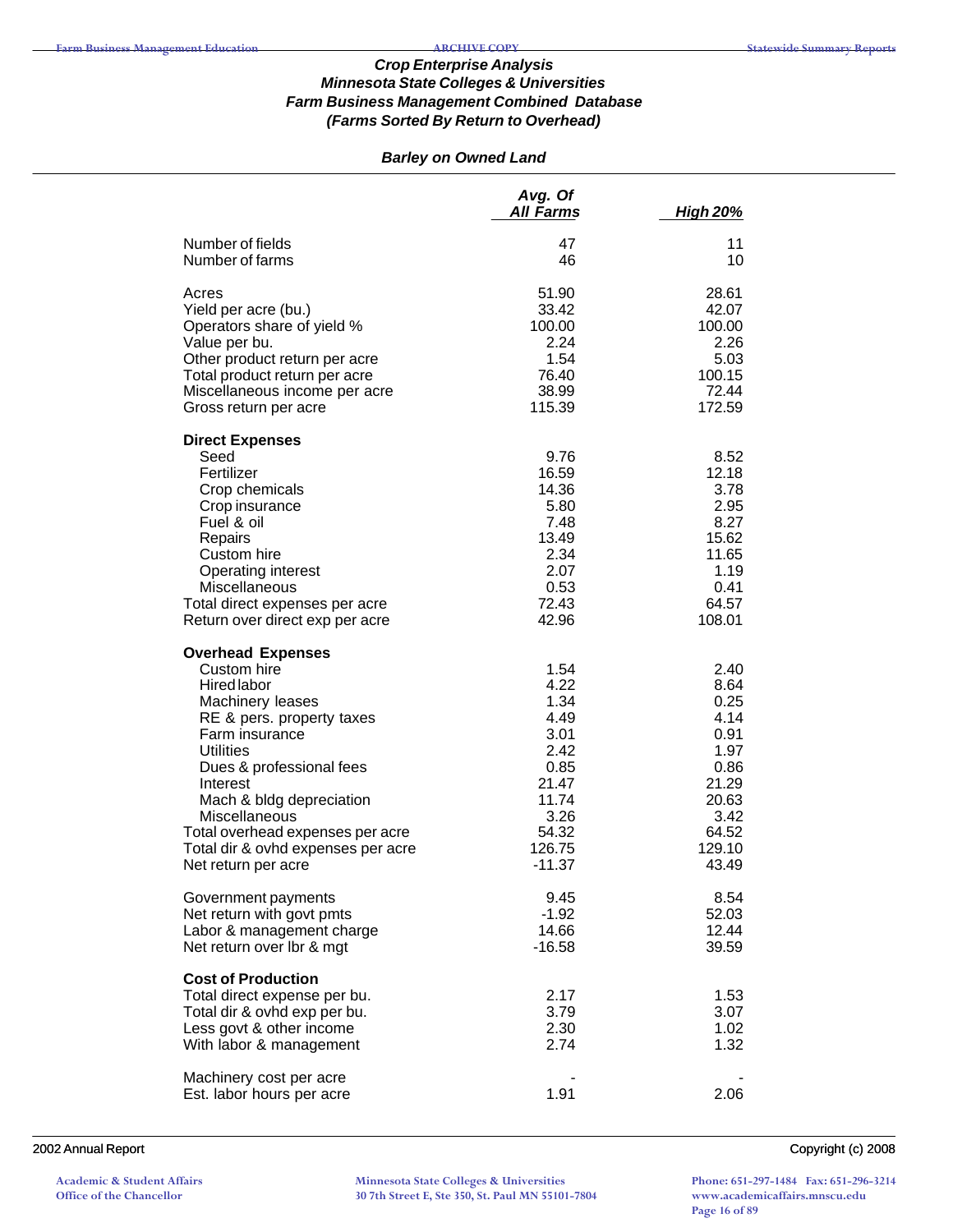# *Barley on Cash Rent*

|                                                                | Avg. Of           |                   |                   |                 |  |
|----------------------------------------------------------------|-------------------|-------------------|-------------------|-----------------|--|
|                                                                | <b>All Farms</b>  | Low 20%           | 40 - 60%          | <b>High 20%</b> |  |
| Number of fields                                               | 60                | 10                | 13                | 11              |  |
| Number of farms                                                | 54                | 10                | 11                | 11              |  |
|                                                                |                   |                   |                   |                 |  |
| Acres                                                          | 123.79            | 73.17             | 107.37            | 224.35          |  |
| Yield per acre (bu.)                                           | 37.35             | 28.05             | 33.60             | 50.70           |  |
| Operators share of yield %                                     | 100.00<br>2.66    | 100.00<br>2.27    | 100.00<br>2.14    | 100.00<br>3.13  |  |
| Value per bu.                                                  | 0.15              |                   |                   | 0.46            |  |
| Other product return per acre<br>Total product return per acre | 99.67             | 63.60             | 72.01             | 159.29          |  |
| Miscellaneous income per acre                                  | 32.88             | 13.82             | 35.30             | 21.37           |  |
| Gross return per acre                                          | 132.55            | 77.42             | 107.31            | 180.66          |  |
|                                                                |                   |                   |                   |                 |  |
| <b>Direct Expenses</b>                                         |                   |                   |                   |                 |  |
| Seed                                                           | 8.34<br>19.21     | 8.79              | 8.02              | 8.35            |  |
| Fertilizer                                                     |                   | 21.47             | 21.65             | 18.00           |  |
| Crop chemicals                                                 | 14.19             | 9.41<br>4.49      | 9.05              | 20.08           |  |
| Crop insurance<br>Fuel & oil                                   | 7.03<br>5.96      | 6.15              | 5.62<br>6.68      | 8.21<br>4.78    |  |
|                                                                | 11.57             | 15.13             | 9.08              | 10.44           |  |
| Repairs                                                        | 1.44              | 2.37              | 2.04              |                 |  |
| Custom hire<br>Land rent                                       | 45.94             | 52.99             | 37.97             | 52.86           |  |
| Operating interest                                             | 2.48              | 3.95              | 1.81              | 2.64            |  |
| Miscellaneous                                                  | 0.36              | 0.06              | 0.75              | 0.37            |  |
| Total direct expenses per acre                                 | 116.52            | 124.82            | 102.68            | 125.72          |  |
| Return over direct exp per acre                                | 16.03             | $-47.40$          | 4.63              | 54.94           |  |
|                                                                |                   |                   |                   |                 |  |
| <b>Overhead Expenses</b>                                       |                   |                   |                   |                 |  |
| Custom hire                                                    | 1.47              | 1.09              | 1.89              | 1.90            |  |
| Hired labor                                                    | 4.40              | 1.07              | 2.36              | 6.12            |  |
| Machinery leases                                               | 1.79              | 1.81              | 2.70              | 0.47            |  |
| Farm insurance<br><b>Utilities</b>                             | 3.46<br>1.94      | 2.60<br>1.97      | 3.31<br>2.11      | 3.15<br>1.49    |  |
|                                                                | 1.20              |                   |                   | 1.20            |  |
| Dues & professional fees<br>Interest                           | 3.49              | 0.74<br>4.12      | 0.77<br>1.85      | 5.07            |  |
| Mach & bldg depreciation                                       | 8.80              | 8.23              | 9.98              | 6.11            |  |
| Miscellaneous                                                  | 1.90              | 2.07              | 1.69              | 1.35            |  |
| Total overhead expenses per acre                               | 28.46             | 23.71             | 26.65             | 26.87           |  |
| Total dir & ovhd expenses per acre                             | 144.98            | 148.53            | 129.33            | 152.59          |  |
| Net return per acre                                            | $-12.43$          | $-71.11$          | $-22.02$          | 28.07           |  |
|                                                                |                   |                   |                   |                 |  |
| Government payments                                            | 11.74             | 9.85              | 12.77             | 11.89           |  |
| Net return with govt pmts                                      | $-0.69$           | $-61.27$          | $-9.25$           | 39.96           |  |
| Labor & management charge<br>Net return over lbr & mgt         | 13.14<br>$-13.84$ | 16.23<br>$-77.50$ | 15.28<br>$-24.53$ | 9.47<br>30.49   |  |
|                                                                |                   |                   |                   |                 |  |
| <b>Cost of Production</b>                                      |                   |                   |                   |                 |  |
| Total direct expense per bu.                                   | 3.12              | 4.45              | 3.06              | 2.48            |  |
| Total dir & ovhd exp per bu.                                   | 3.88              | 5.30              | 3.85              | 3.01            |  |
| Less govt & other income                                       | 2.68              | 4.45              | 2.42              | 2.34            |  |
| With labor & management                                        | 3.03              | 5.03              | 2.87              | 2.53            |  |
| Machinery cost per acre                                        |                   |                   |                   |                 |  |
| Est. labor hours per acre                                      | 1.43              | 1.87              | 1.52              | 1.14            |  |
|                                                                |                   |                   |                   |                 |  |

2002 Annual Report Copyright (c) 2008

**Academic & Student Affairs Office of the Chancellor**

**Minnesota State Colleges & Universities 30 7th Street E, Ste 350, St. Paul MN 55101-7804**

**Phone: 651-297-1484 Fax: 651-296-3214 www.academicaffairs.mnscu.edu Page 17 of 89**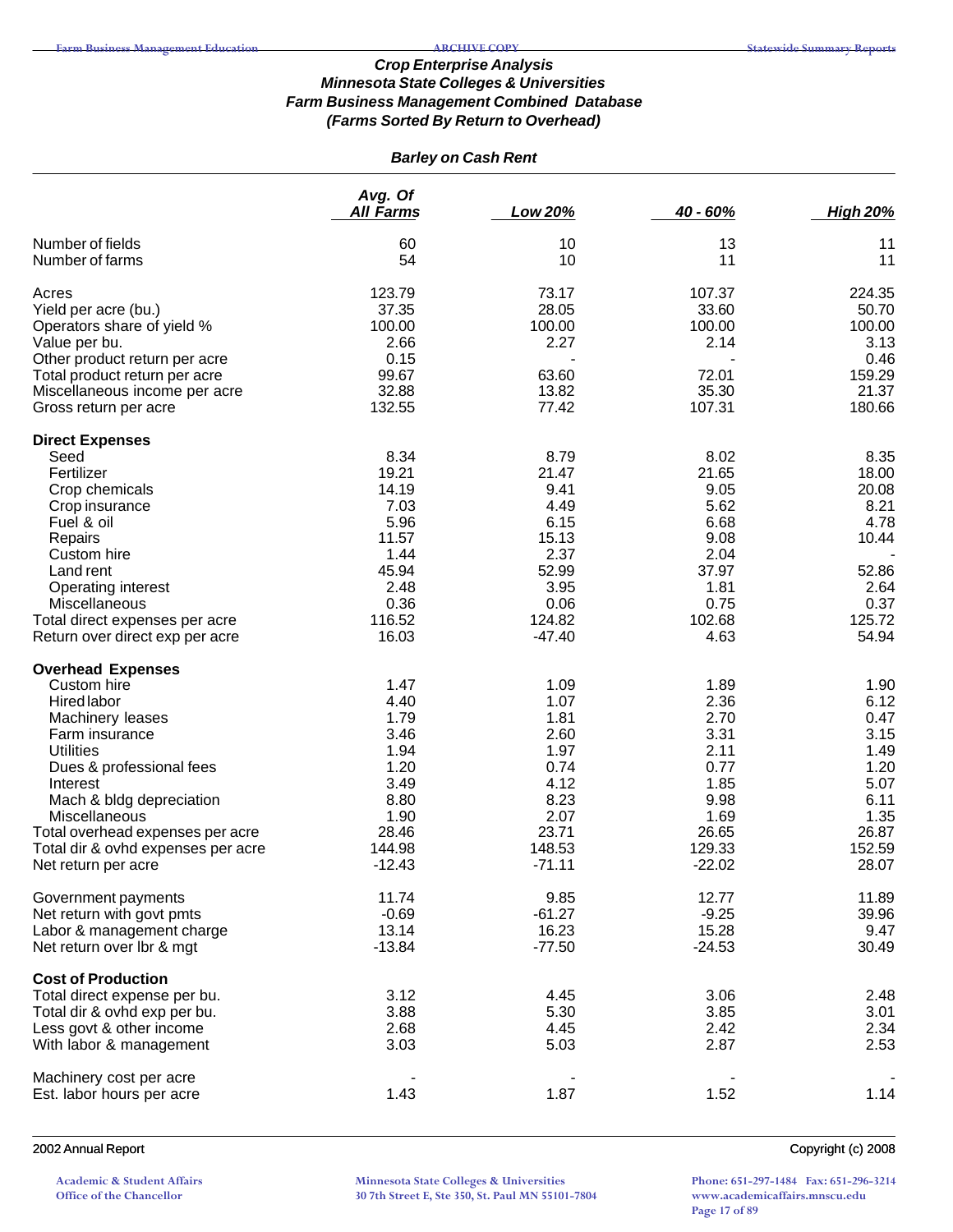# *Beans, Navy on Cash Rent*

|                                                                                                                                                                                                                                                                                                        | Avg. Of<br>All Farms                                                                                          |
|--------------------------------------------------------------------------------------------------------------------------------------------------------------------------------------------------------------------------------------------------------------------------------------------------------|---------------------------------------------------------------------------------------------------------------|
| Number of fields<br>Number of farms                                                                                                                                                                                                                                                                    | 21<br>18                                                                                                      |
| Acres<br>Yield per acre (cwt.)<br>Operators share of yield %<br>Value per cwt.<br>Total product return per acre<br>Miscellaneous income per acre<br>Gross return per acre                                                                                                                              | 157.60<br>16.26<br>100.00<br>13.17<br>214.14<br>23.16<br>237.30                                               |
| <b>Direct Expenses</b><br>Seed<br>Fertilizer<br>Crop chemicals<br>Crop insurance<br>Fuel & oil<br>Repairs<br>Custom hire<br>Land rent<br>Machinery leases<br><b>Operating interest</b><br>Miscellaneous<br>Total direct expenses per acre<br>Return over direct exp per acre                           | 31.30<br>20.96<br>27.20<br>16.40<br>8.51<br>20.23<br>2.29<br>61.90<br>0.36<br>3.59<br>0.37<br>193.12<br>44.18 |
| <b>Overhead Expenses</b><br>Custom hire<br><b>Hired labor</b><br>Machinery leases<br>Farm insurance<br>Utilities<br>Dues & professional fees<br>Interest<br>Mach & bldg depreciation<br>Miscellaneous<br>Total overhead expenses per acre<br>Total dir & ovhd expenses per acre<br>Net return per acre | 2.04<br>9.23<br>1.58<br>4.43<br>2.75<br>2.26<br>5.60<br>12.24<br>2.85<br>42.98<br>236.09<br>1.20              |
| Government payments<br>Net return with govt pmts<br>Labor & management charge<br>Net return over Ibr & mgt                                                                                                                                                                                             | 1.20<br>23.04<br>$-21.84$                                                                                     |
| <b>Cost of Production</b><br>Total direct expense per cwt.<br>Total dir & ovhd exp per cwt.<br>Less govt & other income<br>With labor & management                                                                                                                                                     | 11.88<br>14.52<br>13.10<br>14.51                                                                              |
| Machinery cost per acre<br>Est. labor hours per acre                                                                                                                                                                                                                                                   | 1.96                                                                                                          |

#### 2002 Annual Report Copyright (c) 2008

**Minnesota State Colleges & Universities 30 7th Street E, Ste 350, St. Paul MN 55101-7804** **Phone: 651-297-1484 Fax: 651-296-3214 www.academicaffairs.mnscu.edu Page 18 of 89**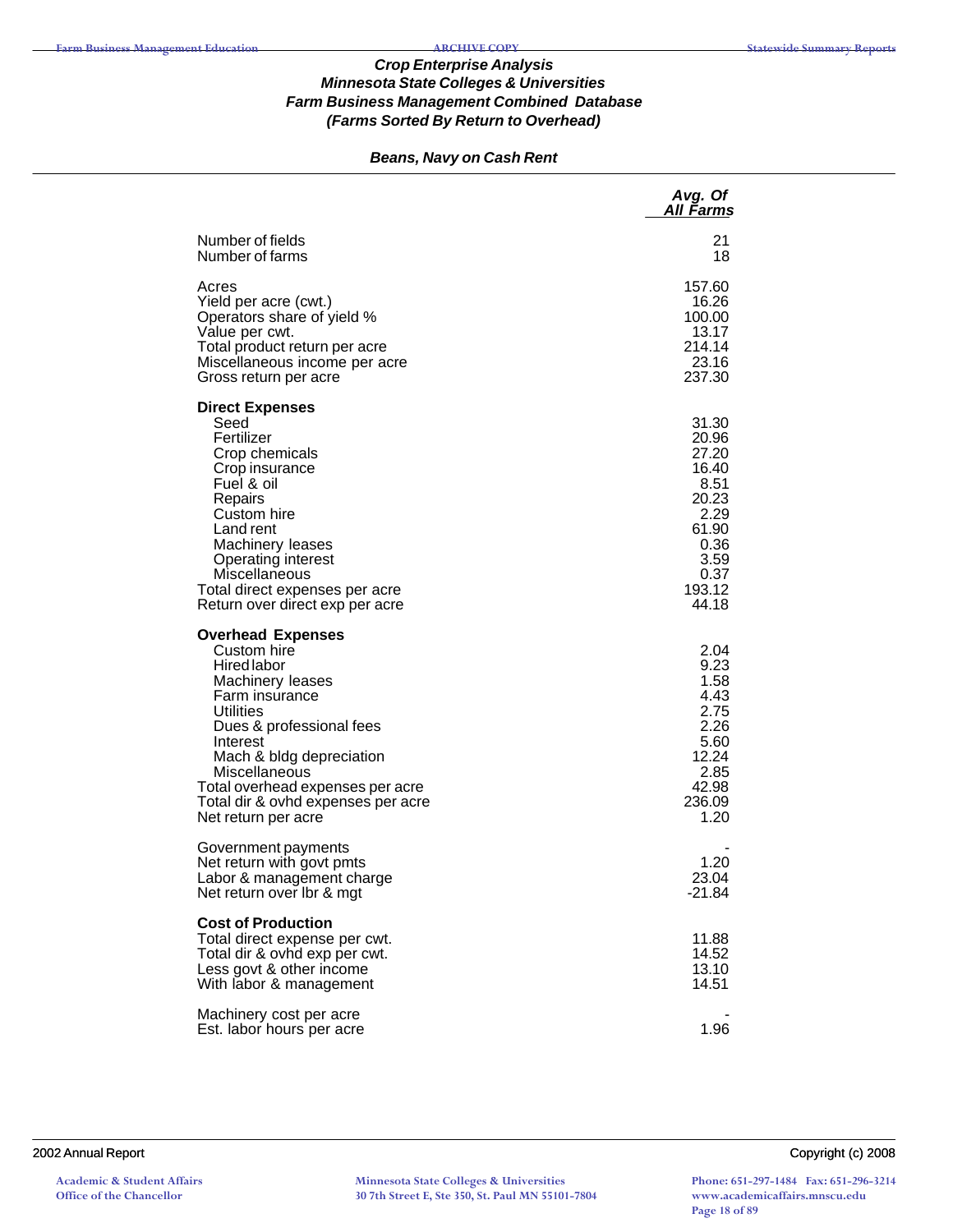# *Beans, Pinto on Cash Rent*

|                                                                                                                                                                                                                                                                                                                      | Avg. Of<br>All Farms                                                                                  |
|----------------------------------------------------------------------------------------------------------------------------------------------------------------------------------------------------------------------------------------------------------------------------------------------------------------------|-------------------------------------------------------------------------------------------------------|
| Number of fields<br>Number of farms                                                                                                                                                                                                                                                                                  | 15<br>13                                                                                              |
| Acres<br>Yield per acre (cwt.)<br>Operators share of yield %<br>Value per cwt.<br>Total product return per acre<br>Miscellaneous income per acre<br>Gross return per acre                                                                                                                                            | 138.91<br>17.13<br>100.00<br>13.69<br>234.50<br>40.25<br>274.75                                       |
| <b>Direct Expenses</b><br>Seed<br>Fertilizer<br>Crop chemicals<br>Crop insurance<br>Fuel & oil<br>Repairs<br>Custom hire<br>Land rent<br>Operating interest<br>Miscellaneous<br>Total direct expenses per acre<br>Return over direct exp per acre                                                                    | 27.89<br>18.92<br>34.42<br>14.02<br>8.33<br>20.85<br>7.70<br>55.91<br>3.33<br>0.71<br>192.08<br>82.66 |
| <b>Overhead Expenses</b><br>Custom hire<br><b>Hired labor</b><br>Machinery leases<br>Farm insurance<br><b>Utilities</b><br>Dues & professional fees<br>Interest<br>Mach & bldg depreciation<br><b>Miscellaneous</b><br>Total overhead expenses per acre<br>Total dir & ovhd expenses per acre<br>Net return per acre | 2.98<br>10.19<br>4.16<br>5.10<br>2.64<br>1.70<br>4.94<br>12.25<br>2.86<br>46.82<br>238.90<br>35.84    |
| Government payments<br>Net return with govt pmts<br>Labor & management charge<br>Net return over Ibr & mgt                                                                                                                                                                                                           | 35.84<br>29.97<br>5.87                                                                                |
| <b>Cost of Production</b><br>Total direct expense per cwt.<br>Total dir & ovhd exp per cwt.<br>Less govt & other income<br>With labor & management                                                                                                                                                                   | 11.21<br>13.94<br>11.59<br>13.34                                                                      |
| Machinery cost per acre<br>Est. labor hours per acre                                                                                                                                                                                                                                                                 | 1.87                                                                                                  |

#### 2002 Annual Report Copyright (c) 2008

**Academic & Student Affairs Office of the Chancellor**

**Minnesota State Colleges & Universities 30 7th Street E, Ste 350, St. Paul MN 55101-7804**

**Phone: 651-297-1484 Fax: 651-296-3214 www.academicaffairs.mnscu.edu Page 19 of 89**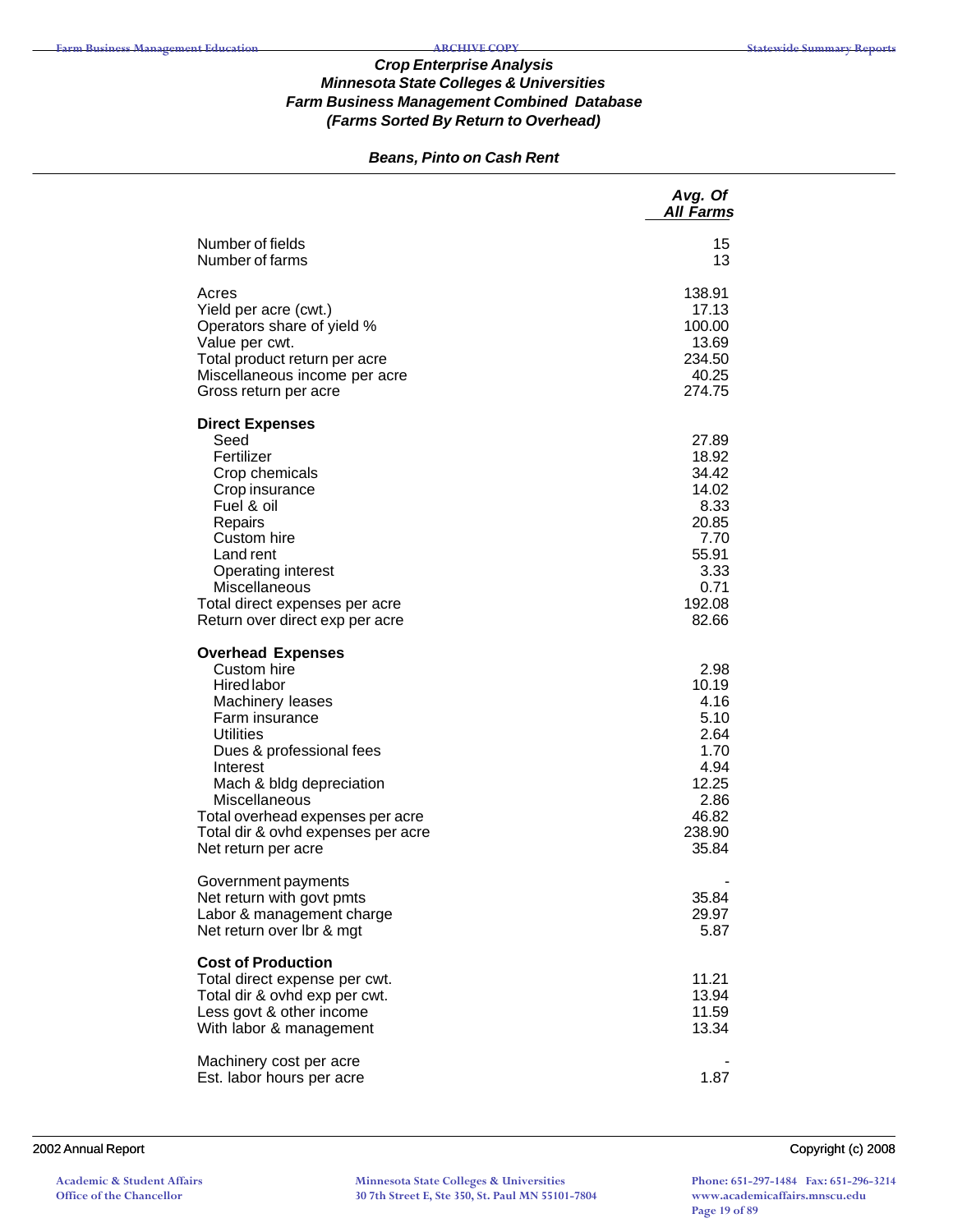# *Canola on Owned Land*

|                                                                                                                                                                                                                                                                                                                                            | Avg. Of<br><b>All Farms</b>                                                                              |
|--------------------------------------------------------------------------------------------------------------------------------------------------------------------------------------------------------------------------------------------------------------------------------------------------------------------------------------------|----------------------------------------------------------------------------------------------------------|
| Number of fields<br>Number of farms                                                                                                                                                                                                                                                                                                        | 18<br>12                                                                                                 |
| Acres<br>Yield per acre (cwt.)<br>Operators share of yield %<br>Value per cwt.<br>Total product return per acre<br>Miscellaneous income per acre<br>Gross return per acre                                                                                                                                                                  | 132.13<br>9.87<br>100.00<br>10.98<br>108.32<br>26.36<br>134.68                                           |
| <b>Direct Expenses</b><br>Seed<br>Fertilizer<br>Crop chemicals<br>Crop insurance<br>Fuel & oil<br>Repairs<br>Custom hire<br>Operating interest<br>Miscellaneous<br>Total direct expenses per acre<br>Return over direct exp per acre                                                                                                       | 18.25<br>33.18<br>10.14<br>7.61<br>7.06<br>10.41<br>1.87<br>2.18<br>0.12<br>90.81<br>43.86               |
| <b>Overhead Expenses</b><br>Custom hire<br><b>Hired labor</b><br>Machinery leases<br>RE & pers. property taxes<br>Farm insurance<br><b>Utilities</b><br>Dues & professional fees<br>Interest<br>Mach & bldg depreciation<br>Miscellaneous<br>Total overhead expenses per acre<br>Total dir & ovhd expenses per acre<br>Net return per acre | 1.39<br>3.12<br>1.93<br>2.77<br>1.67<br>1.68<br>0.61<br>7.27<br>14.26<br>1.12<br>35.81<br>126.63<br>8.05 |
| Government payments<br>Net return with govt pmts<br>Labor & management charge<br>Net return over lbr & mgt                                                                                                                                                                                                                                 | 11.20<br>19.25<br>14.70<br>4.55                                                                          |
| <b>Cost of Production</b><br>Total direct expense per cwt.<br>Total dir & ovhd exp per cwt.<br>Less govt & other income<br>With labor & management                                                                                                                                                                                         | 9.20<br>12.83<br>9.03<br>10.52                                                                           |
| Machinery cost per acre<br>Est. labor hours per acre                                                                                                                                                                                                                                                                                       | 1.52                                                                                                     |

#### 2002 Annual Report Copyright (c) 2008

**Academic & Student Affairs Office of the Chancellor**

**Minnesota State Colleges & Universities 30 7th Street E, Ste 350, St. Paul MN 55101-7804**

**Phone: 651-297-1484 Fax: 651-296-3214 www.academicaffairs.mnscu.edu Page 20 of 89**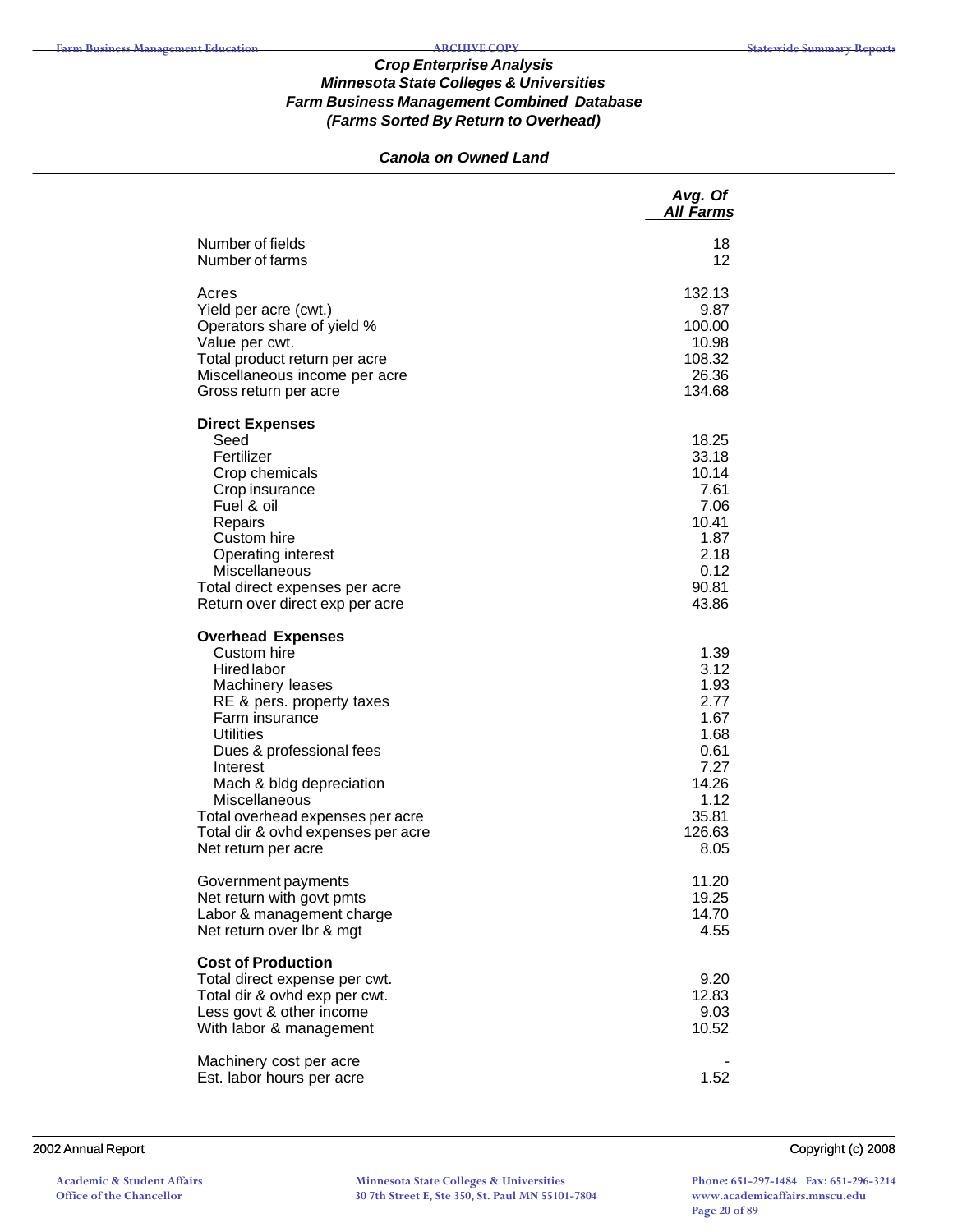### *Canola on Cash Rent*

|                                                                                                                                                                                                                                                                                                                      | Avg. Of<br><b>All Farms</b>                                                                           |
|----------------------------------------------------------------------------------------------------------------------------------------------------------------------------------------------------------------------------------------------------------------------------------------------------------------------|-------------------------------------------------------------------------------------------------------|
| Number of fields<br>Number of farms                                                                                                                                                                                                                                                                                  | 18<br>12                                                                                              |
| Acres<br>Yield per acre (cwt.)<br>Operators share of yield %<br>Value per cwt.<br>Total product return per acre<br>Miscellaneous income per acre<br>Gross return per acre                                                                                                                                            | 172.63<br>10.00<br>100.00<br>10.98<br>109.83<br>26.57<br>136.40                                       |
| <b>Direct Expenses</b><br>Seed<br>Fertilizer<br>Crop chemicals<br>Crop insurance<br>Fuel & oil<br>Repairs<br>Custom hire<br>Land rent<br><b>Operating interest</b><br>Miscellaneous<br>Total direct expenses per acre<br>Return over direct exp per acre                                                             | 14.90<br>28.25<br>11.55<br>10.60<br>7.48<br>11.63<br>2.73<br>28.15<br>2.29<br>0.11<br>117.70<br>18.70 |
| <b>Overhead Expenses</b><br>Custom hire<br><b>Hired labor</b><br>Machinery leases<br>Farm insurance<br><b>Utilities</b><br>Dues & professional fees<br>Interest<br>Mach & bldg depreciation<br><b>Miscellaneous</b><br>Total overhead expenses per acre<br>Total dir & ovhd expenses per acre<br>Net return per acre | 1.57<br>2.19<br>2.82<br>2.52<br>2.49<br>1.32<br>2.87<br>11.42<br>0.96<br>28.15<br>145.85<br>$-9.45$   |
| Government payments<br>Net return with govt pmts<br>Labor & management charge<br>Net return over Ibr & mgt                                                                                                                                                                                                           | 12.45<br>2.99<br>15.74<br>$-12.75$                                                                    |
| <b>Cost of Production</b><br>Total direct expense per cwt.<br>Total dir & ovhd exp per cwt.<br>Less govt & other income<br>With labor & management                                                                                                                                                                   | 11.77<br>14.58<br>10.68<br>12.25                                                                      |
| Machinery cost per acre<br>Est. labor hours per acre                                                                                                                                                                                                                                                                 | 1.60                                                                                                  |

#### 2002 Annual Report Copyright (c) 2008

**Academic & Student Affairs Office of the Chancellor**

**Minnesota State Colleges & Universities 30 7th Street E, Ste 350, St. Paul MN 55101-7804**

**Phone: 651-297-1484 Fax: 651-296-3214 www.academicaffairs.mnscu.edu Page 21 of 89**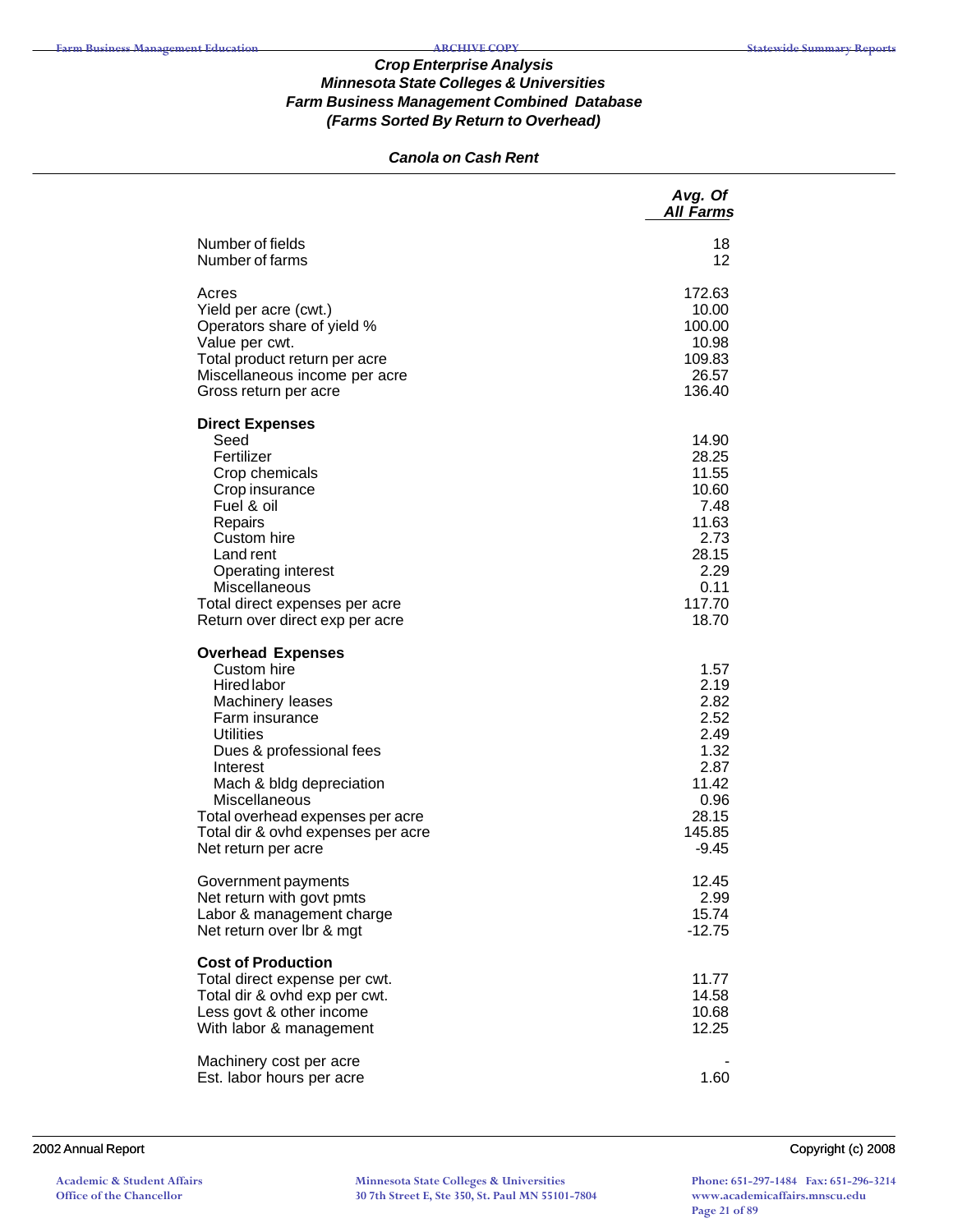# *Corn on Owned Land*

|                                                                                                                                                                                                                                                                                                                                            | Avg. Of<br><b>All Farms</b>                                                                                            | Low 20%                                                                                                               | $40 - 60%$                                                                                                             | <b>High 20%</b>                                                                                                        |
|--------------------------------------------------------------------------------------------------------------------------------------------------------------------------------------------------------------------------------------------------------------------------------------------------------------------------------------------|------------------------------------------------------------------------------------------------------------------------|-----------------------------------------------------------------------------------------------------------------------|------------------------------------------------------------------------------------------------------------------------|------------------------------------------------------------------------------------------------------------------------|
| Number of fields<br>Number of farms                                                                                                                                                                                                                                                                                                        | 1122<br>1030                                                                                                           | 219<br>206                                                                                                            | 233<br>206                                                                                                             | 218<br>206                                                                                                             |
| Acres<br>Yield per acre (bu.)<br>Operators share of yield %<br>Value per bu.<br>Other product return per acre<br>Total product return per acre<br>Miscellaneous income per acre<br>Gross return per acre                                                                                                                                   | 102.02<br>158.63<br>100.00<br>2.16<br>0.17<br>342.43<br>3.88<br>346.32                                                 | 76.22<br>123.58<br>100.00<br>2.10<br>0.30<br>259.74<br>3.13<br>262.87                                                 | 100.17<br>158.05<br>100.00<br>2.15<br>0.08<br>339.82<br>2.76<br>342.58                                                 | 127.61<br>179.64<br>100.00<br>2.20<br>395.71<br>6.63<br>402.34                                                         |
| <b>Direct Expenses</b><br>Seed<br>Fertilizer<br>Crop chemicals<br>Crop insurance<br>Drying fuel<br>Fuel & oil<br>Repairs<br>Custom hire<br>Machinery leases<br>Marketing<br>Operating interest<br>Miscellaneous<br>Total direct expenses per acre<br>Return over direct exp per acre                                                       | 36.77<br>43.96<br>26.96<br>7.88<br>13.02<br>10.72<br>23.87<br>5.01<br>0.77<br>1.14<br>7.59<br>1.76<br>179.46<br>166.86 | 34.70<br>39.91<br>29.69<br>7.58<br>12.58<br>12.57<br>30.05<br>9.30<br>0.84<br>1.34<br>7.80<br>1.88<br>188.25<br>74.62 | 37.07<br>44.54<br>27.17<br>7.64<br>13.24<br>10.99<br>25.43<br>5.34<br>1.08<br>1.13<br>7.90<br>1.39<br>182.92<br>159.66 | 37.49<br>40.84<br>24.48<br>8.33<br>12.36<br>10.13<br>20.68<br>2.15<br>0.63<br>0.42<br>6.19<br>1.25<br>164.96<br>237.38 |
| <b>Overhead Expenses</b><br>Custom hire<br><b>Hired labor</b><br>Machinery leases<br>RE & pers. property taxes<br>Farm insurance<br><b>Utilities</b><br>Dues & professional fees<br>Interest<br>Mach & bldg depreciation<br>Miscellaneous<br>Total overhead expenses per acre<br>Total dir & ovhd expenses per acre<br>Net return per acre | 2.75<br>6.49<br>2.63<br>10.27<br>4.48<br>3.26<br>1.00<br>44.39<br>27.80<br>4.96<br>108.02<br>287.48<br>58.83           | 3.67<br>5.53<br>1.92<br>8.72<br>5.13<br>3.66<br>0.93<br>42.22<br>24.68<br>5.41<br>101.86<br>290.11<br>$-27.24$        | 1.87<br>7.07<br>1.78<br>9.29<br>4.62<br>3.34<br>1.15<br>39.34<br>27.30<br>5.38<br>101.14<br>284.06<br>58.52            | 3.47<br>8.68<br>2.88<br>11.29<br>3.97<br>3.19<br>1.13<br>45.19<br>30.87<br>4.72<br>115.40<br>280.35<br>121.99          |
| Government payments<br>Net return with govt pmts<br>Labor & management charge<br>Net return over Ibr & mgt                                                                                                                                                                                                                                 | 16.85<br>75.69<br>28.50<br>47.19                                                                                       | 14.90<br>$-12.34$<br>33.30<br>$-45.64$                                                                                | 16.65<br>75.16<br>28.18<br>46.99                                                                                       | 18.06<br>140.04<br>25.44<br>114.61                                                                                     |
| <b>Cost of Production</b><br>Total direct expense per bu.<br>Total dir & ovhd exp per bu.<br>Less govt & other income<br>With labor & management                                                                                                                                                                                           | 1.13<br>1.81<br>1.68<br>1.86                                                                                           | 1.52<br>2.35<br>2.20<br>2.47                                                                                          | 1.16<br>1.80<br>1.67<br>1.85                                                                                           | 0.92<br>1.56<br>1.42<br>1.56                                                                                           |
| Machinery cost per acre<br>Est. labor hours per acre                                                                                                                                                                                                                                                                                       | 3.17                                                                                                                   | 4.16                                                                                                                  | 3.06                                                                                                                   | 2.77                                                                                                                   |

## 2002 Annual Report Copyright (c) 2008

**Academic & Student Affairs Office of the Chancellor**

**Minnesota State Colleges & Universities 30 7th Street E, Ste 350, St. Paul MN 55101-7804**

**Phone: 651-297-1484 Fax: 651-296-3214 www.academicaffairs.mnscu.edu Page 22 of 89**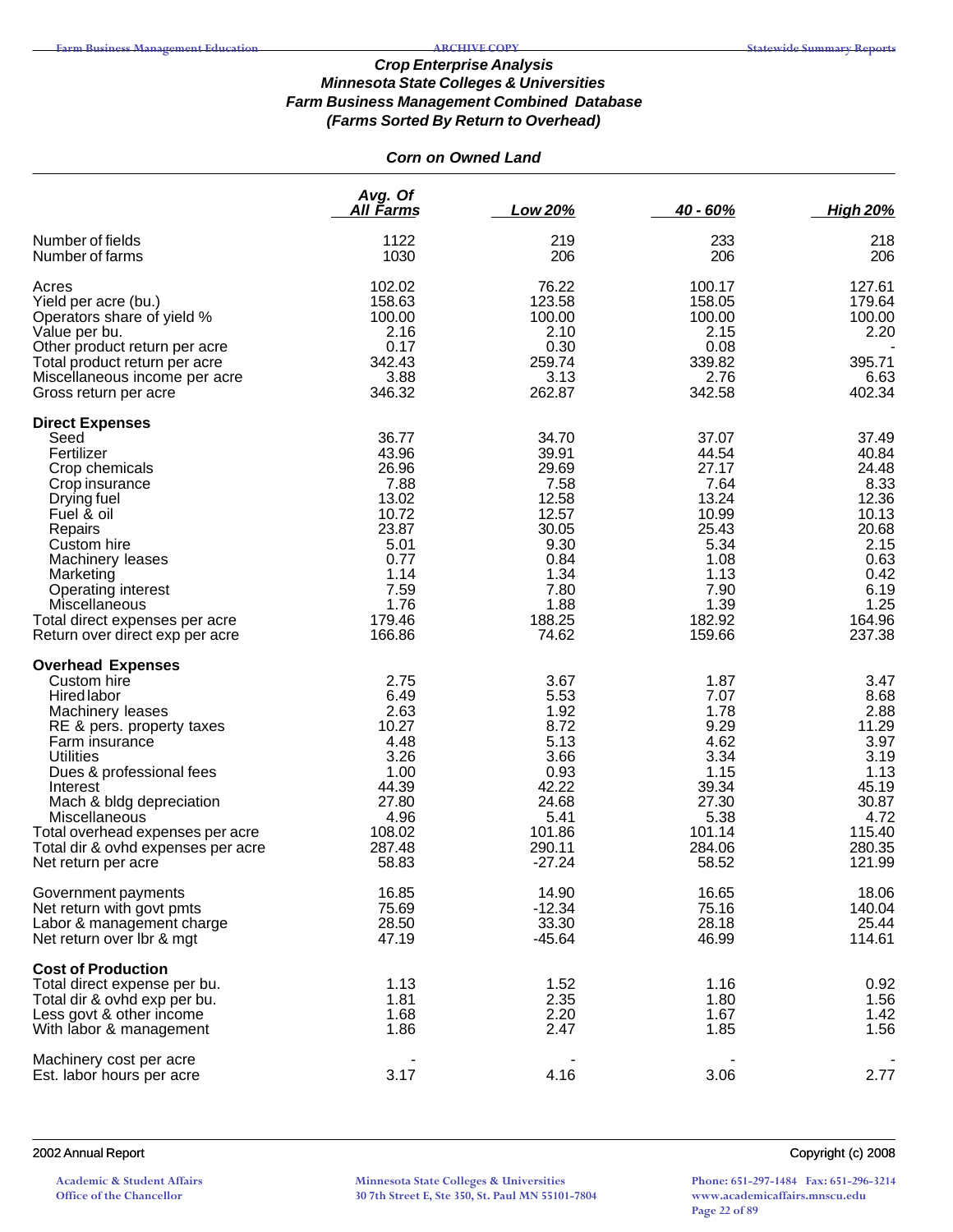# *Corn on Cash Rent*

|                                                                                                                                                                                                                                                                                                                  | Avg. Of<br>All Farms                                                                                                                   | Low 20%                                                                                                                                 | $40 - 60%$                                                                                                                             | <b>High 20%</b>                                                                                                                        |
|------------------------------------------------------------------------------------------------------------------------------------------------------------------------------------------------------------------------------------------------------------------------------------------------------------------|----------------------------------------------------------------------------------------------------------------------------------------|-----------------------------------------------------------------------------------------------------------------------------------------|----------------------------------------------------------------------------------------------------------------------------------------|----------------------------------------------------------------------------------------------------------------------------------------|
| Number of fields<br>Number of farms                                                                                                                                                                                                                                                                              | 1563<br>1147                                                                                                                           | 284<br>229                                                                                                                              | 318<br>230                                                                                                                             | 318<br>230                                                                                                                             |
| Acres<br>Yield per acre (bu.)<br>Operators share of yield %<br>Value per bu.<br>Other product return per acre<br>Total product return per acre<br>Miscellaneous income per acre<br>Gross return per acre                                                                                                         | 179.56<br>160.51<br>100.00<br>2.17<br>0.06<br>349.07<br>3.41<br>352.48                                                                 | 157.25<br>144.28<br>100.00<br>2.14<br>308.83<br>4.33<br>313.16                                                                          | 190.18<br>161.12<br>100.00<br>2.18<br>0.07<br>350.71<br>2.60<br>353.31                                                                 | 187.14<br>174.22<br>100.00<br>2.21<br>0.13<br>385.00<br>5.42<br>390.42                                                                 |
| <b>Direct Expenses</b><br>Seed<br>Fertilizer<br>Crop chemicals<br>Crop insurance<br>Drying fuel<br>Fuel & oil<br>Repairs<br>Custom hire<br>Hired labor<br>Land rent<br>Machinery leases<br>Marketing<br>Operating interest<br>Miscellaneous<br>Total direct expenses per acre<br>Return over direct exp per acre | 36.94<br>45.56<br>26.09<br>8.75<br>12.39<br>10.05<br>20.58<br>4.41<br>0.53<br>90.32<br>1.31<br>1.16<br>8.18<br>1.39<br>267.66<br>84.82 | 38.05<br>50.76<br>29.47<br>9.53<br>14.58<br>10.82<br>24.02<br>8.22<br>0.78<br>98.58<br>1.78<br>2.31<br>11.55<br>2.63<br>303.10<br>10.07 | 36.59<br>47.23<br>26.23<br>8.78<br>12.22<br>10.22<br>20.69<br>5.01<br>1.05<br>93.50<br>1.36<br>1.02<br>8.81<br>1.10<br>273.83<br>79.49 | 36.60<br>42.13<br>22.59<br>7.63<br>11.29<br>9.73<br>18.13<br>2.21<br>0.16<br>82.22<br>0.37<br>0.30<br>5.64<br>0.86<br>239.87<br>150.55 |
| <b>Overhead Expenses</b><br>Custom hire<br><b>Hired labor</b><br>Machinery leases<br>Farm insurance<br><b>Utilities</b><br>Dues & professional fees<br>Interest<br>Mach & bldg depreciation<br>Miscellaneous<br>Total overhead expenses per acre<br>Total dir & ovhd expenses per acre<br>Net return per acre    | 2.08<br>5.84<br>4.06<br>3.77<br>2.70<br>0.95<br>5.96<br>22.62<br>4.65<br>52.62<br>320.28<br>32.20                                      | 2.23<br>4.94<br>3.38<br>3.84<br>2.72<br>1.32<br>7.61<br>20.26<br>5.41<br>51.71<br>354.81<br>$-41.65$                                    | 2.08<br>5.43<br>2.97<br>3.68<br>2.45<br>0.71<br>6.18<br>25.50<br>4.60<br>53.61<br>327.43<br>25.88                                      | 1.64<br>6.85<br>4.91<br>4.05<br>2.84<br>0.86<br>4.29<br>24.09<br>5.12<br>54.65<br>294.53<br>95.90                                      |
| Government payments<br>Net return with govt pmts<br>Labor & management charge<br>Net return over Ibr & mgt                                                                                                                                                                                                       | 16.67<br>48.86<br>25.09<br>23.77                                                                                                       | 17.91<br>$-23.73$<br>27.21<br>$-50.94$                                                                                                  | 17.28<br>43.16<br>24.78<br>18.38                                                                                                       | 15.46<br>111.35<br>23.33<br>88.02                                                                                                      |
| <b>Cost of Production</b><br>Total direct expense per bu.<br>Total dir & ovhd exp per bu.<br>Less govt & other income<br>With labor & management                                                                                                                                                                 | 1.67<br>2.00<br>1.87<br>2.03                                                                                                           | 2.10<br>2.46<br>2.30<br>2.49                                                                                                            | 1.70<br>2.03<br>1.91<br>2.06                                                                                                           | 1.38<br>1.69<br>1.57<br>1.70                                                                                                           |
| Machinery cost per acre<br>Est. labor hours per acre                                                                                                                                                                                                                                                             | 2.69                                                                                                                                   | 2.92                                                                                                                                    | 2.86                                                                                                                                   | 2.41                                                                                                                                   |

## 2002 Annual Report Copyright (c) 2008

**Academic & Student Affairs Office of the Chancellor**

**Minnesota State Colleges & Universities 30 7th Street E, Ste 350, St. Paul MN 55101-7804**

**Phone: 651-297-1484 Fax: 651-296-3214 www.academicaffairs.mnscu.edu Page 23 of 89**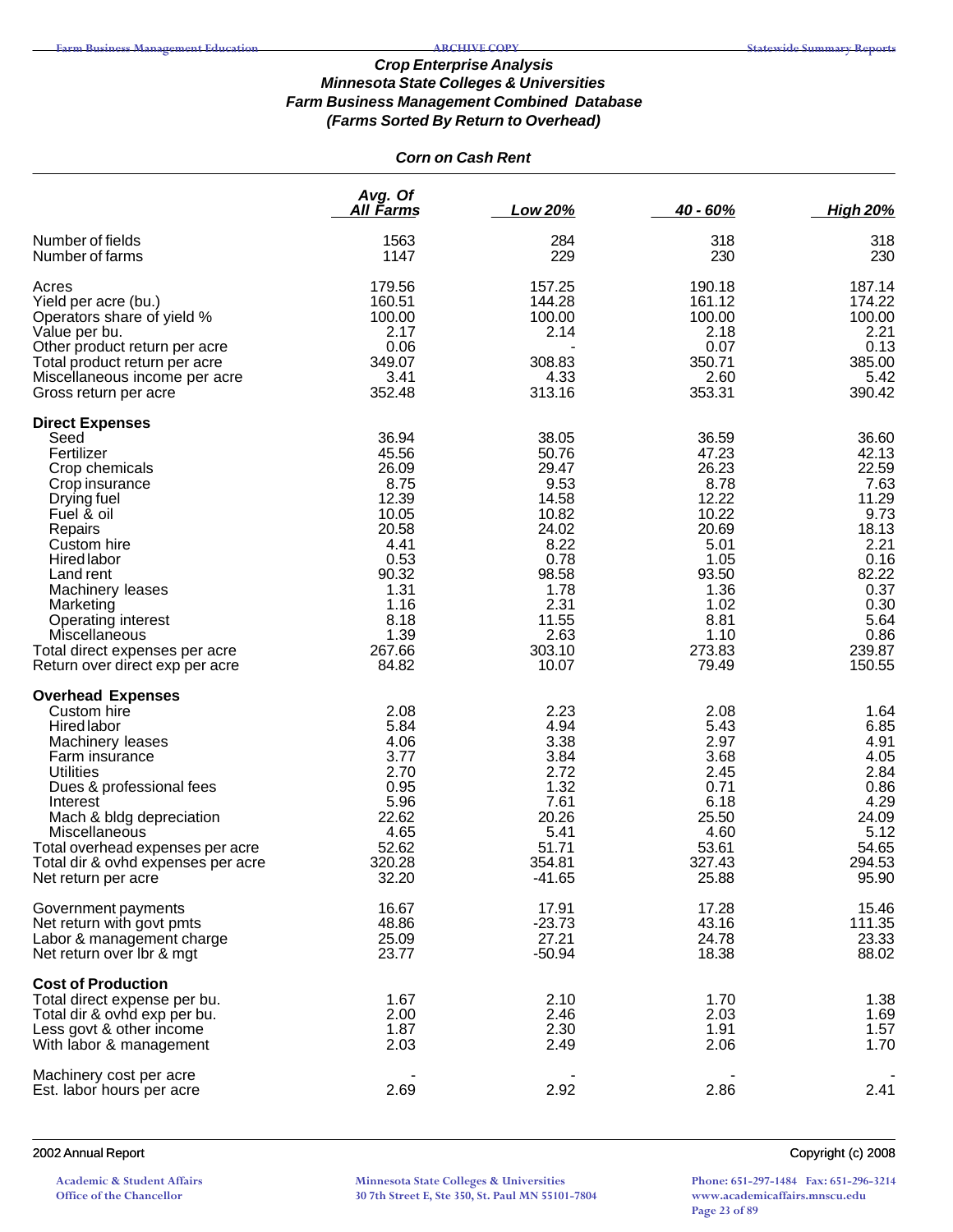# *Corn Silage on Owned Land*

|                                                                                                                                                                                                                                                                                                                                     | Avg. Of<br><u>All Farms</u>                                                                                  | <b>Low 20%</b>                                                                                                | $40 - 60%$                                                                                                   | <b>High 20%</b>                                                                                                |
|-------------------------------------------------------------------------------------------------------------------------------------------------------------------------------------------------------------------------------------------------------------------------------------------------------------------------------------|--------------------------------------------------------------------------------------------------------------|---------------------------------------------------------------------------------------------------------------|--------------------------------------------------------------------------------------------------------------|----------------------------------------------------------------------------------------------------------------|
| Number of fields<br>Number of farms                                                                                                                                                                                                                                                                                                 | 392<br>381                                                                                                   | 83<br>76                                                                                                      | 76<br>76                                                                                                     | 77<br>77                                                                                                       |
| Acres<br>Yield per acre (ton)<br>Operators share of yield %<br>Value per ton<br>Total product return per acre<br>Miscellaneous income per acre<br>Gross return per acre                                                                                                                                                             | 38.35<br>18.45<br>100.00<br>19.29<br>355.89<br>0.95<br>356.83                                                | 34.43<br>13.11<br>100.00<br>18.37<br>240.84<br>1.52<br>242.36                                                 | 40.56<br>18.21<br>100.00<br>18.71<br>340.77<br>1.75<br>342.53                                                | 40.32<br>23.95<br>100.00<br>20.12<br>481.92<br>1.06<br>482.97                                                  |
| <b>Direct Expenses</b><br>Seed<br>Fertilizer<br>Crop chemicals<br>Crop insurance<br>Fuel & oil<br>Repairs<br>Custom hire<br>Machinery leases<br><b>Operating interest</b><br>Miscellaneous<br>Total direct expenses per acre<br>Return over direct exp per acre                                                                     | 31.21<br>27.54<br>28.72<br>6.07<br>14.25<br>30.25<br>14.05<br>0.46<br>4.62<br>3.79<br>160.94<br>195.90       | 31.15<br>30.11<br>30.35<br>5.50<br>15.47<br>34.83<br>27.13<br>0.70<br>4.83<br>3.86<br>183.92<br>58.44         | 29.93<br>26.32<br>27.03<br>5.34<br>13.83<br>28.93<br>11.43<br>0.20<br>4.38<br>5.61<br>153.01<br>189.52       | 33.78<br>25.25<br>28.80<br>7.11<br>13.75<br>27.15<br>2.85<br>3.95<br>2.29<br>144.93<br>338.04                  |
| <b>Overhead Expenses</b><br>Custom hire<br>Hired labor<br>Machinery leases<br>RE & pers. property taxes<br>Farm insurance<br><b>Utilities</b><br>Dues & professional fees<br>Interest<br>Mach & bldg depreciation<br>Miscellaneous<br>Total overhead expenses per acre<br>Total dir & ovhd expenses per acre<br>Net return per acre | 8.08<br>14.22<br>4.60<br>7.18<br>4.42<br>3.43<br>1.01<br>40.07<br>29.25<br>5.43<br>117.69<br>278.62<br>78.21 | 6.44<br>8.91<br>2.25<br>6.16<br>4.87<br>3.56<br>1.53<br>30.85<br>27.29<br>5.42<br>97.30<br>281.22<br>$-38.86$ | 6.75<br>16.82<br>4.25<br>6.97<br>5.61<br>3.86<br>0.78<br>40.89<br>28.08<br>5.87<br>119.89<br>272.90<br>69.63 | 11.17<br>17.24<br>6.28<br>9.16<br>3.69<br>3.02<br>0.98<br>42.93<br>32.22<br>5.22<br>131.93<br>276.86<br>206.12 |
| Government payments<br>Net return with govt pmts<br>Labor & management charge<br>Net return over Ibr & mgt                                                                                                                                                                                                                          | 12.60<br>90.81<br>28.71<br>62.10                                                                             | 13.09<br>$-25.77$<br>32.20<br>$-57.98$                                                                        | 11.89<br>81.52<br>26.85<br>54.67                                                                             | 12.25<br>218.37<br>22.20<br>196.16                                                                             |
| <b>Cost of Production</b><br>Total direct expense per ton<br>Total dir & ovhd exp per ton<br>Less govt & other income<br>With labor & management                                                                                                                                                                                    | 8.72<br>15.10<br>14.37<br>15.92                                                                              | 14.03<br>21.45<br>20.33<br>22.79                                                                              | 8.40<br>14.99<br>14.24<br>15.71                                                                              | 6.05<br>11.56<br>11.01<br>11.93                                                                                |
| Machinery cost per acre<br>Est. labor hours per acre                                                                                                                                                                                                                                                                                | 5.57                                                                                                         | 5.72                                                                                                          | 5.02                                                                                                         | 5.50                                                                                                           |

#### 2002 Annual Report Copyright (c) 2008

**Phone: 651-297-1484 Fax: 651-296-3214 www.academicaffairs.mnscu.edu Page 24 of 89**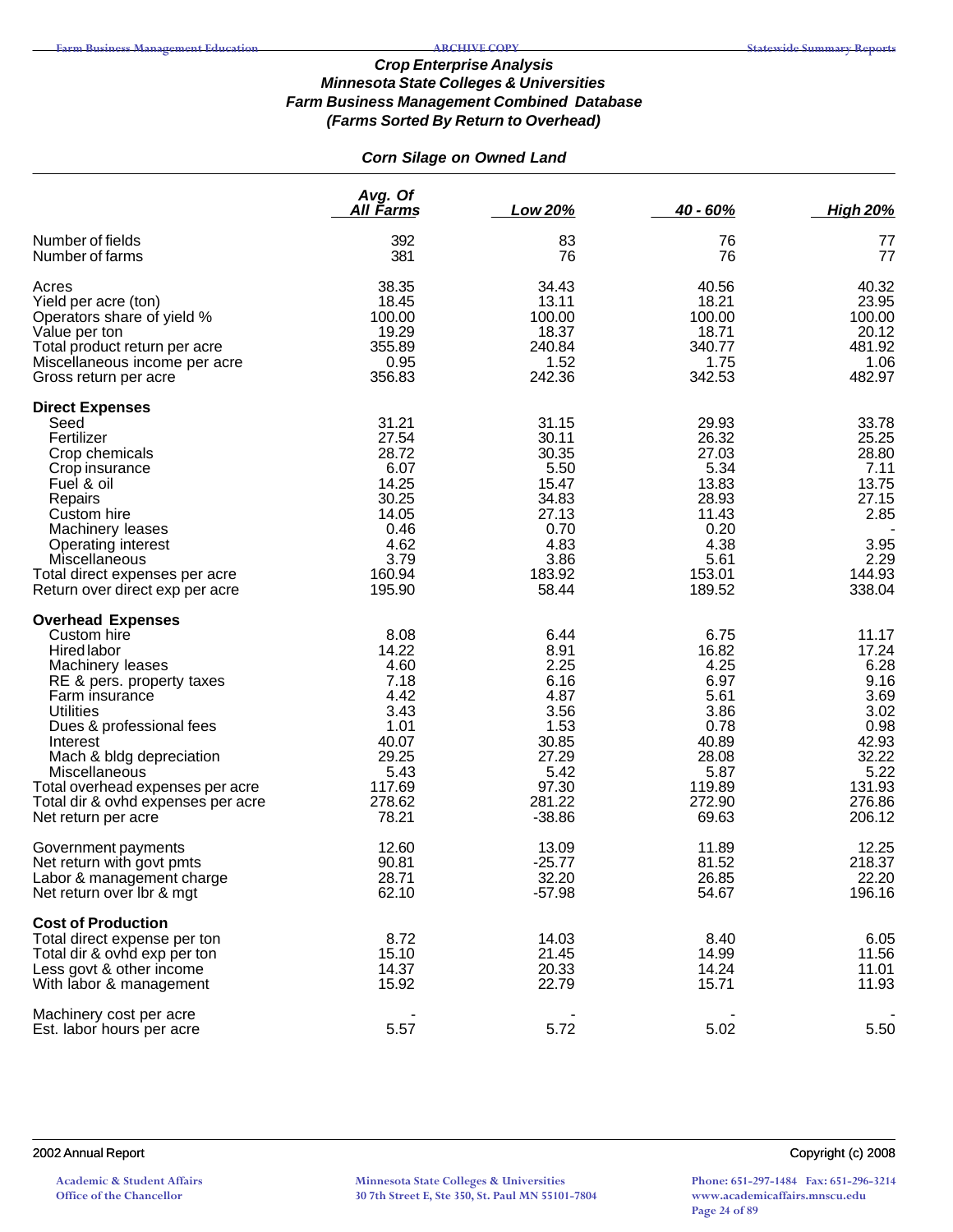# *Corn Silage on Cash Rent*

|                                                        | Avg. Of        |          |                |                 |  |
|--------------------------------------------------------|----------------|----------|----------------|-----------------|--|
|                                                        | All Farms      | Low 20%  | $40 - 60%$     | <b>High 20%</b> |  |
| Number of fields                                       | 300            | 64       | 57             | 60              |  |
| Number of farms                                        | 286            | 57       | 57             | 58              |  |
| Acres                                                  | 46.29          | 41.54    | 53.43          | 50.99           |  |
| Yield per acre (ton)                                   | 18.24          | 14.27    | 17.67          | 23.36           |  |
| Operators share of yield %                             | 100.00         | 100.00   | 100.00         | 100.00          |  |
| Value per ton                                          | 19.16          | 17.98    | 18.89          | 20.46           |  |
|                                                        |                |          | 333.92         | 478.00          |  |
| Total product return per acre                          | 349.56         | 256.56   |                |                 |  |
| Miscellaneous income per acre<br>Gross return per acre | 0.56<br>350.12 | 256.56   | 0.24<br>334.16 | 0.05<br>478.04  |  |
|                                                        |                |          |                |                 |  |
| <b>Direct Expenses</b>                                 |                |          |                |                 |  |
| Seed                                                   | 32.16          | 34.85    | 32.70          | 30.68           |  |
| Fertilizer                                             | 29.28          | 36.07    | 28.56          | 26.39           |  |
| Crop chemicals                                         | 27.22          | 28.97    | 28.40          | 26.07           |  |
| Crop insurance                                         | 6.49           | 5.76     | 6.79           | 8.30            |  |
| Fuel & oil                                             | 13.13          | 13.30    | 14.19          | 12.42           |  |
| Repairs                                                | 27.39          | 30.37    | 27.50          | 23.31           |  |
| Custom hire                                            | 14.10          | 40.60    | 9.46           | 4.11            |  |
| Land rent                                              | 63.74          | 67.87    | 61.46          | 67.46           |  |
| Machinery leases                                       | 0.57           | 0.91     |                | 0.56            |  |
| <b>Operating interest</b>                              | 4.25           | 4.03     | 6.17           | 3.25            |  |
| Miscellaneous                                          | 5.27           | 6.66     | 5.77           | 2.10            |  |
| Total direct expenses per acre                         | 223.59         | 269.40   | 221.02         | 204.65          |  |
| Return over direct exp per acre                        | 126.52         | $-12.84$ | 113.14         | 273.40          |  |
| <b>Overhead Expenses</b>                               |                |          |                |                 |  |
| Custom hire                                            | 6.62           | 8.80     | 8.72           | 7.73            |  |
| <b>Hired labor</b>                                     | 13.53          | 6.97     | 21.56          | 15.51           |  |
|                                                        |                |          |                |                 |  |
| Machinery leases                                       | 6.00           | 2.24     | 4.76           | 11.50           |  |
| Farm insurance                                         | 3.64           | 3.60     | 4.12           | 3.70            |  |
| <b>Utilities</b>                                       | 2.70           | 2.94     | 2.80           | 2.70            |  |
| Dues & professional fees                               | 0.85           | 0.63     | 1.02           | 1.35            |  |
| Interest                                               | 8.79           | 7.90     | 11.68          | 7.73            |  |
| Mach & bldg depreciation                               | 24.31          | 21.96    | 23.21          | 27.12           |  |
| Miscellaneous                                          | 4.39           | 3.87     | 6.17           | 4.47            |  |
| Total overhead expenses per acre                       | 70.83          | 58.90    | 84.05          | 81.81           |  |
| Total dir & ovhd expenses per acre                     | 294.42         | 328.30   | 305.07         | 286.46          |  |
| Net return per acre                                    | 55.70          | $-71.75$ | 29.09          | 191.58          |  |
| Government payments                                    | 12.64          | 11.47    | 14.11          | 12.12           |  |
| Net return with govt pmts                              | 68.34          | $-60.27$ | 43.20          | 203.70          |  |
| Labor & management charge                              | 26.13          | 26.42    | 25.24          | 22.49           |  |
| Net return over Ibr & mgt                              | 42.21          | $-86.69$ | 17.96          | 181.21          |  |
| <b>Cost of Production</b>                              |                |          |                |                 |  |
|                                                        | 12.26          |          |                |                 |  |
| Total direct expense per ton                           |                | 18.88    | 12.51          | 8.76            |  |
| Total dir & ovhd exp per ton                           | 16.14          | 23.01    | 17.26          | 12.26           |  |
| Less govt & other income                               | 15.42          | 22.21    | 16.45          | 11.74           |  |
| With labor & management                                | 16.85          | 24.06    | 17.88          | 12.70           |  |
| Machinery cost per acre                                |                |          |                |                 |  |
| Est. labor hours per acre                              | 5.01           | 5.09     | 5.31           | 4.98            |  |
|                                                        |                |          |                |                 |  |

2002 Annual Report Copyright (c) 2008

**Phone: 651-297-1484 Fax: 651-296-3214 www.academicaffairs.mnscu.edu Page 25 of 89**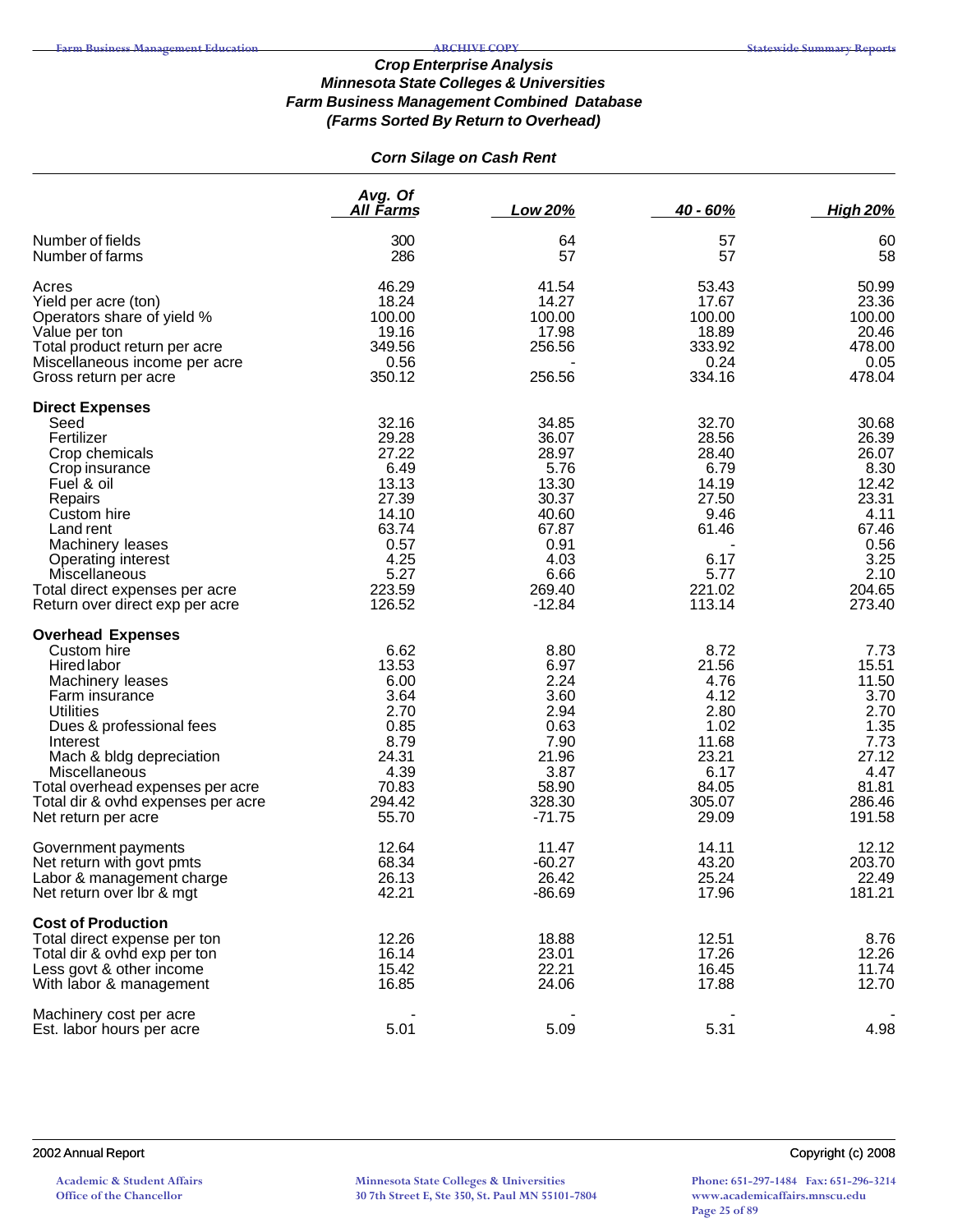### *CRP on Owned Land*

|                                     | Avg. Of<br><b>All Farms</b> | Low 20%  | 40 - 60% | <b>High 20%</b> |
|-------------------------------------|-----------------------------|----------|----------|-----------------|
|                                     |                             |          |          |                 |
| Number of fields<br>Number of farms | 123<br>117                  | 26<br>23 | 26<br>24 | 24<br>24        |
| Acres                               | 80.70                       | 108.33   | 88.40    | 11.44           |
| Yield per acre (\$)                 | 53.19                       | 37.78    | 64.30    | 131.34          |
| Operators share of yield %          | 100.00                      | 100.00   | 100.00   | 100.00          |
| Value per \$                        | 1.00                        | 1.00     | 1.00     | 1.00            |
| Total product return per acre       | 53.18                       | 37.78    | 64.30    | 131.34          |
| Miscellaneous income per acre       | 4.42                        | 1.12     | 1.78     | 47.03           |
| Gross return per acre               | 57.60                       | 38.90    | 66.08    | 178.37          |
| <b>Direct Expenses</b>              |                             |          |          |                 |
| Seed                                | 1.22                        | 2.90     | 0.53     | 6.94            |
| Fuel & oil                          | 1.41                        | 1.21     | 1.49     | 2.34            |
| Repairs                             | 3.12                        | 2.32     | 3.11     | 4.76            |
| Custom hire                         | 0.25                        | 0.03     |          | 7.85            |
| Operating interest                  | 0.63                        | 0.65     | 0.63     | 1.91            |
| Miscellaneous                       | 0.50                        | 0.57     | 0.93     | 1.11            |
| Total direct expenses per acre      | 7.12                        | 7.68     | 6.68     | 24.91           |
| Return over direct exp per acre     | 50.49                       | 31.23    | 59.39    | 153.47          |
| <b>Overhead Expenses</b>            |                             |          |          |                 |
| Custom hire                         | 0.33                        | 0.31     | 0.23     | 0.72            |
| <b>Hired labor</b>                  | 0.72                        | 0.43     | 0.84     | 0.73            |
| Machinery leases                    | 0.34                        | 0.15     | 0.17     | 0.61            |
| RE & pers. property taxes           | 5.06                        | 3.13     | 5.73     | 11.96           |
| Farm insurance                      | 2.23                        | 1.88     | 2.45     | 1.32            |
| <b>Utilities</b>                    | 0.51                        | 0.32     | 0.46     | 0.83            |
| Interest                            | 16.22                       | 8.71     | 17.20    | 34.31           |
| Mach & bldg depreciation            | 2.18                        | 1.56     | 2.63     | 6.99            |
| Miscellaneous                       | 0.60                        | 0.59     | 0.52     | 0.78            |
| Total overhead expenses per acre    | 28.20                       | 17.09    | 30.23    | 58.25           |
| Total dir & ovhd expenses per acre  | 35.32                       | 24.76    | 36.91    | 83.16           |
| Net return per acre                 | 22.29                       | 14.14    | 29.17    | 95.21           |
| Government payments                 |                             |          |          |                 |
| Net return with govt pmts           | 22.29                       | 14.14    | 29.17    | 95.21           |
| Labor & management charge           | 3.67                        | 2.24     | 4.38     | 6.64            |
| Net return over lbr & mgt           | 18.61                       | 11.90    | 24.78    | 88.57           |
| <b>Cost of Production</b>           |                             |          |          |                 |
| Total direct expense per \$         | 0.13                        | 0.20     | 0.10     | 0.19            |
| Total dir & ovhd exp per \$         | 0.66                        | 0.66     | 0.57     | 0.63            |
| Less govt & other income            | 0.58                        | 0.63     | 0.55     | 0.28            |
| With labor & management             | 0.65                        | 0.69     | 0.61     | 0.33            |
| Machinery cost per acre             |                             |          |          |                 |
| Est. labor hours per acre           | 0.42                        | 0.27     | 0.50     | 0.67            |

2002 Annual Report Copyright (c) 2008

**Academic & Student Affairs Office of the Chancellor**

**Minnesota State Colleges & Universities 30 7th Street E, Ste 350, St. Paul MN 55101-7804**

**Phone: 651-297-1484 Fax: 651-296-3214 www.academicaffairs.mnscu.edu Page 26 of 89**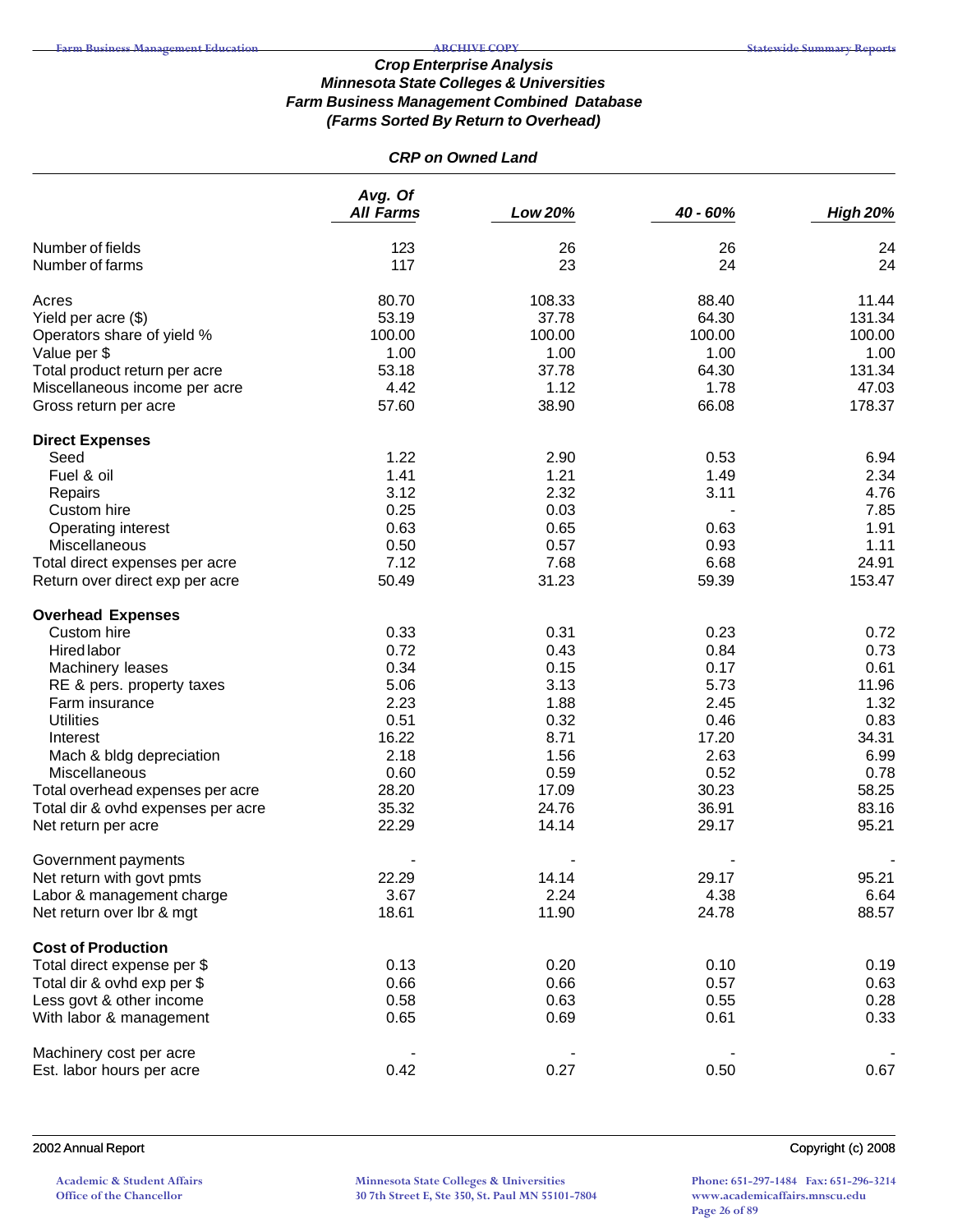### *CRP on Cash Rent*

|                                                   | Avg. Of<br><b>All Farms</b> |
|---------------------------------------------------|-----------------------------|
| Number of fields<br>Number of farms               | 12<br>11                    |
| Acres                                             | 88.40                       |
| Yield per acre (\$)                               | 61.38                       |
| Operators share of yield %                        | 100.00                      |
| Value per \$                                      | 1.00                        |
| Total product return per acre                     | 61.38                       |
| Miscellaneous income per acre                     |                             |
| Gross return per acre                             | 61.38                       |
| <b>Direct Expenses</b>                            |                             |
| Seed                                              | 0.36                        |
| Fertilizer                                        | 0.06                        |
| Crop chemicals                                    | 0.14                        |
| Fuel & oil                                        | 0.73                        |
| Repairs<br>Custom hire                            | 1.93<br>0.03                |
| Land rent                                         | 49.34                       |
| <b>Operating interest</b>                         | 0.59                        |
| Total direct expenses per acre                    | 53.17                       |
| Return over direct exp per acre                   | 8.20                        |
| <b>Overhead Expenses</b>                          |                             |
| Custom hire                                       | 0.46                        |
| <b>Hired labor</b>                                | 1.12                        |
| Farm insurance                                    | 3.30                        |
| Utilities                                         | 0.23                        |
| Interest                                          | 0.94                        |
| Mach & bldg depreciation                          | 1.37<br>0.48                |
| Miscellaneous<br>Total overhead expenses per acre | 7.90                        |
| Total dir & ovhd expenses per acre                | 61.07                       |
| Net return per acre                               | 0.30                        |
|                                                   |                             |
| Government payments<br>Net return with govt pmts  | 0.30                        |
| Labor & management charge                         | 1.55                        |
| Net return over Ibr & mgt                         | $-1.25$                     |
| <b>Cost of Production</b>                         |                             |
| Total direct expense per \$                       | 0.87                        |
| Total dir & ovhd exp per \$                       | 1.00                        |
| Less govt & other income                          | 1.00                        |
| With labor & management                           | 1.02                        |
| Machinery cost per acre                           |                             |
| Est. labor hours per acre                         | 0.18                        |

**Phone: 651-297-1484 Fax: 651-296-3214 www.academicaffairs.mnscu.edu Page 27 of 89**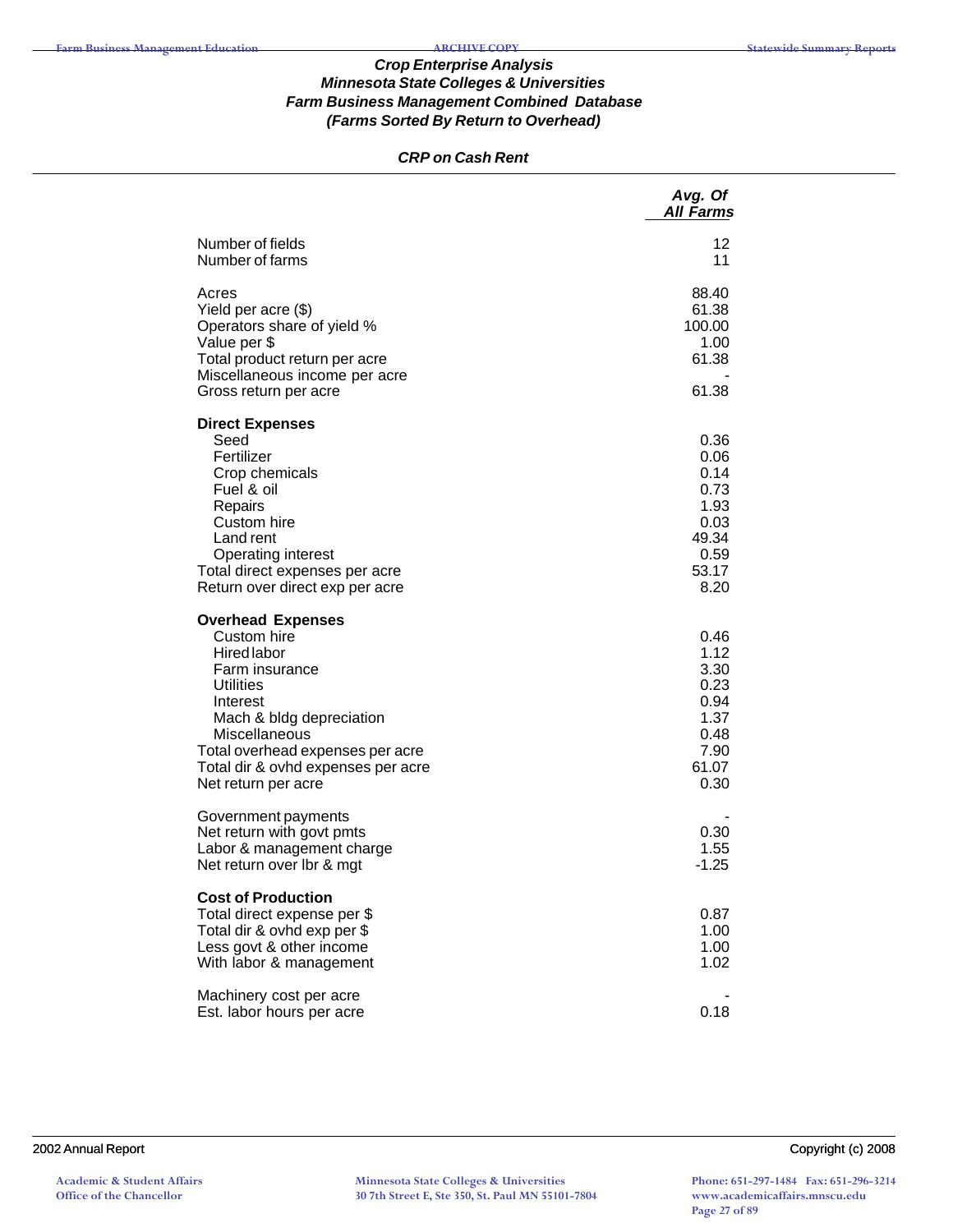# *Custom Work on Cash Rent*

|                                                                                                                                                                                                                                                                                                               | Avg. Of<br><b>All Farms</b>                                                                      |
|---------------------------------------------------------------------------------------------------------------------------------------------------------------------------------------------------------------------------------------------------------------------------------------------------------------|--------------------------------------------------------------------------------------------------|
| Number of fields<br>Number of farms                                                                                                                                                                                                                                                                           | 32<br>29                                                                                         |
| Acres<br>Yield per acre (\$)<br>Operators share of yield %<br>Value per \$<br>Total product return per acre<br>Miscellaneous income per acre<br>Gross return per acre                                                                                                                                         | 280.67<br>64.86<br>100.00<br>1.03<br>67.10<br>2.28<br>69.38                                      |
| <b>Direct Expenses</b><br>Seed<br>Fertilizer<br>Crop chemicals<br>Fuel & oil<br>Repairs<br>Custom hire<br><b>Hired labor</b><br>Machinery leases<br><b>Operating interest</b><br>Miscellaneous<br>Total direct expenses per acre<br>Return over direct exp per acre                                           | 0.20<br>0.14<br>0.18<br>7.42<br>11.77<br>0.78<br>0.80<br>1.26<br>2.86<br>0.90<br>26.32<br>43.06  |
| <b>Overhead Expenses</b><br>Custom hire<br><b>Hired labor</b><br>Machinery leases<br>Farm insurance<br><b>Utilities</b><br>Dues & professional fees<br>Interest<br>Mach & bldg depreciation<br>Miscellaneous<br>Total overhead expenses per acre<br>Total dir & ovhd expenses per acre<br>Net return per acre | 0.35<br>2.04<br>0.68<br>1.45<br>0.82<br>0.18<br>4.64<br>14.45<br>1.77<br>26.37<br>52.69<br>16.69 |
| Government payments<br>Net return with govt pmts<br>Labor & management charge<br>Net return over Ibr & mgt                                                                                                                                                                                                    | 16.69<br>16.87<br>$-0.18$                                                                        |
| <b>Cost of Production</b><br>Total direct expense per \$<br>Total dir & ovhd exp per \$<br>Less govt & other income<br>With labor & management                                                                                                                                                                | 0.41<br>0.81<br>0.78<br>1.04                                                                     |
| Machinery cost per acre<br>Est. labor hours per acre                                                                                                                                                                                                                                                          | 1.51                                                                                             |

#### 2002 Annual Report Copyright (c) 2008

**Academic & Student Affairs Office of the Chancellor**

**Minnesota State Colleges & Universities 30 7th Street E, Ste 350, St. Paul MN 55101-7804**

**Phone: 651-297-1484 Fax: 651-296-3214 www.academicaffairs.mnscu.edu Page 28 of 89**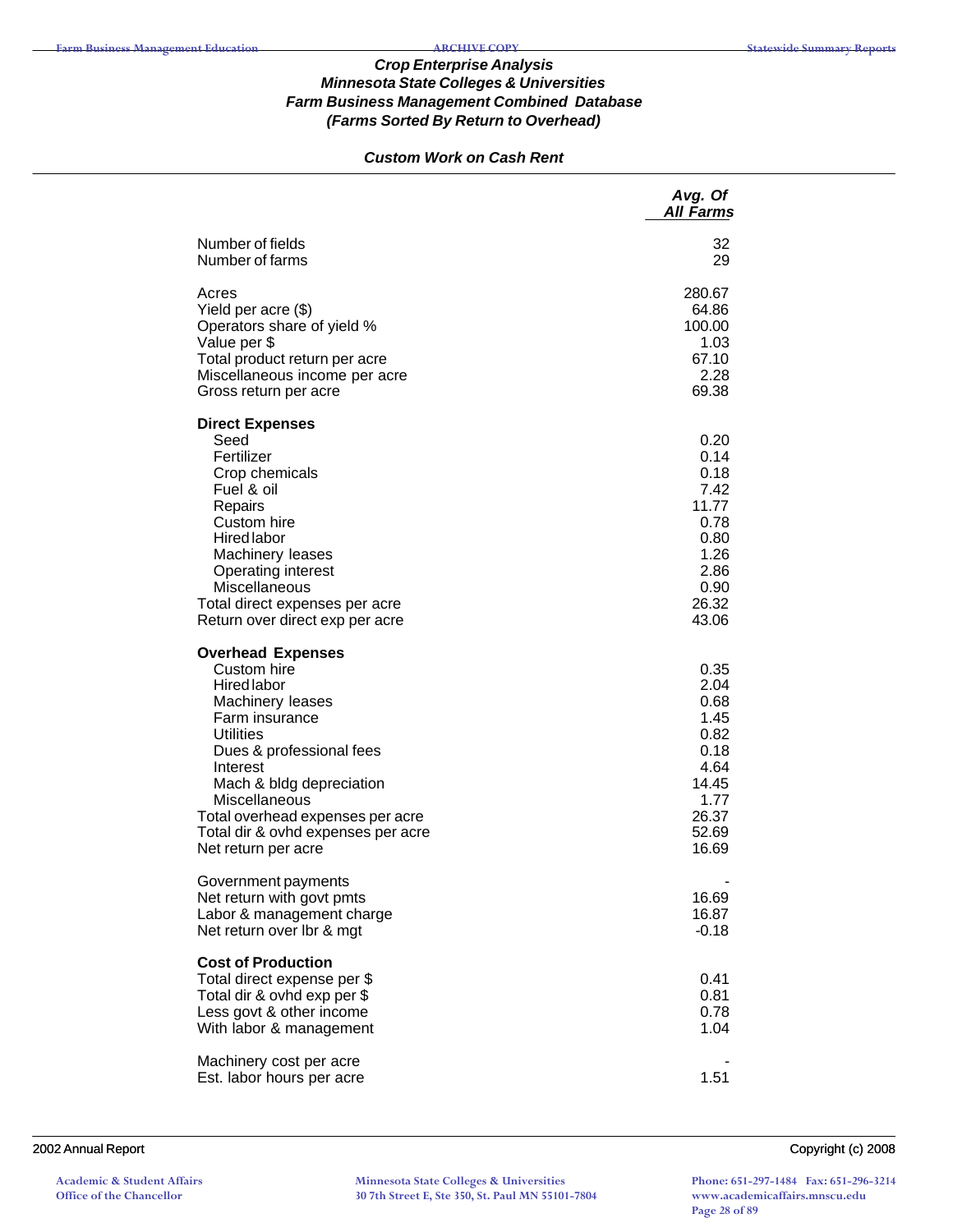# *Hay, Alfalfa on Owned Land*

|                                                                                                                                | Avg. Of<br><u>All Farms</u>                        | Low 20%                                      | $40 - 60%$                                   | <b>High 20%</b>                               |
|--------------------------------------------------------------------------------------------------------------------------------|----------------------------------------------------|----------------------------------------------|----------------------------------------------|-----------------------------------------------|
|                                                                                                                                |                                                    |                                              |                                              |                                               |
| Number of fields<br>Number of farms                                                                                            | 364<br>348                                         | 78<br>69                                     | 72<br>69                                     | 71<br>70                                      |
| Acres<br>Yield per acre (ton)<br>Operators share of yield %<br>Value per ton<br>Total product return per acre                  | 56.19<br>3.84<br>100.00<br>80.55<br>309.30<br>5.13 | 58.05<br>2.50<br>100.00<br>53.01<br>132.74   | 48.46<br>3.95<br>100.00<br>80.17<br>316.94   | 51.79<br>5.63<br>100.00<br>96.69<br>544.66    |
| Miscellaneous income per acre<br>Gross return per acre                                                                         | 314.43                                             | 5.05<br>137.79                               | 316.94                                       | 0.87<br>545.53                                |
| <b>Direct Expenses</b><br>Seed<br>Fertilizer<br>Crop chemicals                                                                 | 0.69<br>13.71<br>2.87                              | 0.79<br>14.18<br>0.53                        | 0.22<br>18.85<br>3.82                        | 9.91<br>4.73                                  |
| Crop insurance<br>Fuel & oil<br>Repairs<br>Custom hire                                                                         | 1.45<br>12.82<br>28.73<br>8.05                     | 1.25<br>12.48<br>26.72<br>3.05               | 1.18<br>12.43<br>29.65<br>12.55              | 0.93<br>13.14<br>28.68<br>5.95                |
| <b>Hired labor</b><br><b>Operating interest</b><br>Miscellaneous<br>Total direct expenses per acre                             | 0.57<br>4.55<br>3.82<br>77.25                      | 0.01<br>4.46<br>1.89<br>65.35                | 0.02<br>5.73<br>3.74<br>88.19                | 0.34<br>3.35<br>3.84<br>70.86                 |
| Return over direct exp per acre                                                                                                | 237.18                                             | 72.44                                        | 228.74                                       | 474.66                                        |
| <b>Overhead Expenses</b><br>Custom hire                                                                                        | 6.48                                               | 5.05                                         | 5.70                                         | 12.65                                         |
| Hired labor<br>Machinery leases<br>RE & pers. property taxes<br>Farm insurance<br><b>Utilities</b><br>Dues & professional fees | 9.98<br>2.85<br>6.60<br>4.23<br>3.60<br>0.90       | 7.99<br>0.86<br>5.01<br>2.90<br>3.57<br>1.02 | 8.38<br>3.99<br>7.32<br>4.83<br>4.17<br>0.79 | 18.98<br>6.84<br>8.10<br>4.09<br>2.86<br>1.04 |
| Interest<br>Mach & bldg depreciation<br>Miscellaneous<br>Total overhead expenses per acre                                      | 33.60<br>25.10<br>5.20<br>98.53                    | 18.91<br>19.76<br>4.23<br>69.30              | 33.13<br>26.14<br>4.22<br>98.67              | 39.48<br>30.87<br>8.02<br>132.93              |
| Total dir & ovhd expenses per acre<br>Net return per acre                                                                      | 175.79<br>138.64                                   | 134.65<br>3.14                               | 186.87<br>130.07                             | 203.79<br>341.73                              |
| Government payments<br>Net return with govt pmts<br>Labor & management charge<br>Net return over Ibr & mgt                     | 11.16<br>149.81<br>27.30<br>122.51                 | 10.12<br>13.26<br>23.89<br>$-10.63$          | 11.52<br>141.59<br>30.00<br>111.59           | 12.89<br>354.62<br>25.07<br>329.55            |
| <b>Cost of Production</b>                                                                                                      | 20.12                                              | 26.10                                        |                                              |                                               |
| Total direct expense per ton<br>Total dir & ovhd exp per ton<br>Less govt & other income<br>With labor & management            | 45.78<br>41.53<br>48.64                            | 53.77<br>47.71<br>57.26                      | 22.31<br>47.27<br>44.35<br>51.94             | 12.58<br>36.18<br>33.73<br>38.18              |
| Machinery cost per acre<br>Est. labor hours per acre                                                                           | 4.49                                               | 4.22                                         | 4.47                                         | 4.68                                          |

2002 Annual Report Copyright (c) 2008

**Phone: 651-297-1484 Fax: 651-296-3214 www.academicaffairs.mnscu.edu Page 29 of 89**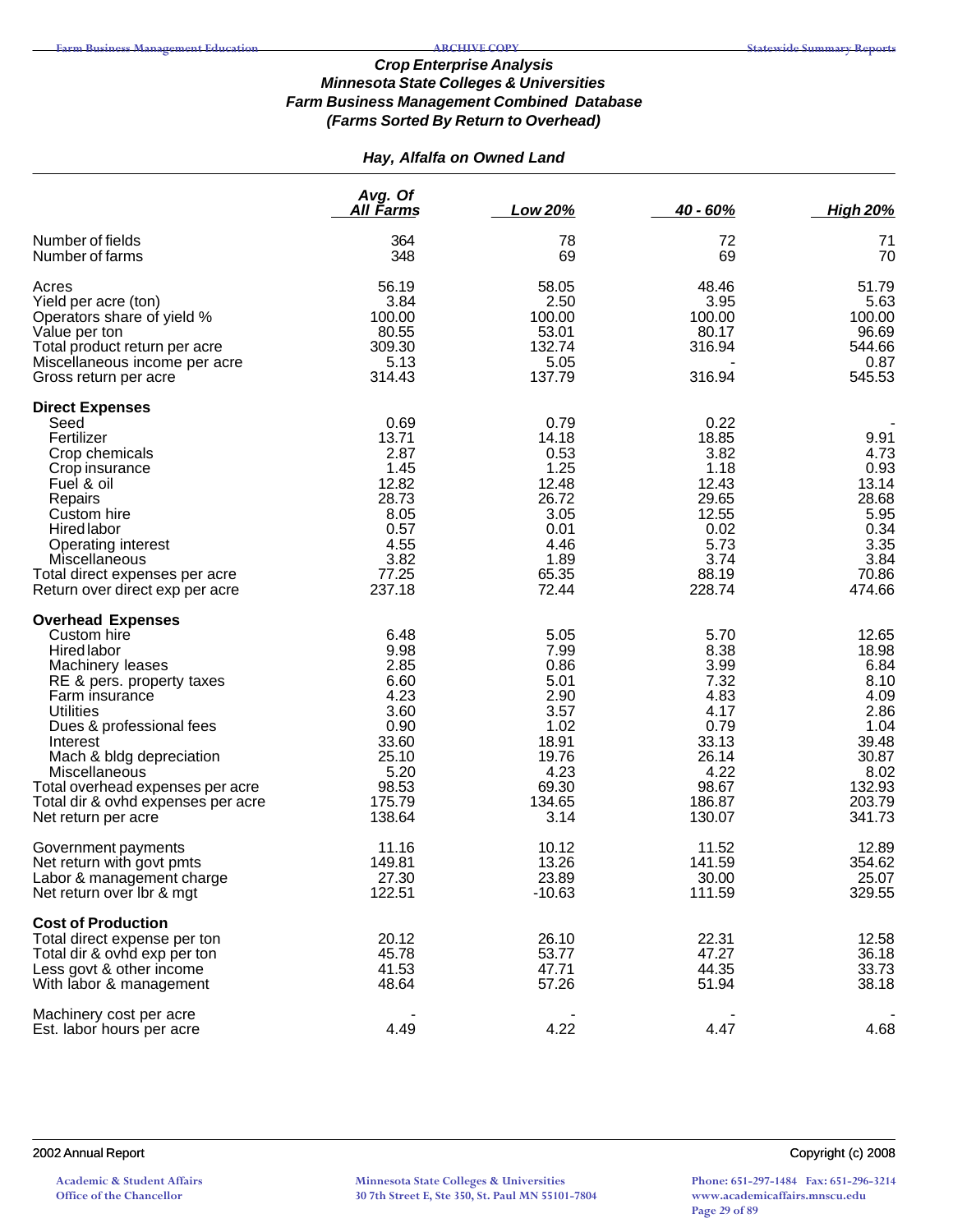# *Hay, Alfalfa on Cash Rent*

|                                                                | Avg. Of          |               |               |                 |
|----------------------------------------------------------------|------------------|---------------|---------------|-----------------|
|                                                                | <b>All Farms</b> | Low 20%       | 40 - 60%      | <b>High 20%</b> |
| Number of fields                                               | 353              | 73            | 74            | 67              |
| Number of farms                                                | 332              | 66            | 67            | 67              |
|                                                                |                  |               |               |                 |
| Acres                                                          | 55.87            | 54.72         | 48.38         | 57.91           |
| Yield per acre (ton)                                           | 3.74             | 2.16          | 3.74          | 5.74            |
| Operators share of yield %                                     | 100.00           | 100.00        | 100.00        | 100.00          |
| Value per ton                                                  | 82.41<br>0.02    | 56.54         | 78.16         | 98.54           |
| Other product return per acre<br>Total product return per acre | 308.38           | 122.07        | 292.10        | 565.80          |
| Miscellaneous income per acre                                  | 6.24             | 5.31          | 3.57          | 0.82            |
| Gross return per acre                                          | 314.62           | 127.38        | 295.66        | 566.61          |
|                                                                |                  |               |               |                 |
| <b>Direct Expenses</b>                                         |                  |               |               |                 |
| Fertilizer                                                     | 14.25<br>3.89    | 10.70<br>2.20 | 12.69<br>1.58 | 15.92<br>8.33   |
| Crop chemicals                                                 | 1.68             | 1.31          |               | 1.56            |
| Crop insurance                                                 | 11.56            | 10.34         | 1.42<br>12.50 | 12.52           |
| Fuel & oil                                                     | 27.01            | 25.24         | 29.11         | 27.41           |
| Repairs                                                        | 9.04             | 7.32          | 5.88          | 13.57           |
| Custom hire<br><b>Hired labor</b>                              | 1.00             | 0.01          | 0.04          | 0.05            |
|                                                                | 55.66            | 35.80         | 56.24         | 77.59           |
| Land rent                                                      | 4.55             |               | 4.73          | 2.83            |
| <b>Operating interest</b><br>Miscellaneous                     | 4.14             | 5.45<br>1.26  | 3.41          | 4.90            |
| Total direct expenses per acre                                 | 132.77           | 99.62         | 127.60        | 164.67          |
| Return over direct exp per acre                                | 181.85           | 27.76         | 168.06        | 401.94          |
|                                                                |                  |               |               |                 |
| <b>Overhead Expenses</b>                                       |                  |               |               |                 |
| Custom hire                                                    | 4.47             | 2.43          | 2.87          | 9.69            |
| Hired labor                                                    | 7.70             | 4.26          | 7.50          | 14.69           |
| Machinery leases                                               | 4.21             | 3.18          | 5.23          | 3.29            |
| Farm insurance                                                 | 3.55             | 2.28          | 3.70          | 4.41            |
| <b>Utilities</b>                                               | 3.16             | 3.59          | 3.39          | 2.78            |
| Dues & professional fees                                       | 0.93             | 1.15          | 0.80          | 0.42            |
| Interest                                                       | 6.44             | 5.87          | 5.73          | 8.70            |
| Mach & bldg depreciation                                       | 22.21            | 16.08         | 22.73         | 27.54           |
| Miscellaneous                                                  | 4.06             | 4.33          | 2.81          | 3.91            |
| Total overhead expenses per acre                               | 56.73            | 43.16         | 54.75         | 75.43           |
| Total dir & ovhd expenses per acre                             | 189.50           | 142.78        | 182.36        | 240.10          |
| Net return per acre                                            | 125.12           | $-15.40$      | 113.31        | 326.51          |
| Government payments                                            | 10.99            | 9.50          | 11.11         | 12.88           |
| Net return with govt pmts                                      | 136.12           | $-5.89$       | 124.42        | 339.39          |
| Labor & management charge                                      | 26.28            | 21.31         | 27.66         | 21.30           |
| Net return over lbr & mgt                                      | 109.83           | $-27.20$      | 96.76         | 318.09          |
| <b>Cost of Production</b>                                      |                  |               |               |                 |
| Total direct expense per ton                                   | 35.48            | 46.14         | 34.14         | 28.68           |
| Total dir & ovhd exp per ton                                   | 50.64            | 66.13         | 48.80         | 41.82           |
| Less govt & other income                                       | 46.03            | 59.27         | 44.87         | 39.43           |
| With labor & management                                        | 53.06            | 69.14         | 52.27         | 43.14           |
|                                                                |                  |               |               |                 |
| Machinery cost per acre                                        |                  |               |               |                 |
| Est. labor hours per acre                                      | 3.93             | 3.40          | 4.16          | 3.82            |
|                                                                |                  |               |               |                 |

#### 2002 Annual Report Copyright (c) 2008

**Academic & Student Affairs Office of the Chancellor**

**Minnesota State Colleges & Universities 30 7th Street E, Ste 350, St. Paul MN 55101-7804**

**Phone: 651-297-1484 Fax: 651-296-3214 www.academicaffairs.mnscu.edu Page 30 of 89**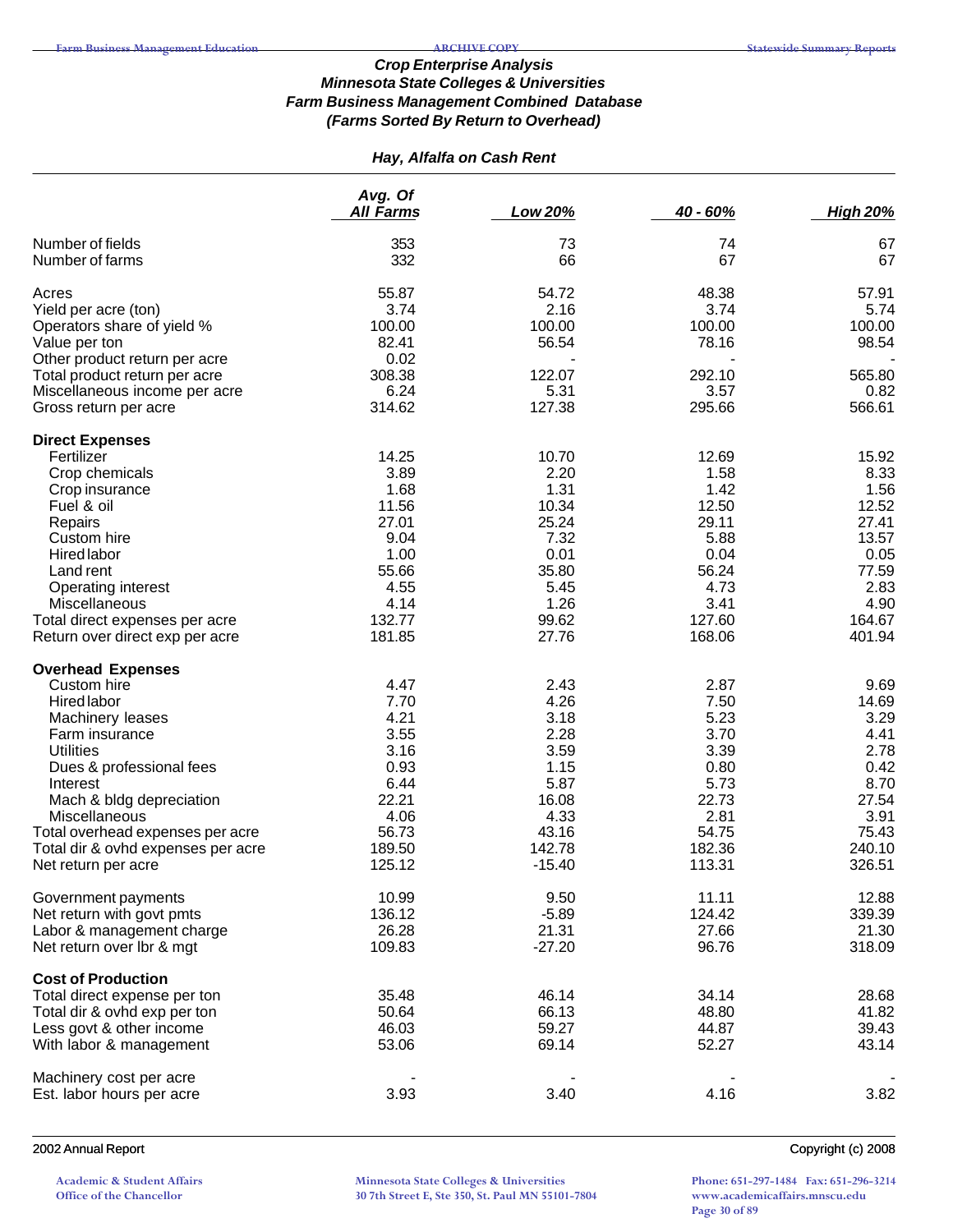# *Hay, Grass on Owned Land*

|                                                                                                                                                                                                                                                                                                                                            | Avg. Of<br>All Farms                                                                                      | Low 20%                                                                                                     | $40 - 60%$                                                                                                | <b>High 20%</b>                                                                                             |
|--------------------------------------------------------------------------------------------------------------------------------------------------------------------------------------------------------------------------------------------------------------------------------------------------------------------------------------------|-----------------------------------------------------------------------------------------------------------|-------------------------------------------------------------------------------------------------------------|-----------------------------------------------------------------------------------------------------------|-------------------------------------------------------------------------------------------------------------|
| Number of fields<br>Number of farms                                                                                                                                                                                                                                                                                                        | 97<br>92                                                                                                  | 18<br>18                                                                                                    | 20<br>19                                                                                                  | 19<br>19                                                                                                    |
| Acres<br>Yield per acre (ton)<br>Operators share of yield %<br>Value per ton<br>Total product return per acre<br>Miscellaneous income per acre<br>Gross return per acre                                                                                                                                                                    | 19.40<br>2.27<br>100.00<br>49.00<br>111.22<br>0.02<br>111.24                                              | 25.58<br>1.27<br>100.00<br>31.36<br>39.79<br>0.08<br>39.87                                                  | 16.26<br>2.13<br>100.00<br>46.69<br>99.24<br>99.24                                                        | 13.01<br>4.50<br>100.00<br>57.58<br>259.14<br>259.14                                                        |
| <b>Direct Expenses</b><br>Fertilizer<br>Crop chemicals<br>Crop insurance<br>Fuel & oil<br>Repairs<br>Custom hire<br><b>Hired labor</b><br><b>Utilities</b><br><b>Operating interest</b><br>Miscellaneous<br>Total direct expenses per acre<br>Return over direct exp per acre                                                              | 2.44<br>1.83<br>0.15<br>6.72<br>16.02<br>5.78<br>0.71<br>0.15<br>1.55<br>1.01<br>36.35<br>74.89           | 6.38<br>0.20<br>0.60<br>6.73<br>18.31<br>2.77<br>0.10<br>1.40<br>0.30<br>36.78<br>3.08                      | 5.24<br>12.94<br>0.12<br>0.81<br>0.73<br>19.83<br>79.41                                                   | 3.18<br>1.09<br>6.15<br>13.89<br>25.68<br>0.30<br>0.52<br>1.98<br>0.87<br>53.66<br>205.48                   |
| <b>Overhead Expenses</b><br>Custom hire<br><b>Hired labor</b><br>Machinery leases<br>RE & pers. property taxes<br>Farm insurance<br><b>Utilities</b><br>Dues & professional fees<br>Interest<br>Mach & bldg depreciation<br>Miscellaneous<br>Total overhead expenses per acre<br>Total dir & ovhd expenses per acre<br>Net return per acre | 2.21<br>4.08<br>0.49<br>4.83<br>1.93<br>1.57<br>0.57<br>15.00<br>10.70<br>1.92<br>43.32<br>79.67<br>31.57 | 1.00<br>2.48<br>0.30<br>4.74<br>1.84<br>1.40<br>0.48<br>10.22<br>9.49<br>1.48<br>33.42<br>70.21<br>$-30.34$ | 1.36<br>2.56<br>1.15<br>4.16<br>1.54<br>1.33<br>0.43<br>14.07<br>13.45<br>1.03<br>41.08<br>60.91<br>38.33 | 5.60<br>6.56<br>0.05<br>5.92<br>2.71<br>2.20<br>0.59<br>22.12<br>14.24<br>2.53<br>62.53<br>116.19<br>142.95 |
| Government payments<br>Net return with govt pmts<br>Labor & management charge<br>Net return over Ibr & mgt                                                                                                                                                                                                                                 | 4.12<br>35.69<br>15.66<br>20.03                                                                           | 3.24<br>$-27.10$<br>12.09<br>$-39.19$                                                                       | 2.17<br>40.50<br>20.06<br>20.44                                                                           | 5.22<br>148.17<br>21.12<br>127.05                                                                           |
| <b>Cost of Production</b><br>Total direct expense per ton<br>Total dir & ovhd exp per ton<br>Less govt & other income<br>With labor & management                                                                                                                                                                                           | 16.01<br>35.10<br>33.27<br>40.17                                                                          | 28.99<br>55.33<br>52.72<br>62.24                                                                            | 9.33<br>28.66<br>27.64<br>37.08                                                                           | 11.92<br>25.82<br>24.66<br>29.35                                                                            |
| Machinery cost per acre<br>Est. labor hours per acre                                                                                                                                                                                                                                                                                       | 2.82                                                                                                      | 2.29                                                                                                        | 3.79                                                                                                      | 2.89                                                                                                        |

**Phone: 651-297-1484 Fax: 651-296-3214 www.academicaffairs.mnscu.edu Page 31 of 89**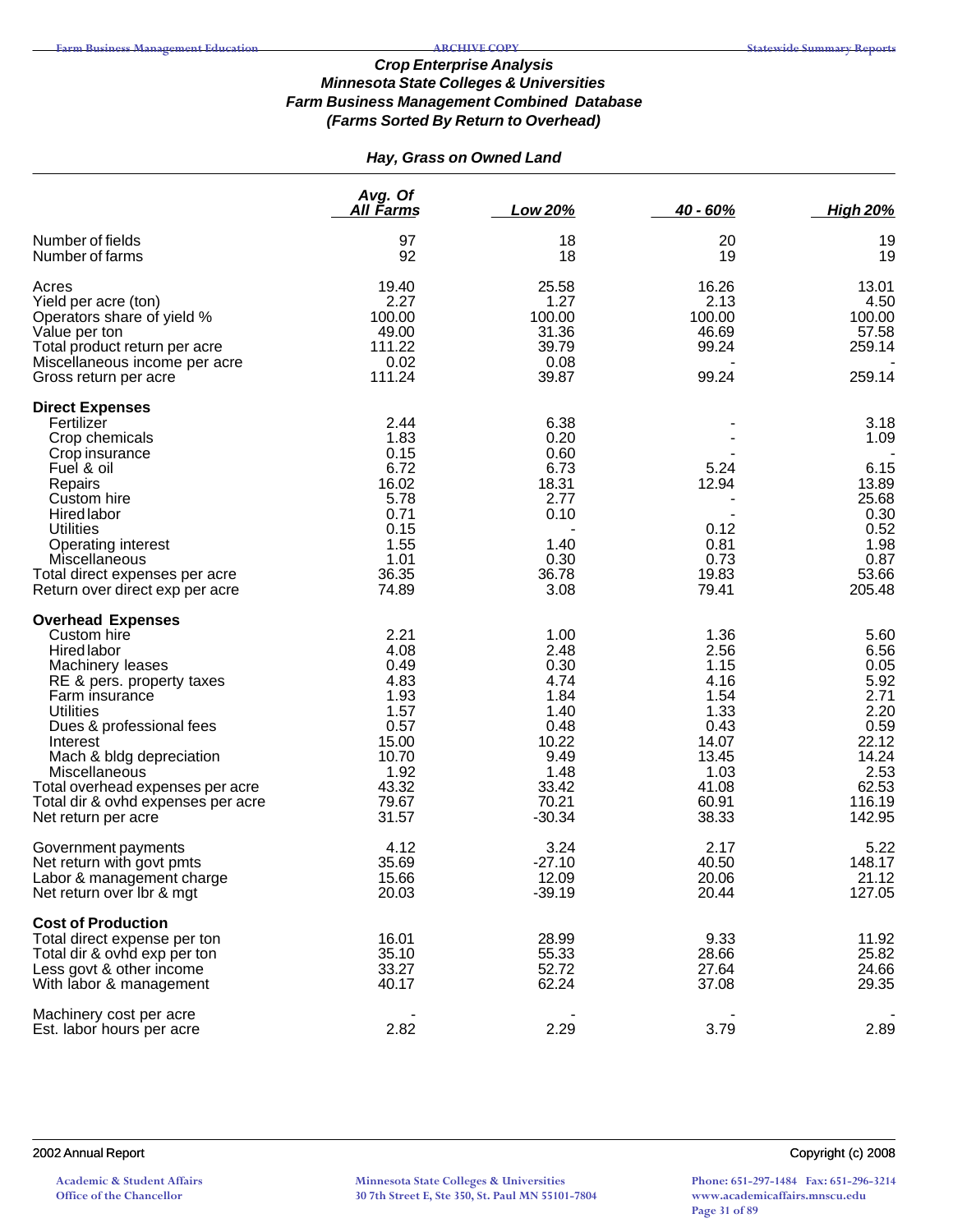# *Hay, Grass on Cash Rent*

|                                    | Avg. Of          |          |          |                 |
|------------------------------------|------------------|----------|----------|-----------------|
|                                    | <b>All Farms</b> | Low 20%  | 40 - 60% | <b>High 20%</b> |
| Number of fields                   | 76               | 14       | 15       | 15              |
| Number of farms                    | 71               | 14       | 14       | 15              |
| Acres                              | 30.35            | 38.01    | 29.80    | 18.93           |
| Yield per acre (ton)               | 2.15             | 1.63     | 2.14     | 3.76            |
| Operators share of yield %         | 100.00           | 100.00   | 100.00   | 100.00          |
| Value per ton                      | 48.43            | 36.42    | 45.86    | 54.53           |
| Total product return per acre      | 104.13           | 59.37    | 98.25    | 205.24          |
| Miscellaneous income per acre      |                  |          |          |                 |
| Gross return per acre              | 104.13           | 59.37    | 98.25    | 205.24          |
| <b>Direct Expenses</b>             |                  |          |          |                 |
| Fertilizer                         | 2.79             | 5.16     | 1.45     | 0.23            |
| Fuel & oil                         | 6.37             | 6.99     | 6.08     | 5.48            |
| Repairs                            | 14.51            | 13.58    | 17.48    | 16.24           |
| Custom hire                        | 2.94             | 6.55     | 1.33     | 2.84            |
| Land rent                          | 26.85            | 31.15    | 25.42    | 30.59           |
| Operating interest                 | 2.12             | 2.34     | 4.05     | 0.82            |
| Miscellaneous                      | 1.98             | 1.37     | 0.78     | 0.07            |
| Total direct expenses per acre     | 57.55            | 67.14    | 56.59    | 56.27           |
| Return over direct exp per acre    | 46.58            | $-7.77$  | 41.65    | 148.97          |
| <b>Overhead Expenses</b>           |                  |          |          |                 |
| Custom hire                        | 1.21             | 0.61     | 2.73     | 2.24            |
| Hired labor                        | 3.98             | 5.98     | 2.77     | 10.27           |
| Machinery leases                   | 1.67             | 0.90     | 2.25     | 2.20            |
| Farm insurance                     | 1.80             | 1.96     | 1.82     | 2.15            |
| <b>Utilities</b>                   | 1.17             | 0.98     | 1.27     | 1.81            |
| Dues & professional fees           | 0.31             | 0.63     | 0.18     | 0.30            |
| Interest                           | 4.24             | 3.04     | 4.84     | 4.63            |
| Mach & bldg depreciation           | 11.75            | 10.41    | 13.34    | 12.35           |
| Miscellaneous                      | 1.96             | 2.15     | 1.70     | 2.41            |
| Total overhead expenses per acre   | 28.07            | 26.65    | 30.90    | 38.34           |
| Total dir & ovhd expenses per acre | 85.62            | 93.79    | 87.49    | 94.61           |
| Net return per acre                | 18.51            | $-34.42$ | 10.75    | 110.63          |
| Government payments                | 4.60             | 4.17     | 5.69     | 4.18            |
| Net return with govt pmts          | 23.11            | $-30.25$ | 16.45    | 114.81          |
| Labor & management charge          | 14.93            | 12.74    | 13.56    | 12.96           |
| Net return over lbr & mgt          | 8.18             | $-42.99$ | 2.89     | 101.85          |
| <b>Cost of Production</b>          |                  |          |          |                 |
| Total direct expense per ton       | 26.77            | 41.18    | 26.42    | 14.95           |
| Total dir & ovhd exp per ton       | 39.82            | 57.53    | 40.84    | 25.14           |
| Less govt & other income           | 37.68            | 54.97    | 38.18    | 24.03           |
| With labor & management            | 44.62            | 62.79    | 44.51    | 27.47           |
| Machinery cost per acre            |                  |          |          |                 |
| Est. labor hours per acre          | 2.96             | 2.55     | 2.22     | 3.29            |

**Phone: 651-297-1484 Fax: 651-296-3214 www.academicaffairs.mnscu.edu Page 32 of 89**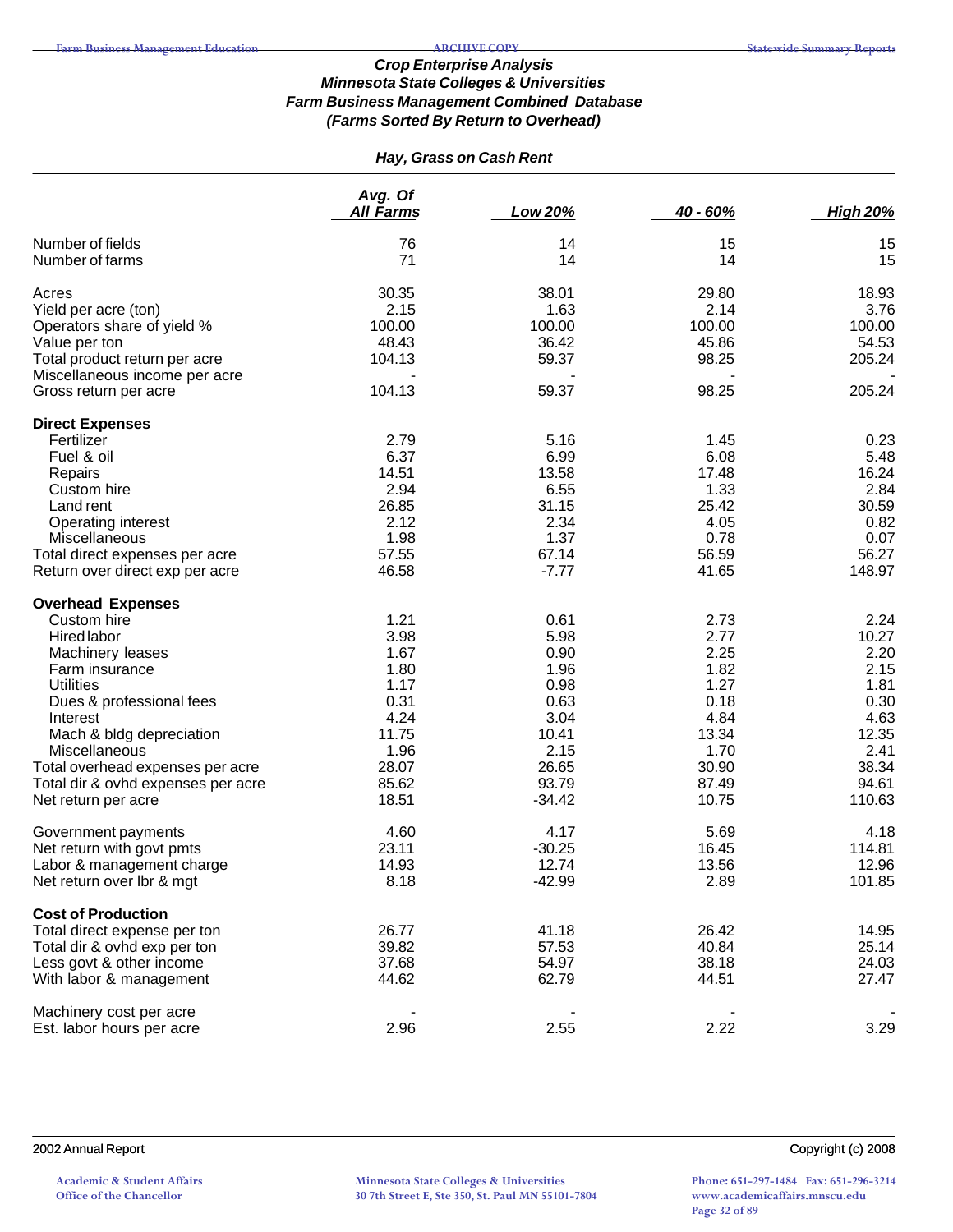# *Hay, Mixed on Owned Land*

|                                                   | Avg. Of<br><b>All Farms</b> | Low 20%       | 40 - 60%      | <b>High 20%</b> |
|---------------------------------------------------|-----------------------------|---------------|---------------|-----------------|
| Number of fields<br>Number of farms               | 72<br>71                    | 15<br>14      | 14<br>14      | 15<br>15        |
| Acres                                             | 87.23                       | 87.89         | 74.71         | 51.97           |
| Yield per acre (ton)                              | 2.26                        | 1.53          | 2.33          | 3.10            |
| Operators share of yield %                        | 100.00                      | 100.00        | 100.00        | 100.00          |
| Value per ton                                     | 41.25                       | 34.35         | 41.89         | 53.36           |
| Other product return per acre                     | 0.21                        |               | 1.29          |                 |
| Total product return per acre                     | 93.26                       | 52.64         | 99.03         | 165.27          |
| Miscellaneous income per acre                     | 2.25                        | 0.59          | 0.54          |                 |
| Gross return per acre                             | 95.52                       | 53.23         | 99.57         | 165.27          |
| <b>Direct Expenses</b>                            |                             |               |               |                 |
| Seed                                              | 0.30                        |               | 0.99          |                 |
| Fertilizer                                        | 11.06                       | 9.43          | 11.34         | 11.49           |
| Crop insurance                                    | 0.50                        | 0.11          | 0.51          | 1.06            |
| Fuel & oil                                        | 8.96                        | 7.52          | 9.11          | 9.84            |
| Repairs<br>Custom hire                            | 16.59<br>1.46               | 15.49<br>1.78 | 18.44<br>3.81 | 18.84           |
| Operating interest                                | 1.46                        | 1.33          | 2.08          | 1.15            |
| Miscellaneous                                     | 2.15                        | 1.17          | 2.47          | 2.52            |
| Total direct expenses per acre                    | 42.48                       | 36.83         | 48.76         | 44.90           |
| Return over direct exp per acre                   | 53.03                       | 16.40         | 50.81         | 120.38          |
| <b>Overhead Expenses</b>                          |                             |               |               |                 |
| Custom hire                                       | 3.55                        | 0.45          | 5.79          | 8.34            |
| Hired labor                                       | 6.43                        | 1.06          | 13.80         | 7.61            |
| Machinery leases                                  | 0.95                        | 0.09          | 0.23          | 1.53            |
| RE & pers. property taxes                         | 4.15                        | 4.88          | 4.97          | 3.54            |
| Farm insurance                                    | 1.42                        | 1.76          | 2.20          | 1.63            |
| <b>Utilities</b>                                  | 1.23                        | 1.05          | 1.49          | 1.61            |
| Interest                                          | 10.47                       | 9.87          | 16.04         | 9.77            |
| Mach & bldg depreciation                          | 15.54<br>2.60               | 11.71<br>1.58 | 11.21<br>2.65 | 23.71<br>4.26   |
| Miscellaneous<br>Total overhead expenses per acre | 46.34                       | 32.46         | 58.38         | 62.00           |
| Total dir & ovhd expenses per acre                | 88.82                       | 69.28         | 107.13        | 106.90          |
| Net return per acre                               | 6.69                        | $-16.05$      | $-7.56$       | 58.37           |
| Government payments                               | 4.73                        | 3.13          | 6.48          | 6.38            |
| Net return with govt pmts                         | 11.43                       | $-12.92$      | $-1.08$       | 64.75           |
| Labor & management charge                         | 16.01                       | 15.20         | 16.51         | 15.87           |
| Net return over Ibr & mgt                         | $-4.59$                     | $-28.12$      | $-17.59$      | 48.87           |
| <b>Cost of Production</b>                         |                             |               |               |                 |
| Total direct expense per ton                      | 18.83                       | 24.03         | 20.90         | 14.49           |
| Total dir & ovhd exp per ton                      | 39.37                       | 45.21         | 45.91         | 34.51           |
| Less govt & other income                          | 36.18                       | 42.78         | 42.35         | 32.45           |
| With labor & management                           | 43.28                       | 52.70         | 49.43         | 37.58           |
| Machinery cost per acre                           |                             |               |               |                 |
| Est. labor hours per acre                         | 3.37                        | 3.10          | 4.01          | 4.64            |

2002 Annual Report Copyright (c) 2008

**Minnesota State Colleges & Universities 30 7th Street E, Ste 350, St. Paul MN 55101-7804**

**Phone: 651-297-1484 Fax: 651-296-3214 www.academicaffairs.mnscu.edu Page 33 of 89**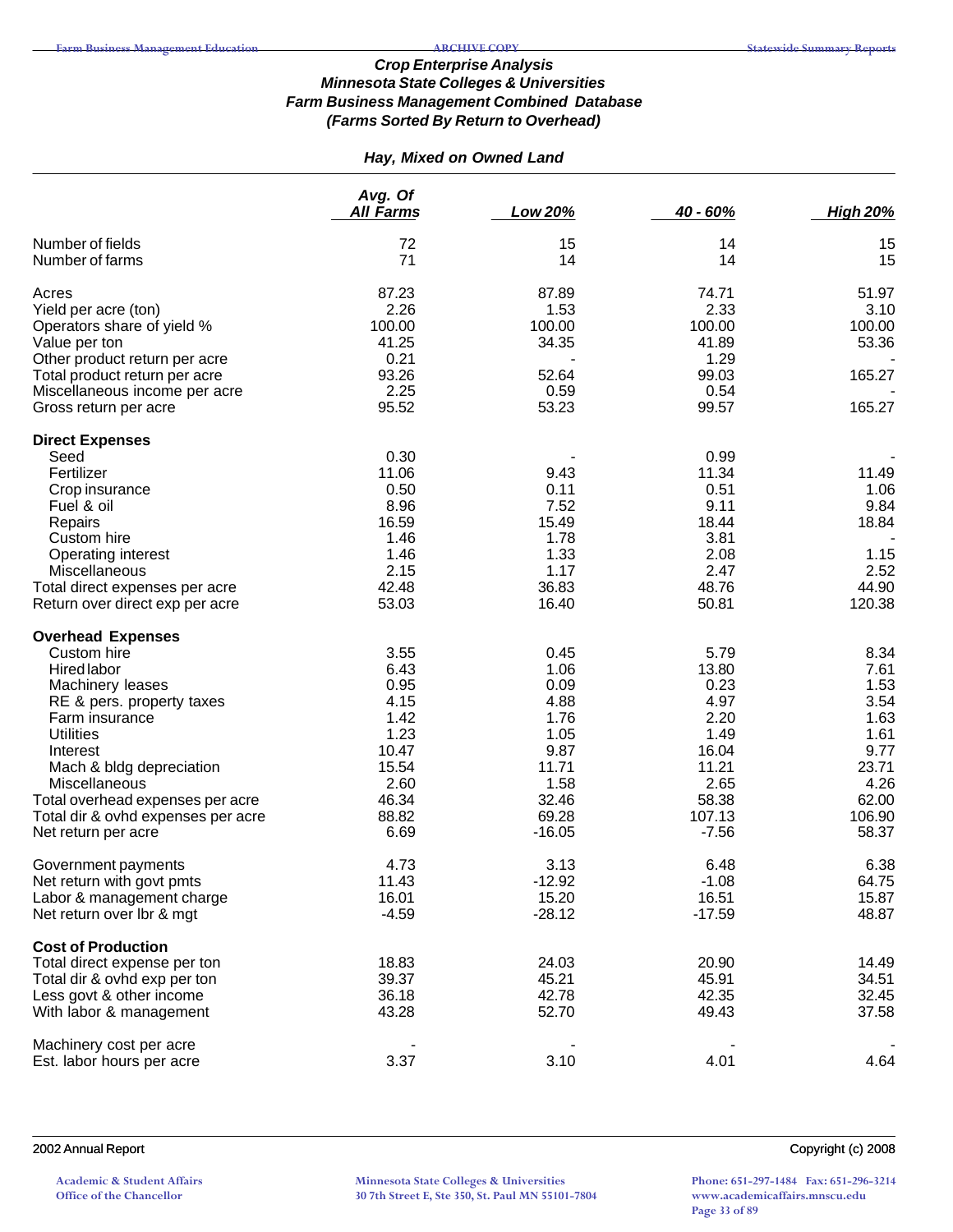# *Hay, Mixed on Cash Rent*

|                                    | Avg. Of<br><b>All Farms</b> | Low 20%  | 40 - 60% | <b>High 20%</b> |
|------------------------------------|-----------------------------|----------|----------|-----------------|
|                                    |                             |          |          |                 |
| Number of fields                   | 59                          | 13       | 11       | 11              |
| Number of farms                    | 55                          | 11       | 11       | 11              |
| Acres                              | 103.62                      | 112.85   | 127.92   | 64.14           |
| Yield per acre (ton)               | 2.08                        | 1.04     | 1.92     | 3.73            |
| Operators share of yield %         | 100.00                      | 100.00   | 100.00   | 100.00          |
| Value per ton                      | 50.24                       | 33.82    | 51.69    | 55.16           |
| Total product return per acre      | 104.47                      | 35.12    | 99.00    | 205.71          |
| Miscellaneous income per acre      | 2.59                        | 0.15     | 8.13     |                 |
| Gross return per acre              | 107.06                      | 35.27    | 107.13   | 205.71          |
| <b>Direct Expenses</b>             |                             |          |          |                 |
| Fertilizer                         | 7.13                        | 0.85     | 5.47     | 17.39           |
| Crop insurance                     | 0.71                        | 0.15     | 1.72     | 0.13            |
| Fuel & oil                         | 8.66                        | 7.22     | 10.06    | 8.34            |
| Repairs                            | 15.67                       | 11.39    | 21.29    | 11.91           |
| Custom hire                        | 1.22                        | 0.14     | 2.95     | 1.25            |
| <b>Hired labor</b>                 | 0.16                        |          |          | 1.36            |
| Land rent                          | 13.36                       | 7.09     | 10.63    | 24.72           |
| Operating interest                 | 2.36                        | 2.89     | 2.45     | 2.75            |
| Miscellaneous                      | 1.05                        | 0.99     | 0.80     | 1.97            |
| Total direct expenses per acre     | 50.32                       | 30.72    | 55.37    | 69.81           |
| Return over direct exp per acre    | 56.74                       | 4.55     | 51.76    | 135.89          |
| <b>Overhead Expenses</b>           |                             |          |          |                 |
| Custom hire                        | 1.81                        | 0.66     | 2.80     | 1.82            |
| Hired labor                        | 3.74                        | 1.79     | 4.60     | 6.64            |
| Machinery leases                   | 0.80                        |          | 0.55     | 3.83            |
| Farm insurance                     | 2.01                        | 1.59     | 2.69     | 1.97            |
| <b>Utilities</b>                   | 2.09                        | 2.11     | 3.00     | 1.81            |
| Dues & professional fees           | 0.49                        | 0.93     | 0.22     | 0.58            |
| Interest                           | 3.83                        | 2.88     | 7.40     | 4.00            |
| Mach & bldg depreciation           | 12.26                       | 5.43     | 14.06    | 14.26           |
| Miscellaneous                      | 2.47                        | 1.98     | 1.90     | 4.54            |
| Total overhead expenses per acre   | 29.49                       | 17.37    | 37.21    | 39.45           |
| Total dir & ovhd expenses per acre | 79.81                       | 48.09    | 92.58    | 109.26          |
| Net return per acre                | 27.26                       | $-12.82$ | 14.55    | 96.44           |
| Government payments                | 5.42                        | 2.36     | 3.70     | 8.30            |
| Net return with govt pmts          | 32.68                       | $-10.46$ | 18.25    | 104.74          |
| Labor & management charge          | 16.60                       | 12.29    | 16.30    | 24.88           |
| Net return over Ibr & mgt          | 16.07                       | $-22.75$ | 1.95     | 79.86           |
| <b>Cost of Production</b>          |                             |          |          |                 |
| Total direct expense per ton       | 24.20                       | 29.58    | 28.91    | 18.72           |
| Total dir & ovhd exp per ton       | 38.38                       | 46.32    | 48.34    | 29.30           |
| Less govt & other income           | 34.52                       | 43.90    | 42.16    | 27.08           |
| With labor & management            | 42.51                       | 55.73    | 50.67    | 33.75           |
| Machinery cost per acre            |                             |          |          |                 |
| Est. labor hours per acre          | 3.12                        | 2.73     | 3.40     | 3.29            |

2002 Annual Report Copyright (c) 2008

**Academic & Student Affairs Office of the Chancellor**

**Minnesota State Colleges & Universities 30 7th Street E, Ste 350, St. Paul MN 55101-7804**

**Phone: 651-297-1484 Fax: 651-296-3214 www.academicaffairs.mnscu.edu Page 34 of 89**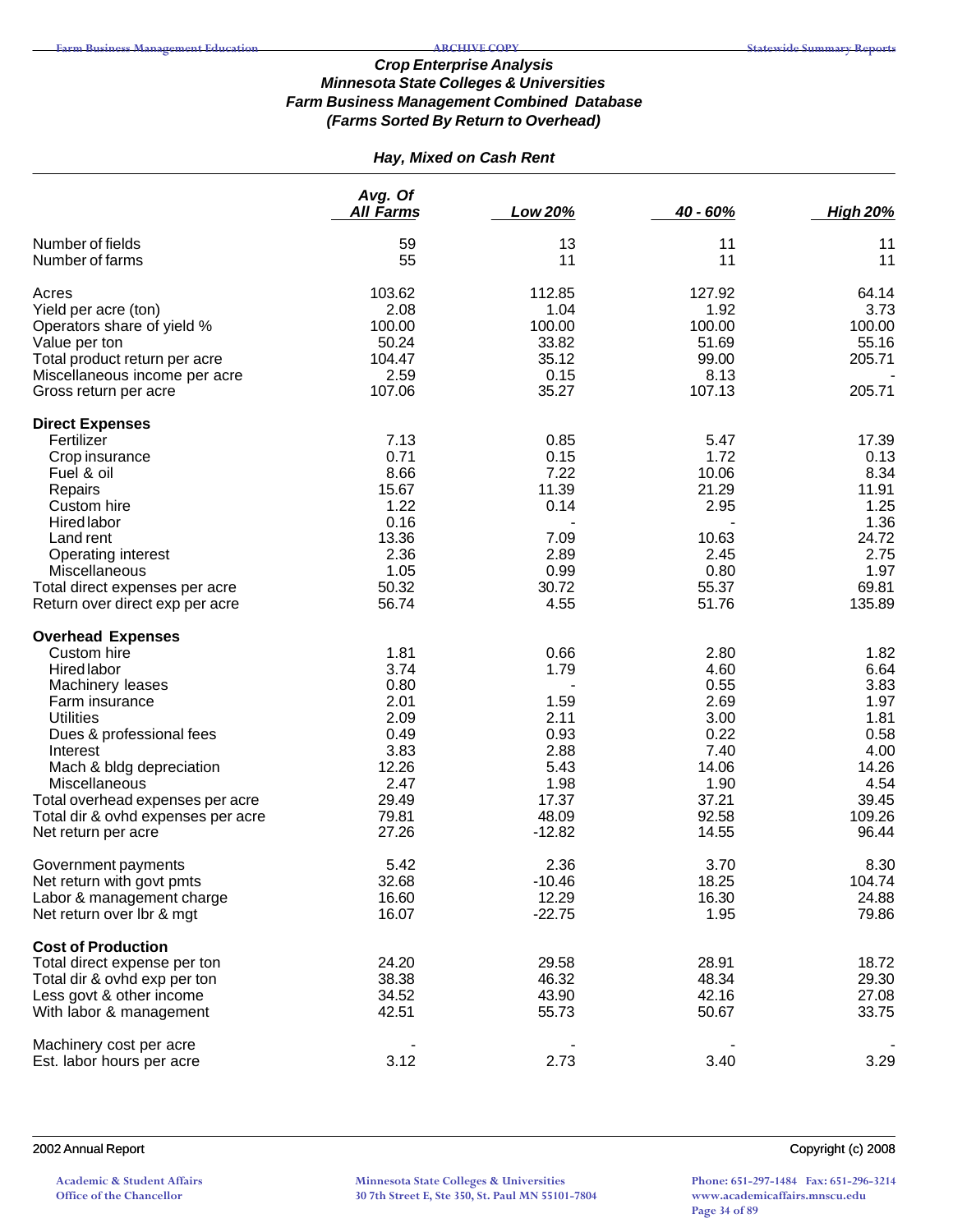# *Hay, Mixed Alfalfa/Grass on Owned Land*

|                                                                                                                                                                                                                                                                                                                                            | Avg. Of<br><b>All Farms</b>                                                                                |
|--------------------------------------------------------------------------------------------------------------------------------------------------------------------------------------------------------------------------------------------------------------------------------------------------------------------------------------------|------------------------------------------------------------------------------------------------------------|
| Number of fields<br>Number of farms                                                                                                                                                                                                                                                                                                        | 13<br>12                                                                                                   |
| Acres<br>Yield per acre (ton)<br>Operators share of yield %<br>Value per ton<br>Total product return per acre<br>Miscellaneous income per acre<br>Gross return per acre                                                                                                                                                                    | 41.42<br>3.12<br>100.00<br>65.79<br>205.15<br>0.67<br>205.82                                               |
| <b>Direct Expenses</b><br>Fertilizer<br>Crop chemicals<br>Fuel & oil<br>Repairs<br>Custom hire<br><b>Hired labor</b><br><b>Utilities</b><br><b>Operating interest</b><br>Miscellaneous<br>Total direct expenses per acre<br>Return over direct exp per acre                                                                                | 3.95<br>2.73<br>13.09<br>21.22<br>0.17<br>0.74<br>0.21<br>6.09<br>3.72<br>51.91<br>153.91                  |
| <b>Overhead Expenses</b><br>Custom hire<br><b>Hired</b> labor<br>Machinery leases<br>RE & pers. property taxes<br>Farm insurance<br><b>Utilities</b><br>Dues & professional fees<br>Interest<br>Mach & bldg depreciation<br>Miscellaneous<br>Total overhead expenses per acre<br>Total dir & ovhd expenses per acre<br>Net return per acre | 4.69<br>3.91<br>3.60<br>7.25<br>5.08<br>2.24<br>2.07<br>23.59<br>23.59<br>4.05<br>80.07<br>131.99<br>73.83 |
| Government payments<br>Net return with govt pmts<br>Labor & management charge<br>Net return over lbr & mgt                                                                                                                                                                                                                                 | 15.54<br>89.37<br>23.19<br>66.18                                                                           |
| <b>Cost of Production</b><br>Total direct expense per ton<br>Total dir & ovhd exp per ton<br>Less govt & other income<br>With labor & management                                                                                                                                                                                           | 16.65<br>42.33<br>37.13<br>44.57                                                                           |
| Machinery cost per acre<br>Est. labor hours per acre                                                                                                                                                                                                                                                                                       | 3.55                                                                                                       |

2002 Annual Report Copyright (c) 2008

**Academic & Student Affairs Office of the Chancellor**

**Minnesota State Colleges & Universities 30 7th Street E, Ste 350, St. Paul MN 55101-7804**

**Phone: 651-297-1484 Fax: 651-296-3214 www.academicaffairs.mnscu.edu Page 35 of 89**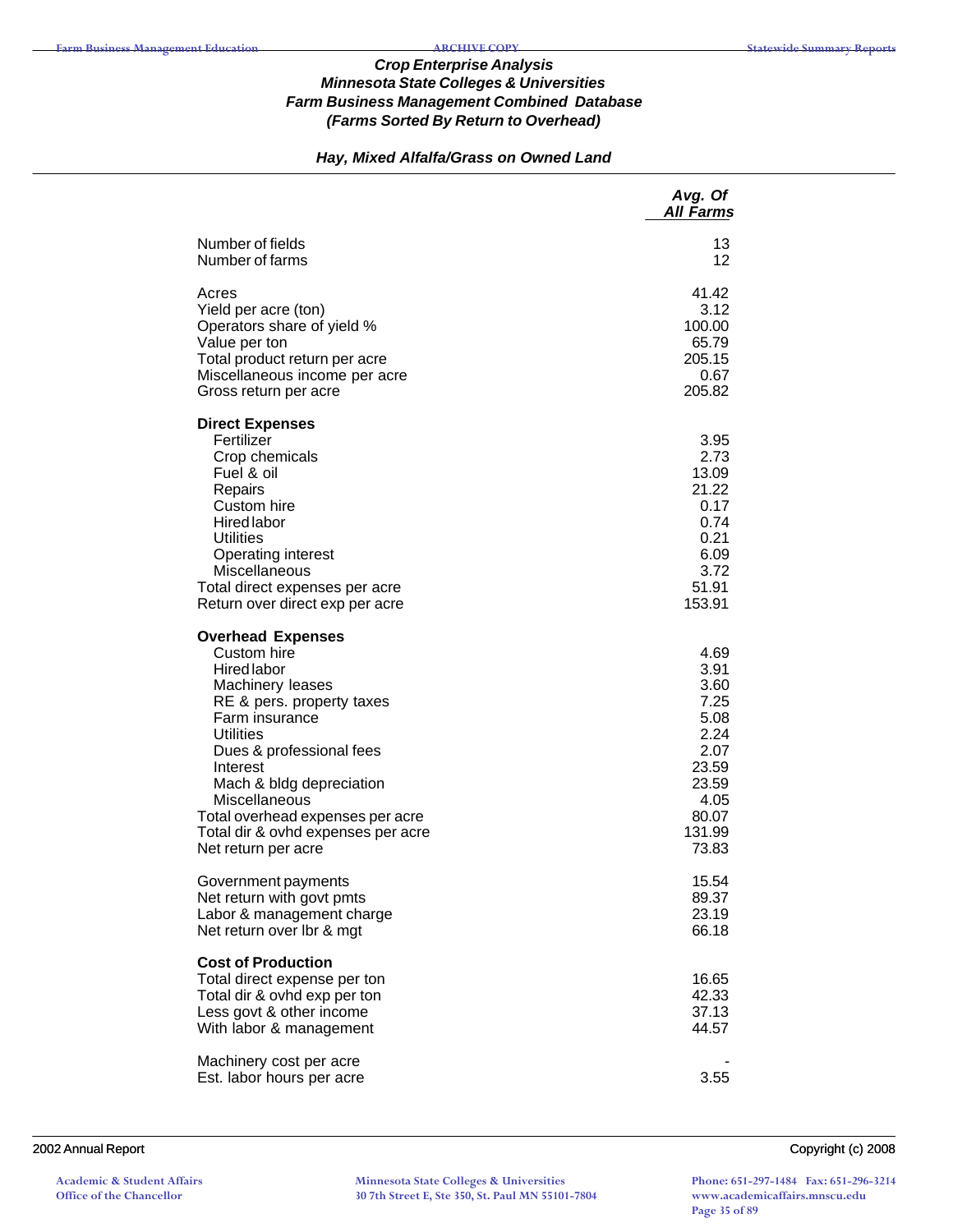# *Hay, Mixed Alfalfa/Grass on Cash Rent*

|                                                                                                                                                                                                                                                                                                               | Avg. Of<br><b>All Farms</b>                                                                        |
|---------------------------------------------------------------------------------------------------------------------------------------------------------------------------------------------------------------------------------------------------------------------------------------------------------------|----------------------------------------------------------------------------------------------------|
| Number of fields<br>Number of farms                                                                                                                                                                                                                                                                           | 10<br>10                                                                                           |
| Acres<br>Yield per acre (ton)<br>Operators share of yield %<br>Value per ton<br>Other product return per acre<br>Total product return per acre<br>Miscellaneous income per acre<br>Gross return per acre                                                                                                      | 63.27<br>3.46<br>100.00<br>72.97<br>7.59<br>259.88<br>259.88                                       |
| <b>Direct Expenses</b><br>Fertilizer<br>Crop chemicals<br>Fuel & oil<br>Repairs<br>Hired labor<br>Land rent<br>Utilities<br>Operating interest<br>Miscellaneous<br>Total direct expenses per acre<br>Return over direct exp per acre                                                                          | 8.52<br>2.81<br>7.45<br>17.81<br>0.19<br>43.88<br>0.05<br>5.78<br>0.89<br>87.38<br>172.49          |
| <b>Overhead Expenses</b><br>Custom hire<br><b>Hired labor</b><br>Machinery leases<br>Farm insurance<br><b>Utilities</b><br>Dues & professional fees<br>Interest<br>Mach & bldg depreciation<br>Miscellaneous<br>Total overhead expenses per acre<br>Total dir & ovhd expenses per acre<br>Net return per acre | 5.10<br>6.37<br>1.11<br>2.91<br>1.27<br>1.65<br>3.41<br>18.51<br>3.11<br>43.43<br>130.82<br>129.06 |
| Government payments<br>Net return with govt pmts<br>Labor & management charge<br>Net return over Ibr & mgt                                                                                                                                                                                                    | 10.90<br>139.95<br>16.79<br>123.17                                                                 |
| <b>Cost of Production</b><br>Total direct expense per ton<br>Total dir & ovhd exp per ton<br>Less govt & other income<br>With labor & management                                                                                                                                                              | 25.27<br>37.84<br>32.49<br>37.35                                                                   |
| Machinery cost per acre<br>Est. labor hours per acre                                                                                                                                                                                                                                                          | 3.31                                                                                               |

#### 2002 Annual Report Copyright (c) 2008

**Academic & Student Affairs Office of the Chancellor**

**Minnesota State Colleges & Universities 30 7th Street E, Ste 350, St. Paul MN 55101-7804**

**Phone: 651-297-1484 Fax: 651-296-3214 www.academicaffairs.mnscu.edu Page 36 of 89**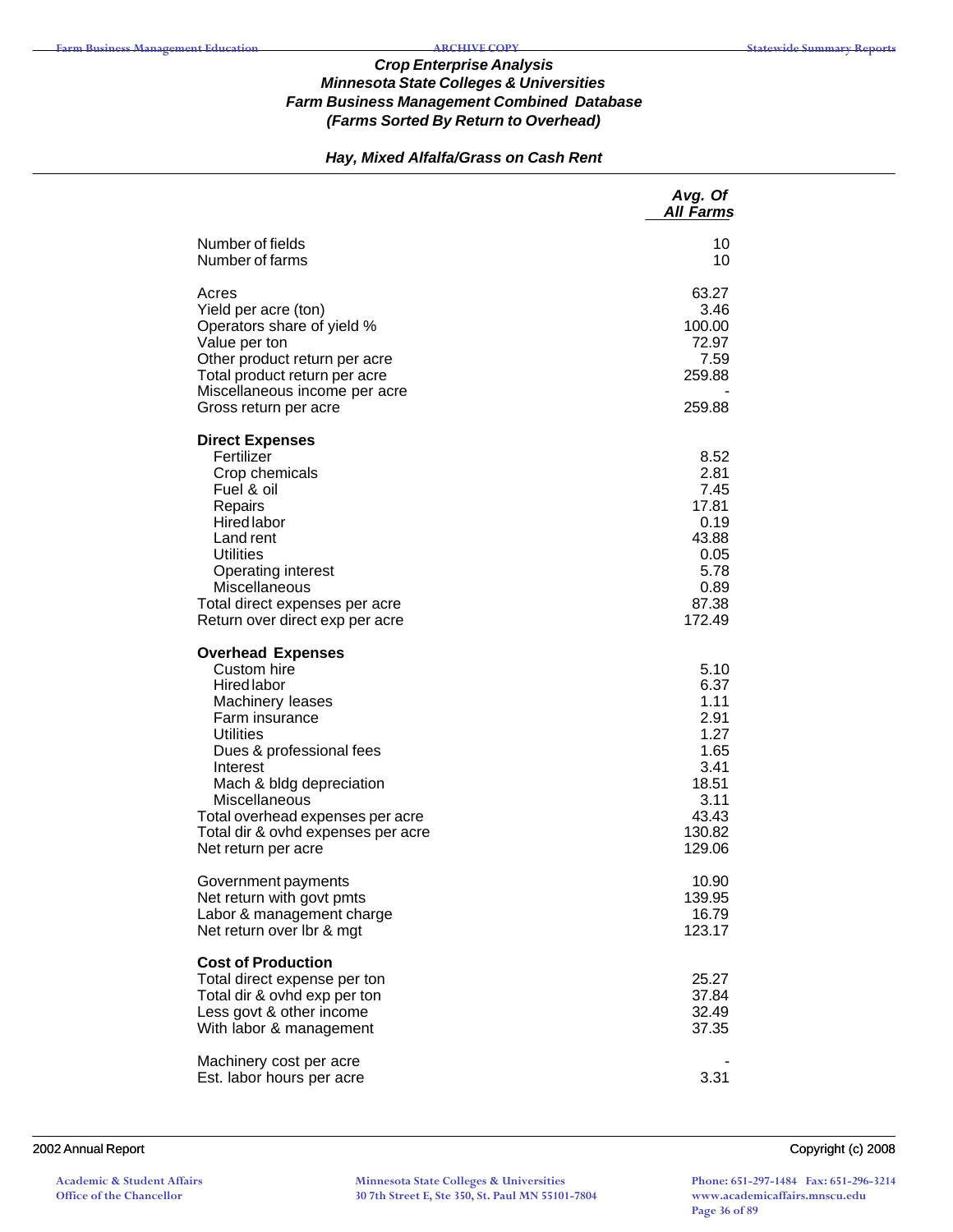## *Hay, Small Grain on Owned Land*

|                                                                                                                                                                                                                                                                                                                                            | Avg. Of<br><b>All Farms</b>                                                                                   |
|--------------------------------------------------------------------------------------------------------------------------------------------------------------------------------------------------------------------------------------------------------------------------------------------------------------------------------------------|---------------------------------------------------------------------------------------------------------------|
| Number of fields<br>Number of farms                                                                                                                                                                                                                                                                                                        | 12<br>12                                                                                                      |
| Acres<br>Yield per acre (ton)<br>Operators share of yield %<br>Value per ton<br>Total product return per acre<br>Miscellaneous income per acre<br>Gross return per acre                                                                                                                                                                    | 32.63<br>2.79<br>100.00<br>35.31<br>98.34<br>2.10<br>100.43                                                   |
| <b>Direct Expenses</b><br>Seed<br>Fertilizer<br>Crop chemicals<br>Crop insurance<br>Fuel & oil<br>Repairs<br>Custom hire<br>Operating interest<br>Miscellaneous<br>Total direct expenses per acre<br>Return over direct exp per acre                                                                                                       | 16.86<br>8.38<br>0.84<br>1.36<br>9.44<br>21.36<br>0.63<br>2.12<br>1.26<br>62.26<br>38.17                      |
| <b>Overhead Expenses</b><br>Custom hire<br><b>Hired labor</b><br>Machinery leases<br>RE & pers. property taxes<br>Farm insurance<br><b>Utilities</b><br>Dues & professional fees<br>Interest<br>Mach & bldg depreciation<br>Miscellaneous<br>Total overhead expenses per acre<br>Total dir & ovhd expenses per acre<br>Net return per acre | 3.92<br>4.05<br>1.27<br>5.42<br>1.89<br>1.78<br>0.40<br>20.72<br>14.26<br>2.50<br>56.20<br>118.46<br>$-18.02$ |
| Government payments<br>Net return with govt pmts<br>Labor & management charge<br>Net return over Ibr & mgt                                                                                                                                                                                                                                 | 8.02<br>$-10.00$<br>20.31<br>$-30.31$                                                                         |
| <b>Cost of Production</b><br>Total direct expense per ton<br>Total dir & ovhd exp per ton<br>Less govt & other income<br>With labor & management                                                                                                                                                                                           | 22.35<br>42.53<br>38.90<br>46.19                                                                              |
| Machinery cost per acre<br>Est. labor hours per acre                                                                                                                                                                                                                                                                                       | 3.23                                                                                                          |

#### 2002 Annual Report Copyright (c) 2008

**Academic & Student Affairs Office of the Chancellor**

**Minnesota State Colleges & Universities 30 7th Street E, Ste 350, St. Paul MN 55101-7804**

**Phone: 651-297-1484 Fax: 651-296-3214 www.academicaffairs.mnscu.edu Page 37 of 89**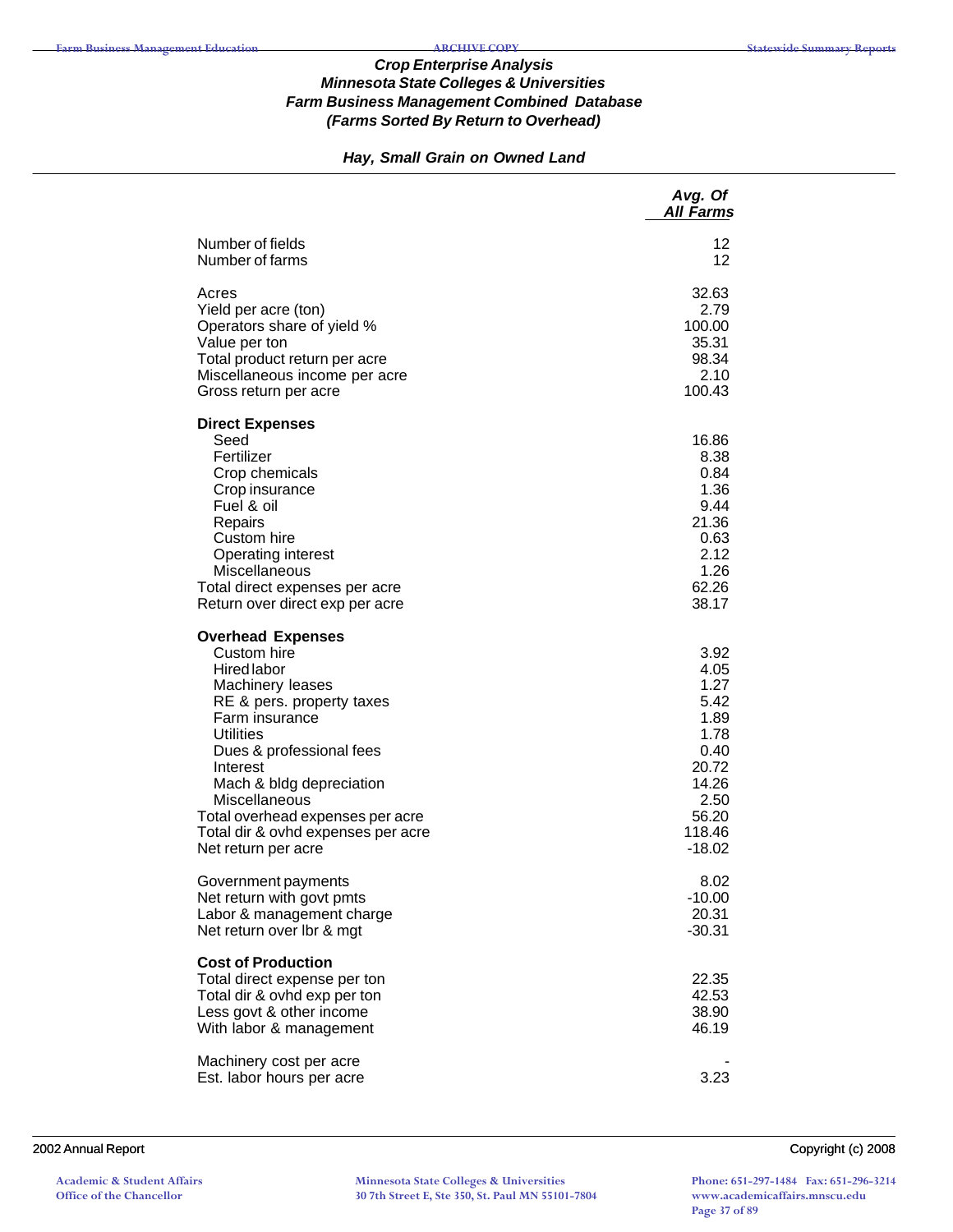# *Haylage, Alfalfa on Owned Land*

|                                                                                                                                                                                                                                                                                                                                            | Avg. Of<br>All Farms                                                                                                | Low 20%                                                                                                   | $40 - 60%$                                                                                                     | <b>High 20%</b>                                                                                              |
|--------------------------------------------------------------------------------------------------------------------------------------------------------------------------------------------------------------------------------------------------------------------------------------------------------------------------------------------|---------------------------------------------------------------------------------------------------------------------|-----------------------------------------------------------------------------------------------------------|----------------------------------------------------------------------------------------------------------------|--------------------------------------------------------------------------------------------------------------|
| Number of fields<br>Number of farms                                                                                                                                                                                                                                                                                                        | 63<br>60                                                                                                            | 13<br>12                                                                                                  | 13<br>12                                                                                                       | 12<br>12                                                                                                     |
| Acres<br>Yield per acre (ton)<br>Operators share of yield %<br>Value per ton<br>Total product return per acre<br>Miscellaneous income per acre<br>Gross return per acre                                                                                                                                                                    | 63.53<br>7.20<br>100.00<br>40.03<br>288.35<br>4.09<br>292.44                                                        | 103.05<br>3.89<br>100.00<br>34.75<br>135.09<br>4.63<br>139.72                                             | 55.08<br>8.80<br>100.00<br>37.23<br>327.52<br>14.00<br>341.52                                                  | 44.94<br>11.87<br>100.00<br>44.68<br>530.14<br>530.14                                                        |
| <b>Direct Expenses</b><br>Seed<br>Fertilizer<br>Crop chemicals<br>Crop insurance<br>Fuel & oil<br>Repairs<br>Custom hire<br><b>Hired labor</b><br>Utilities<br>Marketing<br>Operating interest<br>Miscellaneous<br>Total direct expenses per acre<br>Return over direct exp per acre                                                       | 0.67<br>12.16<br>4.41<br>0.53<br>11.84<br>25.15<br>13.78<br>0.80<br>0.31<br>0.42<br>3.03<br>3.69<br>76.79<br>215.65 | 1.14<br>4.85<br>1.67<br>0.11<br>12.00<br>22.87<br>13.11<br>2.68<br>2.05<br>60.48<br>79.24                 | 0.09<br>21.07<br>6.92<br>0.95<br>12.60<br>25.97<br>17.42<br>2.35<br>2.24<br>4.21<br>93.81<br>247.72            | 14.48<br>6.81<br>1.23<br>11.19<br>20.22<br>25.76<br>1.63<br>1.44<br>4.13<br>3.29<br>90.17<br>439.97          |
| <b>Overhead Expenses</b><br>Custom hire<br>Hired labor<br>Machinery leases<br>RE & pers. property taxes<br>Farm insurance<br><b>Utilities</b><br>Dues & professional fees<br>Interest<br>Mach & bldg depreciation<br><b>Miscellaneous</b><br>Total overhead expenses per acre<br>Total dir & ovhd expenses per acre<br>Net return per acre | 4.57<br>10.12<br>4.89<br>7.35<br>2.86<br>1.96<br>1.23<br>32.37<br>23.88<br>3.40<br>92.64<br>169.43<br>123.02        | 4.02<br>7.59<br>2.11<br>5.16<br>3.01<br>1.29<br>1.24<br>21.80<br>25.04<br>3.60<br>74.87<br>135.35<br>4.37 | 9.84<br>20.71<br>11.47<br>8.26<br>2.23<br>2.53<br>1.23<br>25.45<br>20.41<br>5.89<br>108.02<br>201.83<br>139.69 | 2.04<br>8.90<br>7.32<br>7.31<br>2.99<br>1.86<br>1.96<br>48.77<br>30.30<br>2.50<br>113.95<br>204.12<br>326.02 |
| Government payments<br>Net return with govt pmts<br>Labor & management charge<br>Net return over lbr & mgt                                                                                                                                                                                                                                 | 11.10<br>134.12<br>26.38<br>107.75                                                                                  | 9.02<br>13.39<br>30.18<br>$-16.79$                                                                        | 12.36<br>152.06<br>24.29<br>127.76                                                                             | 13.29<br>339.31<br>22.20<br>317.11                                                                           |
| <b>Cost of Production</b><br>Total direct expense per ton<br>Total dir & ovhd exp per ton<br>Less govt & other income<br>With labor & management                                                                                                                                                                                           | 10.66<br>23.52<br>21.41<br>25.07                                                                                    | 15.56<br>34.82<br>31.31<br>39.07                                                                          | 10.66<br>22.94<br>19.94<br>22.70                                                                               | 7.60<br>17.20<br>16.08<br>17.95                                                                              |
| Machinery cost per acre<br>Est. labor hours per acre                                                                                                                                                                                                                                                                                       | 4.64                                                                                                                | 4.47                                                                                                      | 5.01                                                                                                           | 3.90                                                                                                         |

#### 2002 Annual Report Copyright (c) 2008

**Academic & Student Affairs Office of the Chancellor**

**Minnesota State Colleges & Universities 30 7th Street E, Ste 350, St. Paul MN 55101-7804**

**Phone: 651-297-1484 Fax: 651-296-3214 www.academicaffairs.mnscu.edu Page 38 of 89**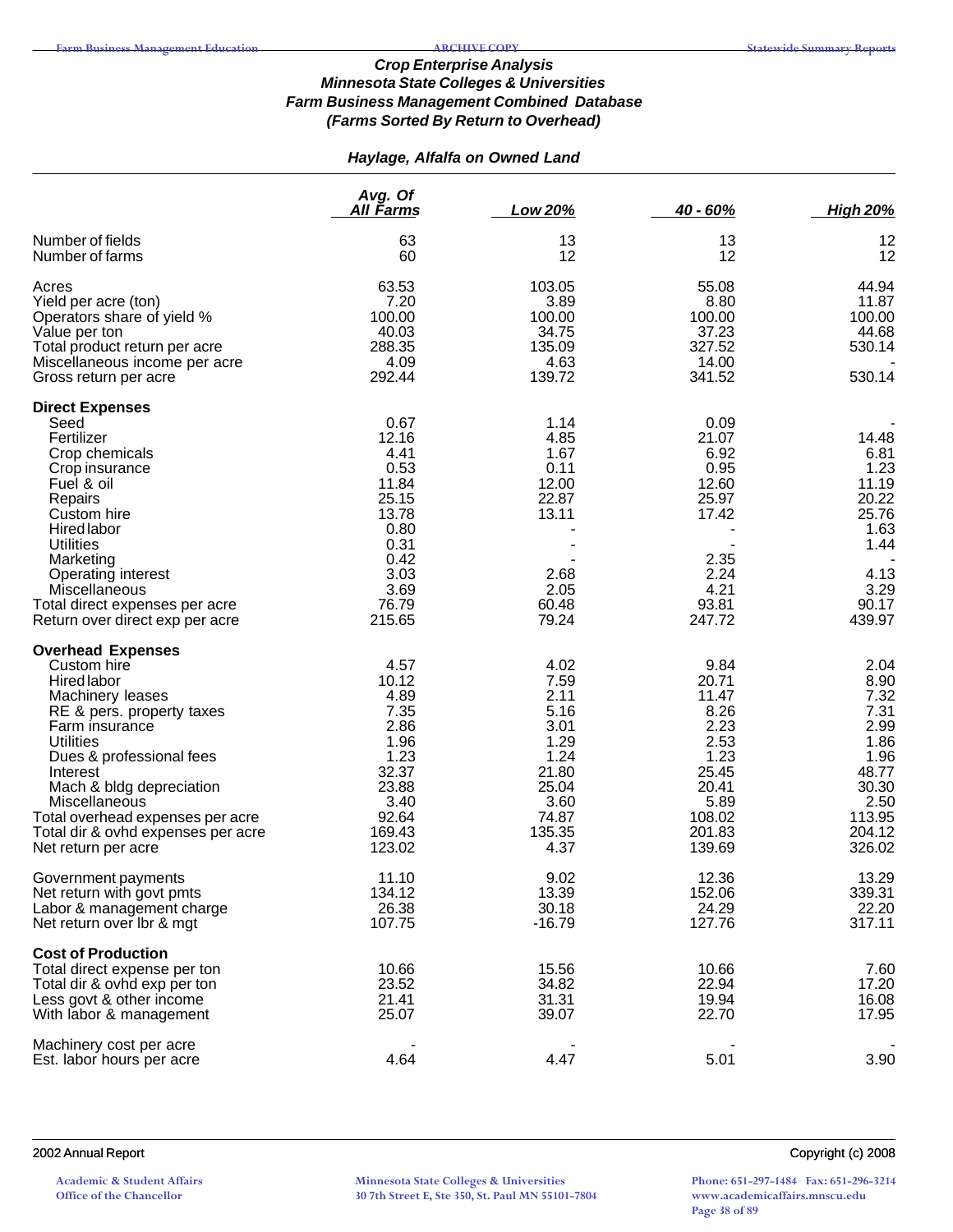# *Haylage, Alfalfa on Cash Rent*

|                                                                                                                                                                                                                                                                                                        | Avg. Of<br><u>All Farms</u>                                                                                   | <b>Low 20%</b>                                                                                             | $40 - 60%$                                                                                                   | <b>High 20%</b>                                                                                      |
|--------------------------------------------------------------------------------------------------------------------------------------------------------------------------------------------------------------------------------------------------------------------------------------------------------|---------------------------------------------------------------------------------------------------------------|------------------------------------------------------------------------------------------------------------|--------------------------------------------------------------------------------------------------------------|------------------------------------------------------------------------------------------------------|
| Number of fields<br>Number of farms                                                                                                                                                                                                                                                                    | 61<br>60                                                                                                      | 12<br>12                                                                                                   | 12<br>12                                                                                                     | 12<br>12                                                                                             |
| Acres<br>Yield per acre (ton)<br>Operators share of yield %<br>Value per ton<br>Total product return per acre<br>Miscellaneous income per acre<br>Gross return per acre                                                                                                                                | 81.69<br>8.27<br>100.00<br>41.19<br>340.53<br>1.86<br>342.38                                                  | 84.36<br>4.90<br>100.00<br>40.79<br>200.04<br>0.34<br>200.38                                               | 79.29<br>8.88<br>100.00<br>38.31<br>340.21<br>340.21                                                         | 59.21<br>10.51<br>100.00<br>42.29<br>444.51<br>3.97<br>448.48                                        |
| <b>Direct Expenses</b><br>Seed<br>Fertilizer<br>Crop chemicals<br>Crop insurance<br>Fuel & oil<br>Repairs<br>Custom hire<br><b>Hired labor</b><br>Land rent<br>Operating interest<br><b>Miscellaneous</b><br>Total direct expenses per acre<br>Return over direct exp per acre                         | 0.73<br>16.67<br>5.93<br>0.31<br>11.44<br>26.22<br>14.97<br>0.19<br>68.07<br>2.43<br>4.79<br>151.75<br>190.64 | 1.84<br>8.34<br>1.77<br>0.21<br>9.58<br>15.69<br>17.64<br>0.61<br>57.12<br>2.45<br>4.02<br>119.28<br>81.10 | 0.39<br>12.54<br>4.33<br>0.05<br>11.04<br>32.52<br>6.81<br>0.16<br>72.28<br>1.55<br>3.05<br>144.73<br>195.48 | 18.74<br>2.55<br>1.21<br>10.49<br>16.73<br>0.61<br>0.21<br>56.89<br>1.47<br>1.71<br>110.60<br>337.88 |
| <b>Overhead Expenses</b><br>Custom hire<br>Hired labor<br>Machinery leases<br>Farm insurance<br><b>Utilities</b><br>Dues & professional fees<br>Interest<br>Mach & bldg depreciation<br>Miscellaneous<br>Total overhead expenses per acre<br>Total dir & ovhd expenses per acre<br>Net return per acre | 6.40<br>17.15<br>13.74<br>2.67<br>2.84<br>1.14<br>8.06<br>21.11<br>5.88<br>78.97<br>230.72<br>111.67          | 5.77<br>5.90<br>2.16<br>1.63<br>2.88<br>0.11<br>5.97<br>14.07<br>3.36<br>41.86<br>161.14<br>39.24          | 1.85<br>17.08<br>7.32<br>3.74<br>3.64<br>1.15<br>12.03<br>26.44<br>5.25<br>78.50<br>223.23<br>116.99         | 2.39<br>7.52<br>7.59<br>2.33<br>2.80<br>0.79<br>8.77<br>20.49<br>2.79<br>55.48<br>166.08<br>282.40   |
| Government payments<br>Net return with govt pmts<br>Labor & management charge<br>Net return over Ibr & mgt                                                                                                                                                                                             | 11.60<br>123.26<br>26.38<br>96.88                                                                             | 9.10<br>48.34<br>24.11<br>24.23                                                                            | 9.23<br>126.22<br>33.94<br>92.28                                                                             | 15.41<br>297.81<br>26.35<br>271.46                                                                   |
| <b>Cost of Production</b><br>Total direct expense per ton<br>Total dir & ovhd exp per ton<br>Less govt & other income<br>With labor & management                                                                                                                                                       | 18.35<br>27.91<br>26.28<br>29.47                                                                              | 24.32<br>32.86<br>30.93<br>35.85                                                                           | 16.30<br>25.13<br>24.10<br>27.92                                                                             | 10.52<br>15.80<br>13.96<br>16.47                                                                     |
| Machinery cost per acre<br>Est. labor hours per acre                                                                                                                                                                                                                                                   | 5.04                                                                                                          | 3.81                                                                                                       | 6.62                                                                                                         | 3.68                                                                                                 |

**Academic & Student Affairs Office of the Chancellor**

**Minnesota State Colleges & Universities 30 7th Street E, Ste 350, St. Paul MN 55101-7804** **Phone: 651-297-1484 Fax: 651-296-3214 www.academicaffairs.mnscu.edu Page 39 of 89**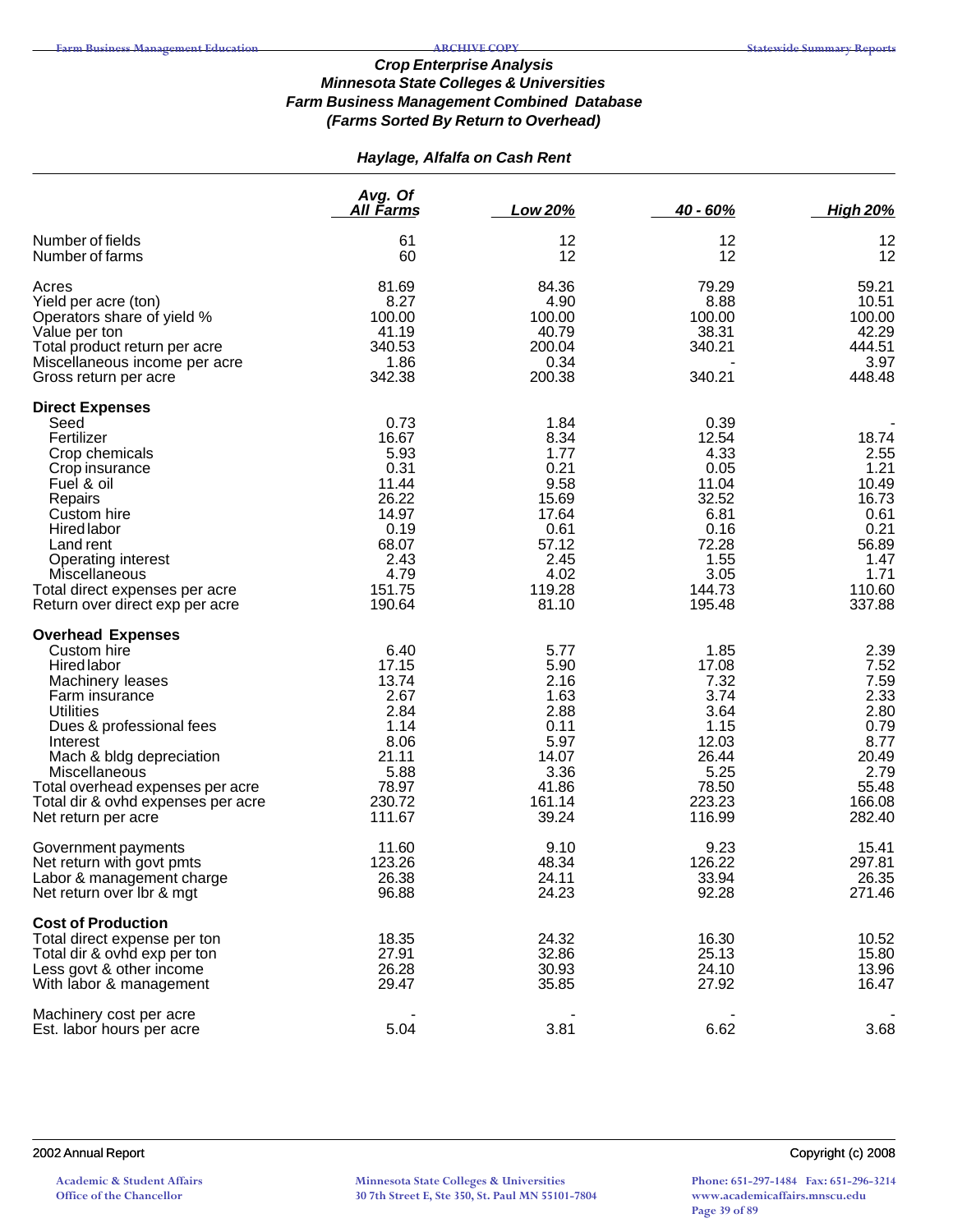### *Oats on Owned Land*

|                                    | Avg. Of          |               |               |                 |
|------------------------------------|------------------|---------------|---------------|-----------------|
|                                    | <b>All Farms</b> | Low 20%       | 40 - 60%      | <b>High 20%</b> |
| Number of fields                   | 108              | 22            | 21            | 21              |
| Number of farms                    | 105              | 21            | 21            | 21              |
| Acres                              | 27.53            | 39.90         | 22.41         | 21.23           |
| Yield per acre (bu.)               | 54.00            | 28.18         | 66.25         | 85.25           |
| Operators share of yield %         | 100.00           | 100.00        | 100.00        | 100.00          |
| Value per bu.                      | 1.65             | 1.43          | 1.58          | 1.75            |
| Other product return per acre      | 3.55             | 0.43          | 0.13          | 8.83            |
| Total product return per acre      | 92.46            | 40.63         | 104.87        | 157.94          |
| Miscellaneous income per acre      | 31.97            | 11.38         | 25.50         | 91.25           |
| Gross return per acre              | 124.43           | 52.01         | 130.38        | 249.19          |
| <b>Direct Expenses</b>             |                  |               |               |                 |
| Seed                               | 10.33            | 10.66         | 12.96         | 10.93           |
| Fertilizer                         | 10.32            | 14.83         | 7.74          | 5.30            |
| Crop chemicals                     | 2.10             | 2.01          | 2.40          | 1.77            |
| Crop insurance                     | 2.59             | 2.43          | 2.39          | 2.35            |
| Fuel & oil                         | 6.92<br>14.51    | 7.57<br>15.51 | 5.96<br>11.57 | 6.36<br>15.88   |
| Repairs<br>Custom hire             | 3.61             | 5.11          | 3.42          | 7.49            |
| Operating interest                 | 1.79             | 0.79          | 2.38          | 2.14            |
| Miscellaneous                      | 0.89             | 0.25          | 1.55          | 1.81            |
| Total direct expenses per acre     | 53.06            | 59.17         | 50.38         | 54.03           |
| Return over direct exp per acre    | 71.37            | $-7.16$       | 80.00         | 195.15          |
| <b>Overhead Expenses</b>           |                  |               |               |                 |
| Custom hire                        | 1.65             | 1.43          | 0.25          | 2.82            |
| Hired labor                        | 3.18             | 4.47          | 1.14          | 3.76            |
| Machinery leases                   | 0.80             | 0.57          | 1.20          | 0.45            |
| RE & pers. property taxes          | 5.86             | 4.45          | 5.95          | 8.15            |
| Farm insurance                     | 1.84             | 1.95          | 1.80          | 2.32            |
| <b>Utilities</b>                   | 1.52             | 1.73          | 1.33          | 1.60            |
| Dues & professional fees           | 0.41             | 0.52          | 0.55          | 0.59            |
| Interest                           | 18.73            | 12.92         | 21.09         | 27.08           |
| Mach & bldg depreciation           | 10.89            | 8.30          | 13.42         | 13.89           |
| Miscellaneous                      | 2.33             | 2.19          | 2.42          | 2.93            |
| Total overhead expenses per acre   | 47.22            | 38.52         | 49.15         | 63.60           |
| Total dir & ovhd expenses per acre | 100.28           | 97.69         | 99.53         | 117.64          |
| Net return per acre                | 24.15            | $-45.68$      | 30.84         | 131.55          |
| Government payments                | 10.01            | 9.25          | 10.36         | 12.52           |
| Net return with govt pmts          | 34.17            | $-36.43$      | 41.21         | 144.07          |
| Labor & management charge          | 14.86            | 14.75         | 16.80         | 16.21           |
| Net return over lbr & mgt          | 19.31            | $-51.18$      | 24.41         | 127.86          |
| <b>Cost of Production</b>          |                  |               |               |                 |
| Total direct expense per bu.       | 0.98             | 2.10          | 0.76          | 0.63            |
| Total dir & ovhd exp per bu.       | 1.86             | 3.47          | 1.50          | 1.38            |
| Less govt & other income           | 1.01             | 2.72          | 0.96          | 0.06            |
| With labor & management            | 1.29             | 3.24          | 1.21          | 0.25            |
| Machinery cost per acre            |                  |               |               |                 |
| Est. labor hours per acre          | 2.28             | 2.15          | 2.65          | 1.96            |
|                                    |                  |               |               |                 |

#### 2002 Annual Report Copyright (c) 2008

**Academic & Student Affairs Office of the Chancellor**

**Minnesota State Colleges & Universities 30 7th Street E, Ste 350, St. Paul MN 55101-7804**

**Phone: 651-297-1484 Fax: 651-296-3214 www.academicaffairs.mnscu.edu Page 40 of 89**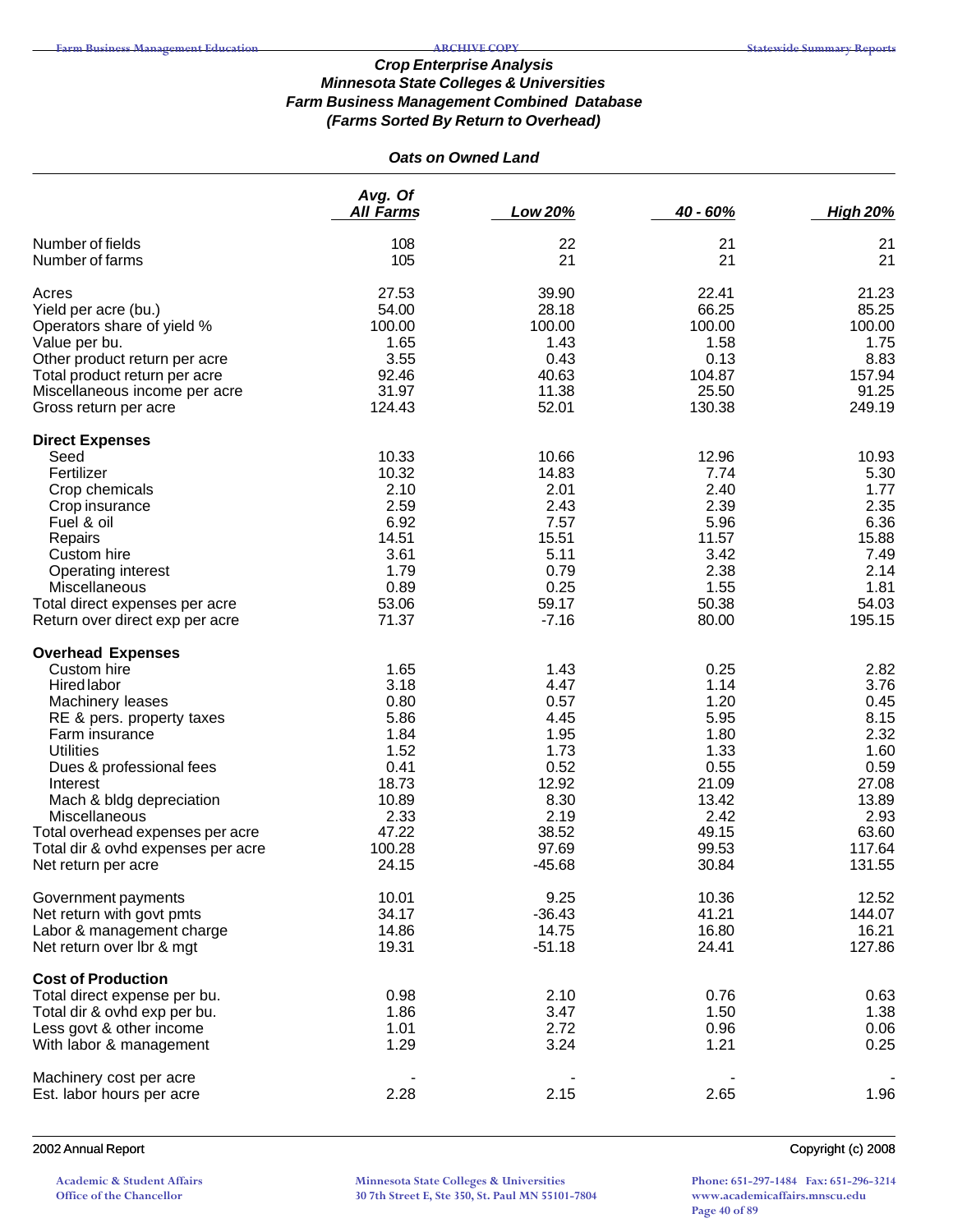## *Oats on Cash Rent*

|                                                                                                                                                                                                                                                                                                        | Avg. Of<br><u>All Farms</u>                                                                                         | <b>Low 20%</b>                                                                                                 | $40 - 60%$                                                                                                         | <b>High 20%</b>                                                                                          |
|--------------------------------------------------------------------------------------------------------------------------------------------------------------------------------------------------------------------------------------------------------------------------------------------------------|---------------------------------------------------------------------------------------------------------------------|----------------------------------------------------------------------------------------------------------------|--------------------------------------------------------------------------------------------------------------------|----------------------------------------------------------------------------------------------------------|
| Number of fields<br>Number of farms                                                                                                                                                                                                                                                                    | 108<br>106                                                                                                          | 21<br>21                                                                                                       | 22<br>21                                                                                                           | 22<br>22                                                                                                 |
| Acres<br>Yield per acre (bu.)<br>Operators share of yield %<br>Value per bu.<br>Other product return per acre<br>Total product return per acre<br>Miscellaneous income per acre<br>Gross return per acre                                                                                               | 34.41<br>52.08<br>100.00<br>1.68<br>1.91<br>89.40<br>31.45<br>120.84                                                | 39.19<br>25.31<br>100.00<br>1.35<br>34.07<br>18.38<br>52.45                                                    | 30.36<br>70.16<br>100.00<br>1.69<br>3.08<br>121.94<br>32.06<br>153.99                                              | 41.79<br>67.96<br>100.00<br>1.89<br>1.44<br>130.07<br>57.72<br>187.78                                    |
| <b>Direct Expenses</b><br>Seed<br>Fertilizer<br>Crop chemicals<br>Crop insurance<br>Fuel & oil<br>Repairs<br>Custom hire<br>Land rent<br>Machinery leases<br>Marketing<br><b>Operating interest</b><br>Miscellaneous<br>Total direct expenses per acre<br>Return over direct exp per acre              | 10.65<br>11.74<br>2.44<br>2.16<br>6.73<br>15.19<br>4.55<br>46.61<br>0.40<br>0.11<br>3.41<br>1.55<br>105.54<br>15.30 | 11.66<br>16.78<br>3.42<br>3.56<br>5.68<br>15.10<br>5.57<br>44.97<br>0.10<br>2.88<br>4.08<br>113.81<br>$-61.36$ | 12.87<br>9.72<br>2.80<br>0.79<br>6.25<br>14.75<br>7.10<br>66.94<br>1.80<br>0.62<br>6.51<br>2.09<br>132.25<br>21.75 | 9.34<br>9.24<br>2.52<br>2.33<br>8.68<br>20.00<br>2.45<br>38.62<br>0.00<br>2.18<br>0.21<br>95.58<br>92.21 |
| <b>Overhead Expenses</b><br>Custom hire<br>Hired labor<br>Machinery leases<br>Farm insurance<br><b>Utilities</b><br>Dues & professional fees<br>Interest<br>Mach & bldg depreciation<br>Miscellaneous<br>Total overhead expenses per acre<br>Total dir & ovhd expenses per acre<br>Net return per acre | 2.26<br>3.09<br>2.20<br>1.93<br>1.59<br>0.46<br>3.64<br>10.96<br>2.44<br>28.57<br>134.11<br>$-13.27$                | 3.74<br>3.48<br>1.21<br>2.51<br>1.50<br>0.29<br>3.10<br>8.96<br>2.31<br>27.09<br>140.91<br>$-88.45$            | 0.69<br>1.01<br>0.81<br>1.28<br>1.33<br>0.15<br>2.64<br>9.87<br>2.38<br>20.16<br>152.41<br>1.58                    | 2.20<br>4.74<br>1.36<br>2.54<br>2.08<br>0.54<br>6.04<br>13.88<br>3.03<br>36.41<br>131.99<br>55.80        |
| Government payments<br>Net return with govt pmts<br>Labor & management charge<br>Net return over Ibr & mgt                                                                                                                                                                                             | 11.18<br>$-2.09$<br>14.72<br>$-16.81$                                                                               | 9.96<br>$-78.49$<br>10.77<br>$-89.26$                                                                          | 15.62<br>17.21<br>16.01<br>1.20                                                                                    | 9.93<br>65.73<br>16.47<br>49.26                                                                          |
| <b>Cost of Production</b><br>Total direct expense per bu.<br>Total dir & ovhd exp per bu.<br>Less govt & other income<br>With labor & management<br>Machinery cost per acre                                                                                                                            | 2.03<br>2.57<br>1.72<br>2.00                                                                                        | 4.50<br>5.57<br>4.45<br>4.87                                                                                   | 1.88<br>2.17<br>1.45<br>1.68                                                                                       | 1.41<br>1.94<br>0.93<br>1.17                                                                             |
| Est. labor hours per acre                                                                                                                                                                                                                                                                              | 2.04                                                                                                                | 1.50                                                                                                           | 1.81                                                                                                               | 2.46                                                                                                     |

**Academic & Student Affairs Office of the Chancellor**

**Minnesota State Colleges & Universities 30 7th Street E, Ste 350, St. Paul MN 55101-7804**

2002 Annual Report Copyright (c) 2008

**Phone: 651-297-1484 Fax: 651-296-3214 www.academicaffairs.mnscu.edu Page 41 of 89**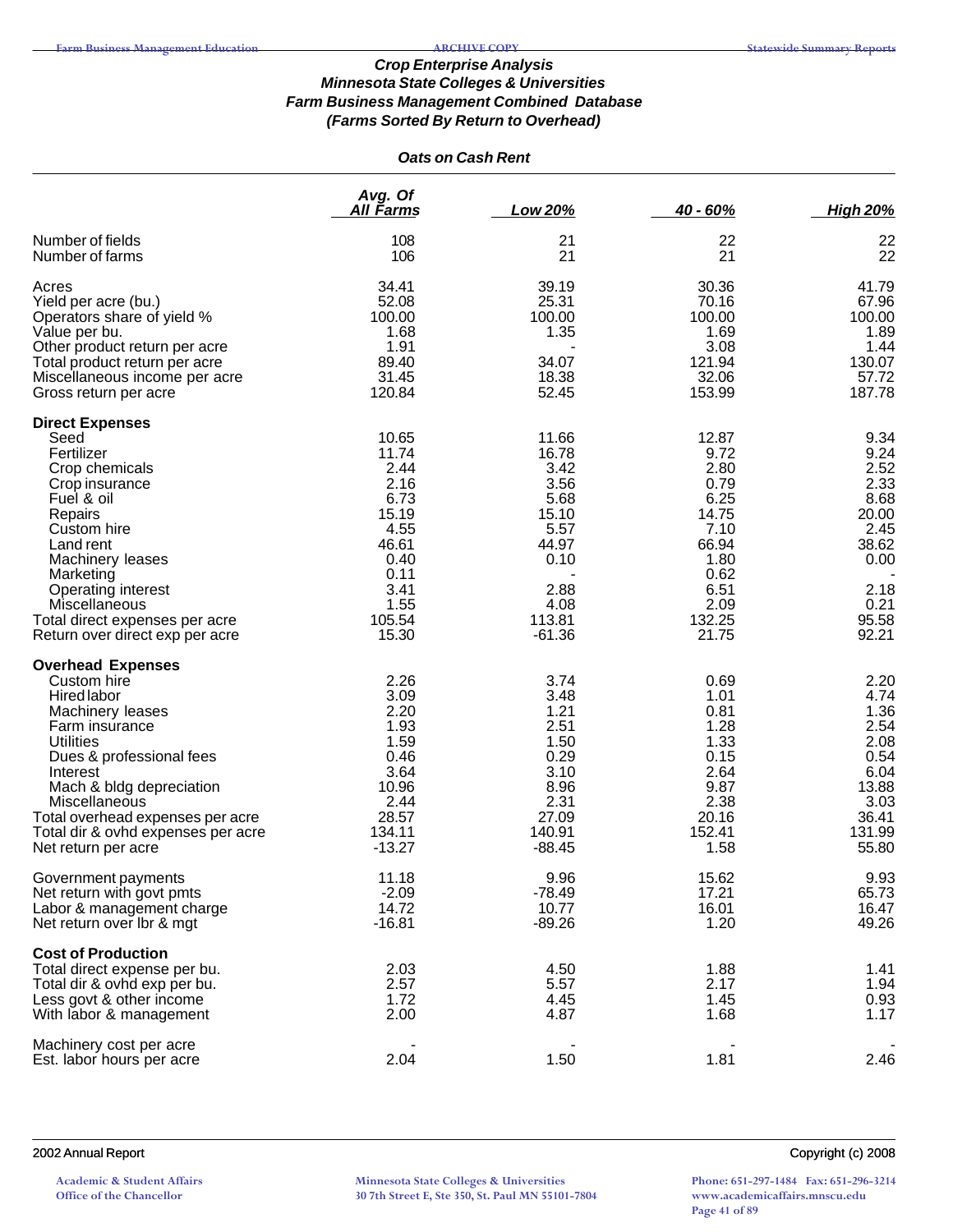## *Pasture on Owned Land*

|                                    | Avg. Of<br><b>All Farms</b> | Low 20%  | 40 - 60% | <b>High 20%</b> |
|------------------------------------|-----------------------------|----------|----------|-----------------|
| Number of fields                   | 123                         | 25       | 24       | 25              |
| Number of farms                    | 119                         | 23       | 24       | 24              |
| Acres                              | 76.59                       | 83.83    | 108.22   | 39.43           |
| Yield per acre (aum)               | 4.87                        | 0.76     | 6.92     | 13.03           |
| Operators share of yield %         | 100.00                      | 100.00   | 100.00   | 100.00          |
| Value per aum                      | 4.69                        | 5.37     | 2.97     | 5.85            |
| Other product return per acre      | 0.15                        |          |          | 1.02            |
| Total product return per acre      | 22.96                       | 4.08     | 20.57    | 77.24           |
| Miscellaneous income per acre      | 1.34                        |          |          | 12.67           |
| Gross return per acre              | 24.30                       | 4.08     | 20.57    | 89.91           |
| <b>Direct Expenses</b>             |                             |          |          |                 |
| Fertilizer                         | 1.22                        | 1.23     | 1.56     | 2.05            |
| Fuel & oil                         | 1.08                        | 0.96     | 1.25     | 0.70            |
| Repairs                            | 1.88                        | 1.89     | 1.46     | 2.14            |
| Operating interest                 | 0.39                        | 0.20     | 0.86     | 0.22            |
| Miscellaneous                      | 0.17                        | 0.09     |          | 0.03            |
| Total direct expenses per acre     | 4.74                        | 4.37     | 5.13     | 5.14            |
| Return over direct exp per acre    | 19.56                       | $-0.29$  | 15.44    | 84.77           |
| <b>Overhead Expenses</b>           |                             |          |          |                 |
| Custom hire                        | 0.44                        | 0.73     | 0.23     | 0.31            |
| <b>Hired labor</b>                 | 0.62                        | 0.45     | 0.68     | 0.30            |
| RE & pers. property taxes          | 3.69                        | 3.86     | 3.76     | 5.87            |
| Farm insurance                     | 0.86                        | 1.71     | 0.34     | 0.34            |
| Interest                           | 9.70                        | 8.23     | 11.21    | 19.69           |
| Mach & bldg depreciation           | 1.73                        | 1.27     | 1.65     | 2.20            |
| Miscellaneous                      | 0.87                        | 0.61     | 0.97     | 0.73            |
| Total overhead expenses per acre   | 17.91                       | 16.85    | 18.85    | 29.44           |
| Total dir & ovhd expenses per acre | 22.65                       | 21.22    | 23.98    | 34.58           |
| Net return per acre                | 1.65                        | $-17.14$ | $-3.41$  | 55.33           |
| Government payments                | 0.39                        | 0.87     | 0.10     | 1.62            |
| Net return with govt pmts          | 2.04                        | $-16.28$ | $-3.31$  | 56.95           |
| Labor & management charge          | 2.27                        | 1.80     | 1.88     | 2.04            |
| Net return over lbr & mgt          | $-0.23$                     | $-18.08$ | $-5.19$  | 54.91           |
| <b>Cost of Production</b>          |                             |          |          |                 |
| Total direct expense per aum       | 0.97                        | 5.75     | 0.74     | 0.39            |
| Total dir & ovhd exp per aum       | 4.65                        | 27.92    | 3.47     | 2.65            |
| Less govt & other income           | 4.27                        | 26.78    | 3.45     | 1.48            |
| With labor & management            | 4.74                        | 29.15    | 3.72     | 1.64            |
| Machinery cost per acre            |                             |          |          |                 |
| Est. labor hours per acre          | 0.44                        | 0.45     | 0.39     | 0.27            |

### 2002 Annual Report Copyright (c) 2008

**Academic & Student Affairs Office of the Chancellor**

**Minnesota State Colleges & Universities 30 7th Street E, Ste 350, St. Paul MN 55101-7804**

**Phone: 651-297-1484 Fax: 651-296-3214 www.academicaffairs.mnscu.edu Page 42 of 89**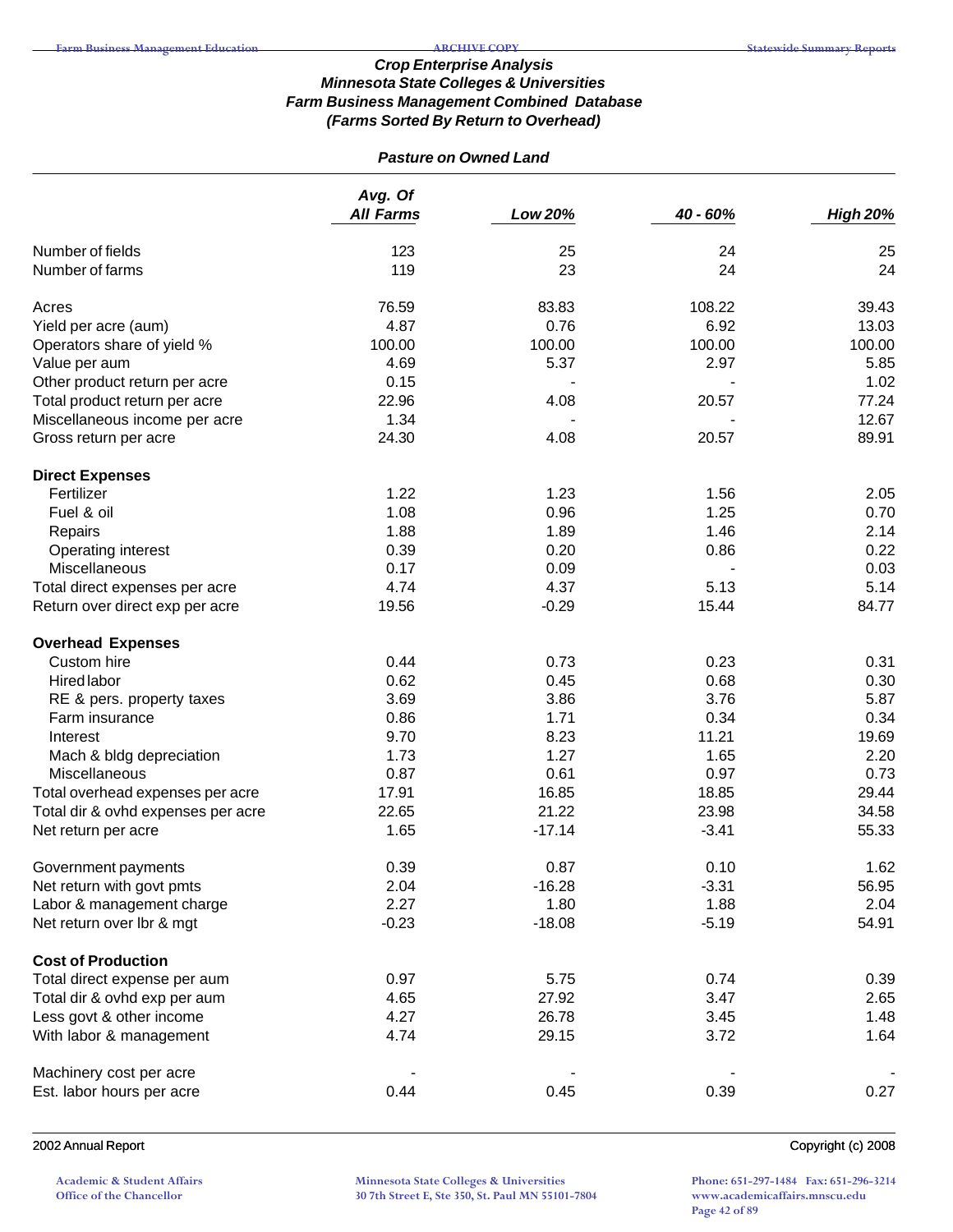## *Pasture on Cash Rent*

|                                    | Avg. Of<br><b>All Farms</b> | Low 20%  | 40 - 60% | <b>High 20%</b> |
|------------------------------------|-----------------------------|----------|----------|-----------------|
| Number of fields                   | 62                          | 11       | 11       | 15              |
| Number of farms                    | 58                          | 11       | 11       | 12              |
| Acres                              | 148.40                      | 72.41    | 127.86   | 152.60          |
| Yield per acre (aum)               | 2.56                        | 1.58     | 2.67     | 4.31            |
| Operators share of yield %         | 100.00                      | 100.00   | 100.00   | 100.00          |
| Value per aum                      | 7.94                        | 6.10     | 7.54     | 8.80            |
| Other product return per acre      | 0.41                        | 2.15     |          |                 |
| Total product return per acre      | 20.76                       | 11.80    | 20.17    | 37.92           |
| Miscellaneous income per acre      |                             |          |          |                 |
| Gross return per acre              | 20.76                       | 11.80    | 20.17    | 37.92           |
| <b>Direct Expenses</b>             |                             |          |          |                 |
| Fertilizer                         | 0.85                        | 0.97     | 3.16     | 0.69            |
| Crop chemicals                     | 0.28                        | 0.10     |          | 1.04            |
| Fuel & oil                         | 0.80                        | 0.89     | 0.78     | 0.80            |
| Repairs                            | 1.52                        | 2.24     | 1.84     | 1.38            |
| Land rent                          | 11.11                       | 24.82    | 12.55    | 8.99            |
| Miscellaneous                      | 0.43                        | 0.33     | 0.52     | 0.36            |
| Total direct expenses per acre     | 15.00                       | 29.34    | 18.85    | 13.26           |
| Return over direct exp per acre    | 5.76                        | $-17.54$ | 1.32     | 24.66           |
| <b>Overhead Expenses</b>           |                             |          |          |                 |
| <b>Hired labor</b>                 | 0.39                        | 0.56     | 0.30     | 0.66            |
| Farm insurance                     | 0.52                        | 1.51     | 0.54     | 0.48            |
| Interest                           | 0.53                        | 0.82     | 0.83     | 0.19            |
| Mach & bldg depreciation           | 1.01                        | 1.27     | 1.00     | 1.25            |
| Miscellaneous                      | 0.86                        | 0.49     | 1.23     | 1.07            |
| Total overhead expenses per acre   | 3.31                        | 4.66     | 3.91     | 3.64            |
| Total dir & ovhd expenses per acre | 18.30                       | 34.00    | 22.76    | 16.90           |
| Net return per acre                | 2.46                        | $-22.20$ | $-2.59$  | 21.02           |
| Government payments                | 0.25                        |          | 0.19     | 0.11            |
| Net return with govt pmts          | 2.70                        | $-22.20$ | $-2.40$  | 21.13           |
| Labor & management charge          | 1.84                        | 2.17     | 2.42     | 1.47            |
| Net return over lbr & mgt          | 0.86                        | $-24.37$ | $-4.82$  | 19.66           |
| <b>Cost of Production</b>          |                             |          |          |                 |
| Total direct expense per aum       | 5.86                        | 18.55    | 7.05     | 3.08            |
| Total dir & ovhd exp per aum       | 7.15                        | 21.49    | 8.51     | 3.92            |
| Less govt & other income           | 6.89                        | 20.13    | 8.44     | 3.90            |
| With labor & management            | 7.61                        | 21.50    | 9.35     | 4.24            |
| Machinery cost per acre            |                             |          |          |                 |
| Est. labor hours per acre          | 0.36                        | 0.46     | 0.39     | 0.21            |

2002 Annual Report Copyright (c) 2008

**Academic & Student Affairs Office of the Chancellor**

**Minnesota State Colleges & Universities 30 7th Street E, Ste 350, St. Paul MN 55101-7804**

**Phone: 651-297-1484 Fax: 651-296-3214 www.academicaffairs.mnscu.edu Page 43 of 89**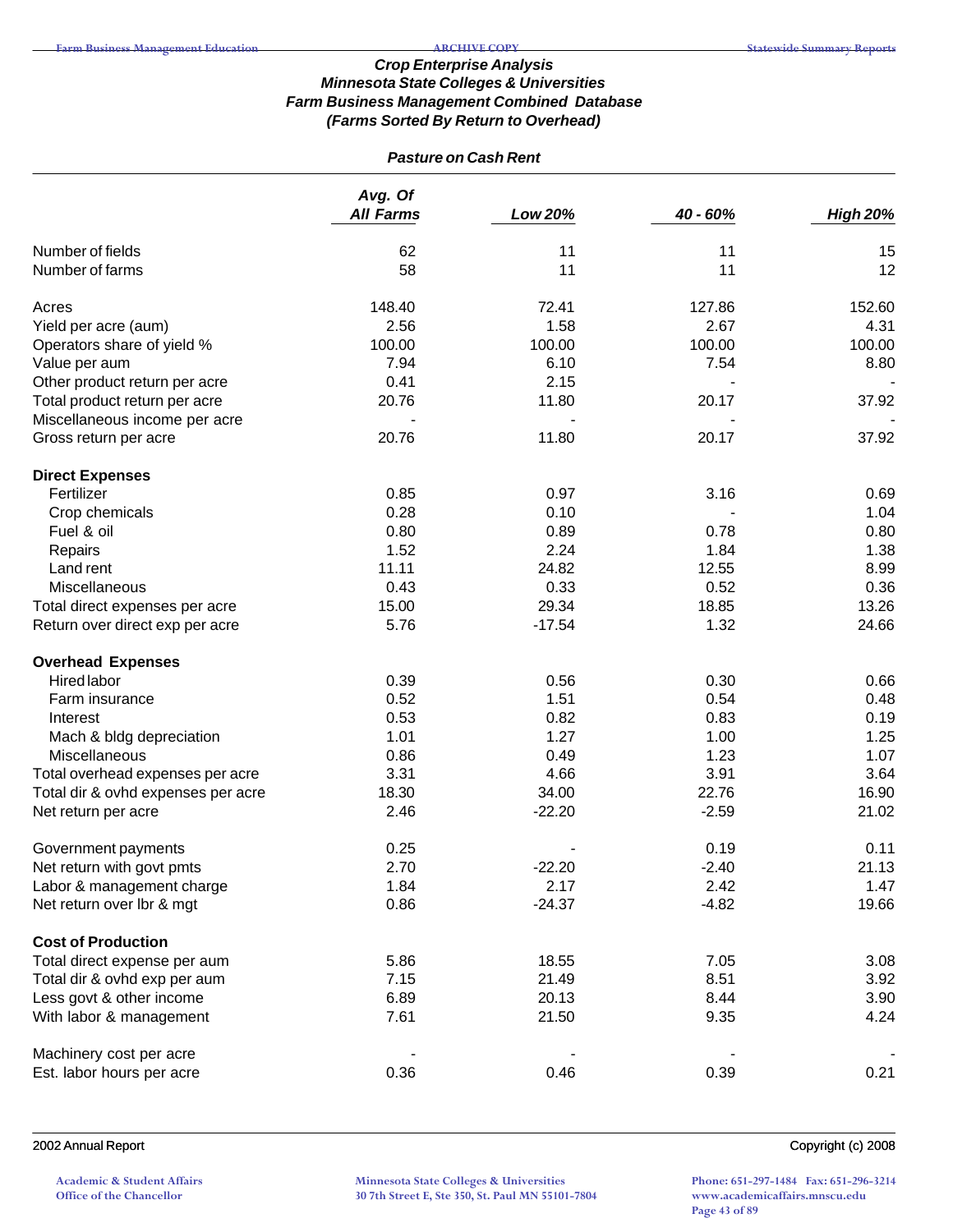## *Pasture, Intensive on Owned Land*

|                                                                                                                                                                                                                                                                                                         | Avg. Of<br><b>All Farms</b>                                                                       |
|---------------------------------------------------------------------------------------------------------------------------------------------------------------------------------------------------------------------------------------------------------------------------------------------------------|---------------------------------------------------------------------------------------------------|
| Number of fields<br>Number of farms                                                                                                                                                                                                                                                                     | 20<br>16                                                                                          |
| Acres<br>Yield per acre (aum)<br>Operators share of yield %<br>Value per aum<br>Other product return per acre<br>Total product return per acre<br>Miscellaneous income per acre<br>Gross return per acre                                                                                                | 34.20<br>6.15<br>100.00<br>15.66<br>0.81<br>97.08<br>4.44<br>101.53                               |
| <b>Direct Expenses</b><br>Seed<br>Fertilizer<br>Crop chemicals<br>Fuel & oil<br>Repairs<br>Custom hire<br><b>Operating interest</b><br>Miscellaneous<br>Total direct expenses per acre<br>Return over direct exp per acre                                                                               | 1.43<br>8.11<br>0.17<br>5.11<br>9.86<br>0.57<br>1.64<br>0.07<br>26.97<br>74.56                    |
| <b>Overhead Expenses</b><br>Custom hire<br>Hired labor<br>Machinery leases<br>RE & pers. property taxes<br>Farm insurance<br><b>Utilities</b><br>Interest<br>Mach & bldg depreciation<br>Miscellaneous<br>Total overhead expenses per acre<br>Total dir & ovhd expenses per acre<br>Net return per acre | 2.95<br>7.45<br>3.68<br>6.55<br>1.44<br>0.92<br>22.07<br>11.41<br>3.63<br>60.11<br>87.08<br>14.45 |
| Government payments<br>Net return with govt pmts<br>Labor & management charge<br>Net return over Ibr & mgt                                                                                                                                                                                              | 5.45<br>19.89<br>13.45<br>6.45                                                                    |
| <b>Cost of Production</b><br>Total direct expense per aum<br>Total dir & ovhd exp per aum<br>Less govt & other income<br>With labor & management                                                                                                                                                        | 4.39<br>14.16<br>12.42<br>14.61                                                                   |
| Machinery cost per acre<br>Est. labor hours per acre                                                                                                                                                                                                                                                    | 2.37                                                                                              |

#### 2002 Annual Report Copyright (c) 2008

**Minnesota State Colleges & Universities 30 7th Street E, Ste 350, St. Paul MN 55101-7804** **Phone: 651-297-1484 Fax: 651-296-3214 www.academicaffairs.mnscu.edu Page 44 of 89**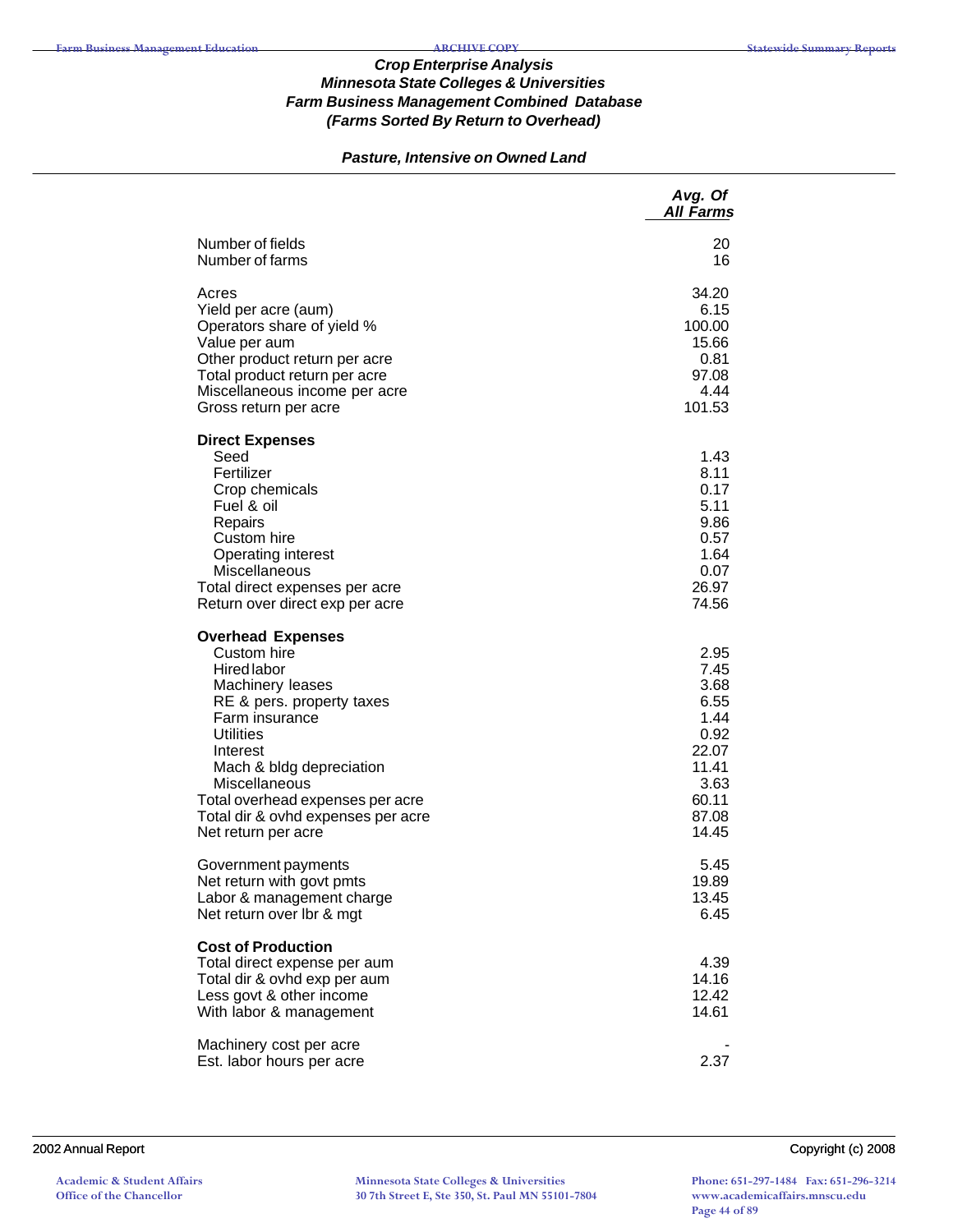### *Peas on Owned Land*

|                                                                                                                                                                                                                                                                                                                                            | Avg. Of<br><b>All Farms</b>                                                                                 |
|--------------------------------------------------------------------------------------------------------------------------------------------------------------------------------------------------------------------------------------------------------------------------------------------------------------------------------------------|-------------------------------------------------------------------------------------------------------------|
| Number of fields<br>Number of farms                                                                                                                                                                                                                                                                                                        | 23<br>23                                                                                                    |
| Acres<br>Yield per acre (lb.)<br>Operators share of yield %<br>Value per lb.<br>Total product return per acre<br>Miscellaneous income per acre<br>Gross return per acre                                                                                                                                                                    | 41.44<br>2,502.64<br>100.00<br>0.08<br>192.57<br>18.83<br>211.40                                            |
| <b>Direct Expenses</b><br>Fertilizer<br>Crop chemicals<br>Crop insurance<br>Fuel & oil<br>Repairs<br>Custom hire<br>Marketing<br><b>Operating interest</b><br>Miscellaneous<br>Total direct expenses per acre<br>Return over direct exp per acre                                                                                           | 12.97<br>13.39<br>4.80<br>5.45<br>13.67<br>1.39<br>0.86<br>3.41<br>1.59<br>57.53<br>153.88                  |
| <b>Overhead Expenses</b><br>Custom hire<br><b>Hired labor</b><br>Machinery leases<br>RE & pers. property taxes<br>Farm insurance<br><b>Utilities</b><br>Dues & professional fees<br>Interest<br>Mach & bldg depreciation<br>Miscellaneous<br>Total overhead expenses per acre<br>Total dir & ovhd expenses per acre<br>Net return per acre | 2.54<br>4.98<br>0.58<br>10.69<br>1.84<br>1.85<br>0.46<br>41.90<br>21.04<br>1.92<br>87.81<br>145.34<br>66.06 |
| Government payments<br>Net return with govt pmts<br>Labor & management charge<br>Net return over Ibr & mgt                                                                                                                                                                                                                                 | 66.06<br>15.45<br>50.62                                                                                     |
| <b>Cost of Production</b><br>Total direct expense per lb.<br>Total dir & ovhd exp per lb.<br>Less govt & other income<br>With labor & management                                                                                                                                                                                           | 0.02<br>0.06<br>0.05<br>0.06                                                                                |
| Machinery cost per acre<br>Est. labor hours per acre                                                                                                                                                                                                                                                                                       | 1.48                                                                                                        |

#### 2002 Annual Report Copyright (c) 2008

**Academic & Student Affairs Office of the Chancellor**

**Minnesota State Colleges & Universities 30 7th Street E, Ste 350, St. Paul MN 55101-7804**

**Phone: 651-297-1484 Fax: 651-296-3214 www.academicaffairs.mnscu.edu Page 45 of 89**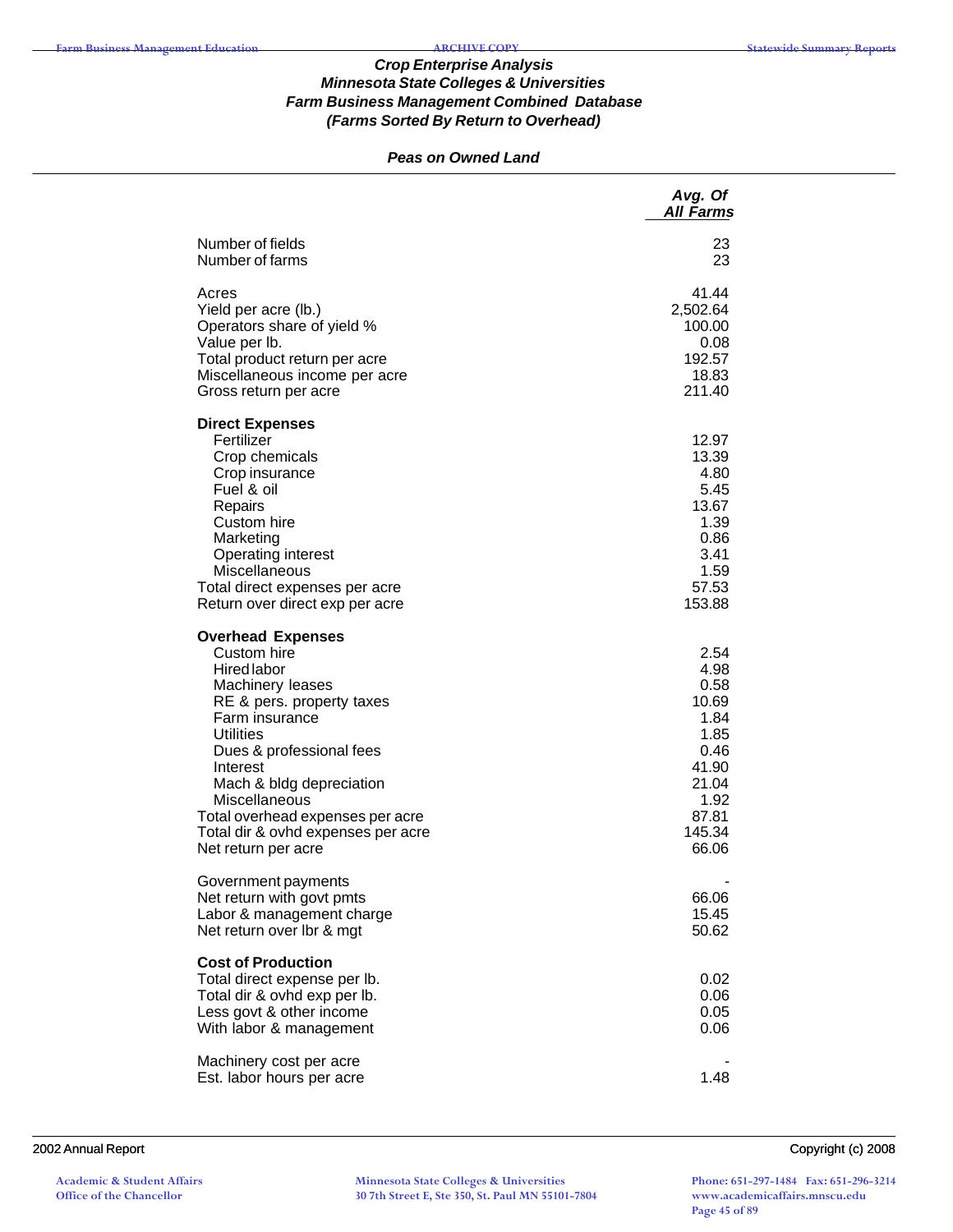## *Peas on Cash Rent*

|                                                                                                                                                                                                                                                                                           | Avg. Of<br>All Farms                                                                                               | Low 20%                                                                                                 | $40 - 60%$                                                                                                         | <b>High 20%</b>                                                                           |
|-------------------------------------------------------------------------------------------------------------------------------------------------------------------------------------------------------------------------------------------------------------------------------------------|--------------------------------------------------------------------------------------------------------------------|---------------------------------------------------------------------------------------------------------|--------------------------------------------------------------------------------------------------------------------|-------------------------------------------------------------------------------------------|
| Number of fields<br>Number of farms                                                                                                                                                                                                                                                       | 52<br>52                                                                                                           | 10<br>10                                                                                                | 11<br>11                                                                                                           | 11<br>11                                                                                  |
| Acres<br>Yield per acre (lb.)<br>Operators share of yield %<br>Value per lb.<br>Total product return per acre<br>Miscellaneous income per acre<br>Gross return per acre                                                                                                                   | 54.72<br>2,575.11<br>100.00<br>0.08<br>210.35<br>21.14<br>231.49                                                   | 52.55<br>1,271.81<br>100.00<br>0.10<br>127.78<br>25.13<br>152.91                                        | 69.10<br>3,318.77<br>100.00<br>0.07<br>224.38<br>3.14<br>227.52                                                    | 52.75<br>3,396.07<br>100.00<br>0.09<br>296.87<br>22.64<br>319.50                          |
| <b>Direct Expenses</b><br>Fertilizer<br>Crop chemicals<br>Crop insurance<br>Fuel & oil<br>Repairs<br>Custom hire<br>Hired labor<br>Land rent<br>Machinery leases<br>Marketing<br>Operating interest<br>Miscellaneous<br>Total direct expenses per acre<br>Return over direct exp per acre | 12.10<br>9.92<br>5.81<br>4.22<br>9.68<br>1.18<br>0.62<br>107.74<br>0.63<br>0.56<br>3.29<br>1.20<br>156.95<br>74.54 | 11.41<br>16.73<br>4.34<br>4.35<br>11.33<br>0.74<br>2.49<br>116.06<br>2.88<br>1.39<br>171.71<br>$-18.80$ | 10.59<br>6.83<br>7.50<br>4.68<br>9.99<br>1.25<br>0.30<br>110.43<br>1.30<br>0.09<br>3.50<br>0.80<br>157.26<br>70.26 | 5.63<br>7.28<br>6.45<br>3.19<br>7.73<br>0.82<br>89.46<br>2.08<br>1.52<br>124.14<br>195.37 |
| <b>Overhead Expenses</b><br>Custom hire<br><b>Hired labor</b><br>Machinery leases<br>Farm insurance<br><b>Utilities</b><br>Interest<br>Mach & bldg depreciation<br>Miscellaneous<br>Total overhead expenses per acre<br>Total dir & ovhd expenses per acre<br>Net return per acre         | 0.84<br>2.45<br>1.86<br>1.77<br>1.22<br>3.16<br>11.48<br>1.93<br>24.71<br>181.66<br>49.83                          | 1.61<br>3.89<br>1.08<br>1.98<br>1.41<br>5.22<br>13.04<br>2.17<br>30.41<br>202.12<br>$-49.21$            | 1.18<br>1.87<br>2.20<br>2.20<br>0.95<br>2.28<br>9.25<br>1.48<br>21.41<br>178.66<br>48.85                           | 0.33<br>1.96<br>4.04<br>1.49<br>1.06<br>1.27<br>7.85<br>2.02<br>20.01<br>144.14<br>175.36 |
| Government payments<br>Net return with govt pmts<br>Labor & management charge<br>Net return over Ibr & mgt                                                                                                                                                                                | 49.83<br>11.77<br>38.06                                                                                            | $-49.21$<br>12.35<br>$-61.56$                                                                           | 48.85<br>10.99<br>37.86                                                                                            | 175.36<br>10.86<br>164.50                                                                 |
| <b>Cost of Production</b><br>Total direct expense per lb.<br>Total dir & ovhd exp per lb.<br>Less govt & other income<br>With labor & management                                                                                                                                          | 0.06<br>0.07<br>0.06<br>0.07                                                                                       | 0.14<br>0.16<br>0.14<br>0.15                                                                            | 0.05<br>0.05<br>0.05<br>0.06                                                                                       | 0.04<br>0.04<br>0.04<br>0.04                                                              |
| Machinery cost per acre<br>Est. labor hours per acre                                                                                                                                                                                                                                      | 1.13                                                                                                               | 1.15                                                                                                    | 1.18                                                                                                               | 0.86                                                                                      |

**Academic & Student Affairs Office of the Chancellor**

**Minnesota State Colleges & Universities 30 7th Street E, Ste 350, St. Paul MN 55101-7804** **Phone: 651-297-1484 Fax: 651-296-3214 www.academicaffairs.mnscu.edu Page 46 of 89**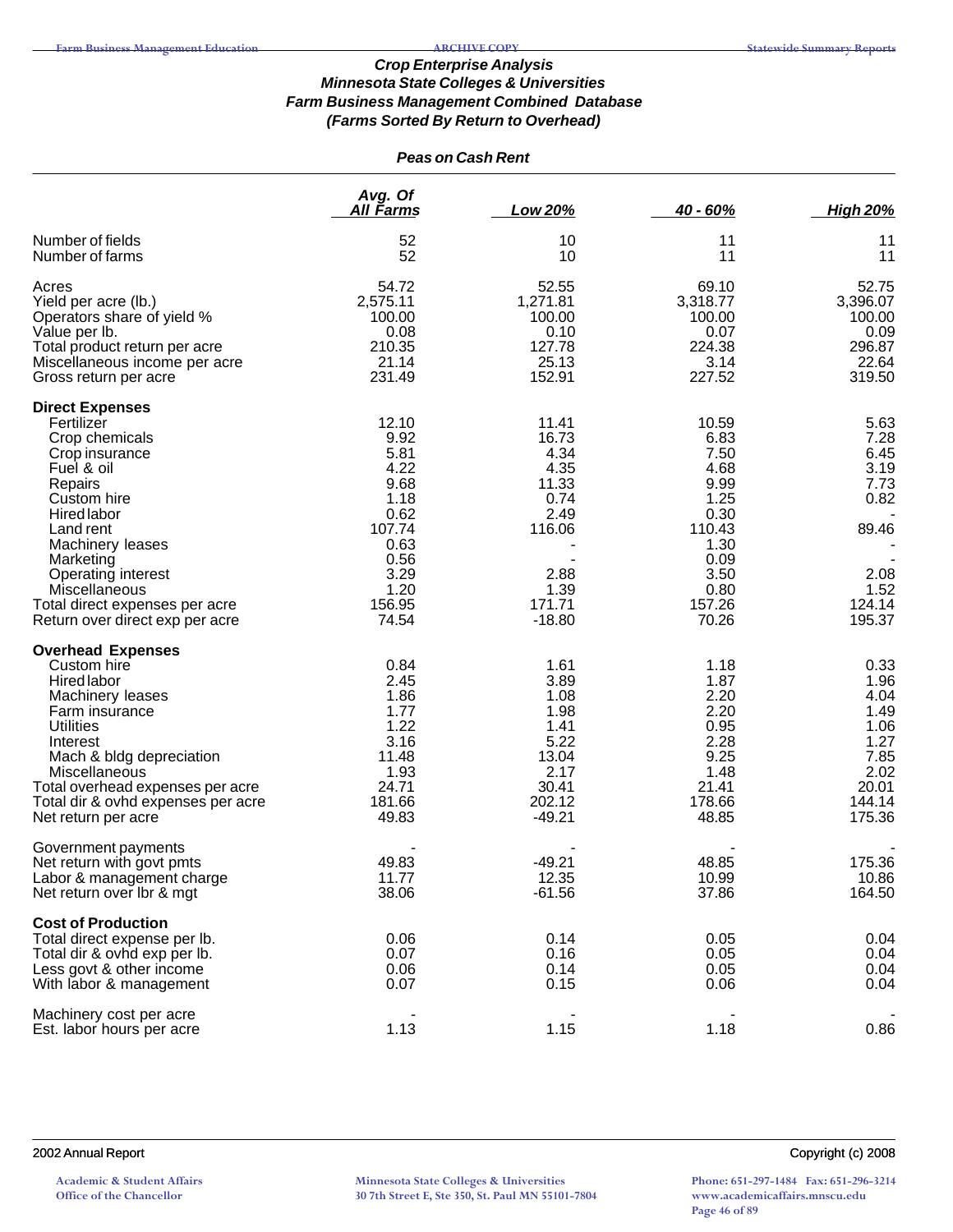## *Prevented planting on Owned Land*

|                                                                                                                                                                                                                                                                                                                                            | Avg. Of<br><b>All Farms</b>                                                                             |
|--------------------------------------------------------------------------------------------------------------------------------------------------------------------------------------------------------------------------------------------------------------------------------------------------------------------------------------------|---------------------------------------------------------------------------------------------------------|
| Number of fields<br>Number of farms                                                                                                                                                                                                                                                                                                        | 14<br>14                                                                                                |
| Acres<br>Yield per acre<br>Operators share of yield %<br>Value per unit<br>Total product return per acre<br>Miscellaneous income per acre<br>Gross return per acre                                                                                                                                                                         | 85.42<br>53.24<br>53.24                                                                                 |
| <b>Direct Expenses</b><br>Seed<br>Fertilizer<br>Crop chemicals<br>Crop insurance<br>Fuel & oil<br>Repairs<br><b>Operating interest</b><br>Total direct expenses per acre<br>Return over direct exp per acre                                                                                                                                | 0.17<br>0.27<br>1.33<br>3.76<br>5.60<br>8.16<br>1.49<br>20.78<br>32.45                                  |
| <b>Overhead Expenses</b><br>Custom hire<br><b>Hired labor</b><br>Machinery leases<br>RE & pers. property taxes<br>Farm insurance<br><b>Utilities</b><br>Dues & professional fees<br>Interest<br>Mach & bldg depreciation<br>Miscellaneous<br>Total overhead expenses per acre<br>Total dir & ovhd expenses per acre<br>Net return per acre | 1.98<br>3.25<br>0.83<br>2.66<br>1.59<br>1.10<br>0.77<br>10.11<br>6.69<br>0.89<br>29.87<br>50.65<br>2.58 |
| Government payments<br>Net return with govt pmts<br>Labor & management charge<br>Net return over Ibr & mgt                                                                                                                                                                                                                                 | 8.60<br>11.19<br>8.40<br>2.79                                                                           |
| <b>Cost of Production</b><br>Total direct expense per unit<br>Total dir & ovhd exp per unit<br>Less govt & other income<br>With labor & management                                                                                                                                                                                         |                                                                                                         |
| Machinery cost per acre<br>Est. labor hours per acre                                                                                                                                                                                                                                                                                       | 1.16                                                                                                    |

2002 Annual Report Copyright (c) 2008

**Minnesota State Colleges & Universities 30 7th Street E, Ste 350, St. Paul MN 55101-7804** **Phone: 651-297-1484 Fax: 651-296-3214 www.academicaffairs.mnscu.edu Page 47 of 89**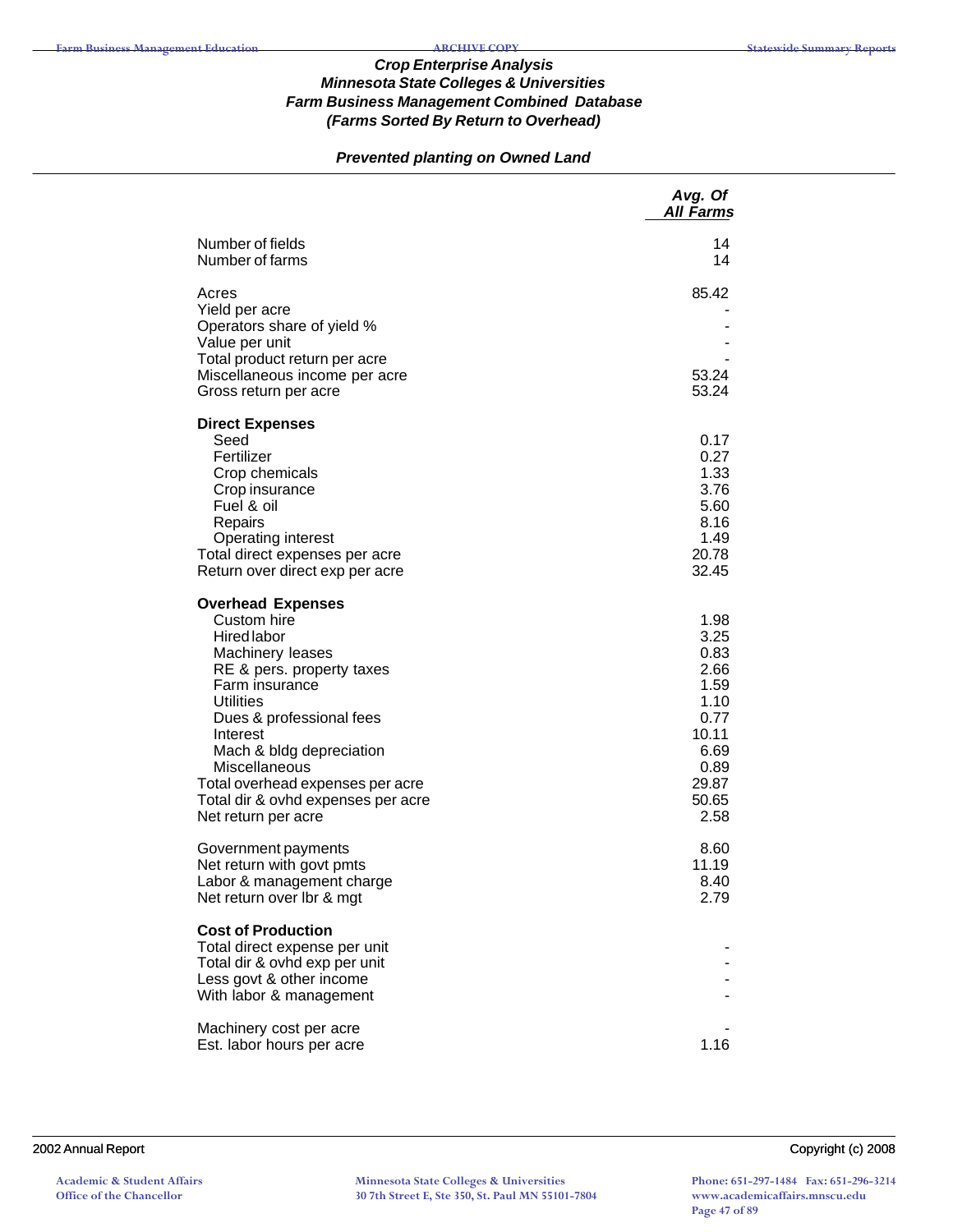# *Prevented planting on Cash Rent*

|                                                                                                                                                                                                                                                                                                               | Avg. Of<br>All Farms                                                                              |
|---------------------------------------------------------------------------------------------------------------------------------------------------------------------------------------------------------------------------------------------------------------------------------------------------------------|---------------------------------------------------------------------------------------------------|
| Number of fields<br>Number of farms                                                                                                                                                                                                                                                                           | 19<br>17                                                                                          |
| Acres<br>Yield per acre<br>Operators share of yield %<br>Value per unit<br>Total product return per acre<br>Miscellaneous income per acre<br>Gross return per acre                                                                                                                                            | 116.38<br>60.32<br>60.32                                                                          |
| <b>Direct Expenses</b><br>Seed<br>Crop chemicals<br>Crop insurance<br>Fuel & oil<br>Repairs<br>Land rent<br><b>Operating interest</b><br>Miscellaneous<br>Total direct expenses per acre<br>Return over direct exp per acre                                                                                   | 0.21<br>2.98<br>8.41<br>4.75<br>6.54<br>24.30<br>1.80<br>0.11<br>49.09<br>11.23                   |
| <b>Overhead Expenses</b><br>Custom hire<br><b>Hired labor</b><br>Machinery leases<br>Farm insurance<br><b>Utilities</b><br>Dues & professional fees<br>Interest<br>Mach & bldg depreciation<br>Miscellaneous<br>Total overhead expenses per acre<br>Total dir & ovhd expenses per acre<br>Net return per acre | 2.27<br>1.61<br>0.83<br>1.72<br>1.42<br>0.63<br>1.37<br>4.75<br>1.53<br>16.12<br>65.21<br>$-4.89$ |
| Government payments<br>Net return with govt pmts<br>Labor & management charge<br>Net return over lbr & mgt                                                                                                                                                                                                    | 10.72<br>5.84<br>9.59<br>$-3.75$                                                                  |
| <b>Cost of Production</b><br>Total direct expense per unit<br>Total dir & ovhd exp per unit<br>Less govt & other income<br>With labor & management                                                                                                                                                            |                                                                                                   |
| Machinery cost per acre<br>Est. labor hours per acre                                                                                                                                                                                                                                                          | 0.99                                                                                              |

#### 2002 Annual Report Copyright (c) 2008

**Phone: 651-297-1484 Fax: 651-296-3214 www.academicaffairs.mnscu.edu Page 48 of 89**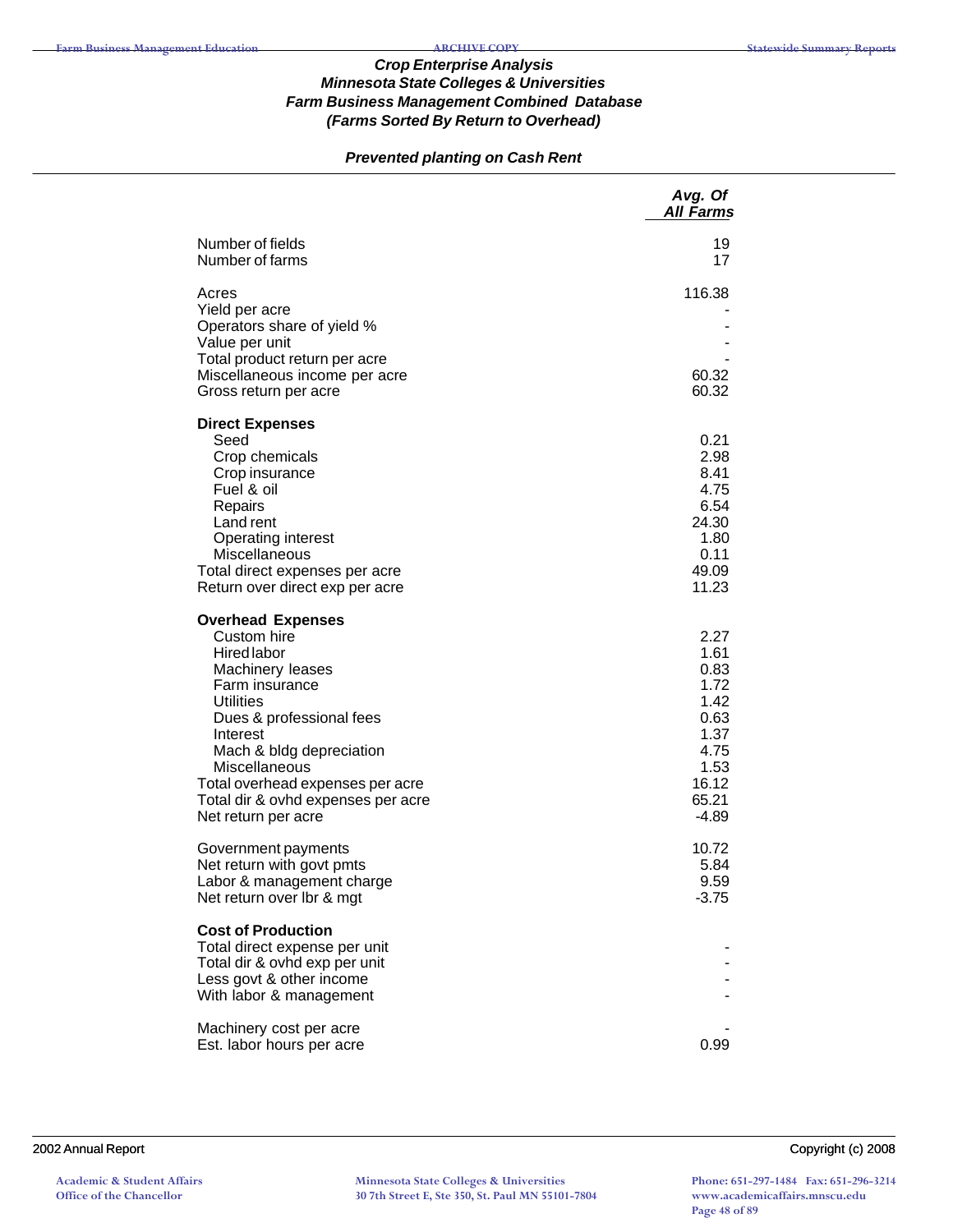## *Rented Out on Owned Land*

| Number of fields<br>37<br>Number of farms<br>34<br>Acres<br>153.70<br>78.73<br>Yield per acre (\$)<br>Operators share of yield %<br>100.00 |
|--------------------------------------------------------------------------------------------------------------------------------------------|
|                                                                                                                                            |
|                                                                                                                                            |
|                                                                                                                                            |
|                                                                                                                                            |
|                                                                                                                                            |
| Value per \$<br>1.00                                                                                                                       |
| Total product return per acre<br>78.73                                                                                                     |
| 2.46<br>Miscellaneous income per acre                                                                                                      |
| 81.19<br>Gross return per acre                                                                                                             |
| <b>Direct Expenses</b>                                                                                                                     |
| Fuel & oil<br>1.13                                                                                                                         |
| 2.76<br>Repairs                                                                                                                            |
| Miscellaneous<br>0.19                                                                                                                      |
| 4.08<br>Total direct expenses per acre<br>77.10                                                                                            |
| Return over direct exp per acre                                                                                                            |
| <b>Overhead Expenses</b>                                                                                                                   |
| Custom hire<br>0.46                                                                                                                        |
| 9.54<br>RE & pers. property taxes                                                                                                          |
| Farm insurance<br>3.01                                                                                                                     |
| <b>Utilities</b><br>1.08<br>17.66                                                                                                          |
| Interest<br>Mach & bldg depreciation<br>10.59                                                                                              |
| Miscellaneous<br>1.30                                                                                                                      |
| 43.65<br>Total overhead expenses per acre                                                                                                  |
| 47.73<br>Total dir & ovhd expenses per acre                                                                                                |
| 33.45<br>Net return per acre                                                                                                               |
| 1.41<br>Government payments                                                                                                                |
| 34.86<br>Net return with govt pmts                                                                                                         |
| Labor & management charge<br>7.57                                                                                                          |
| Net return over lbr & mgt<br>27.29                                                                                                         |
| <b>Cost of Production</b>                                                                                                                  |
| Total direct expense per \$<br>0.05                                                                                                        |
| Total dir & ovhd exp per \$<br>0.61                                                                                                        |
| Less govt & other income<br>0.56                                                                                                           |
| With labor & management<br>0.65                                                                                                            |
| Machinery cost per acre                                                                                                                    |
| Est. labor hours per acre<br>0.77                                                                                                          |

2002 Annual Report Copyright (c) 2008

**Minnesota State Colleges & Universities 30 7th Street E, Ste 350, St. Paul MN 55101-7804**